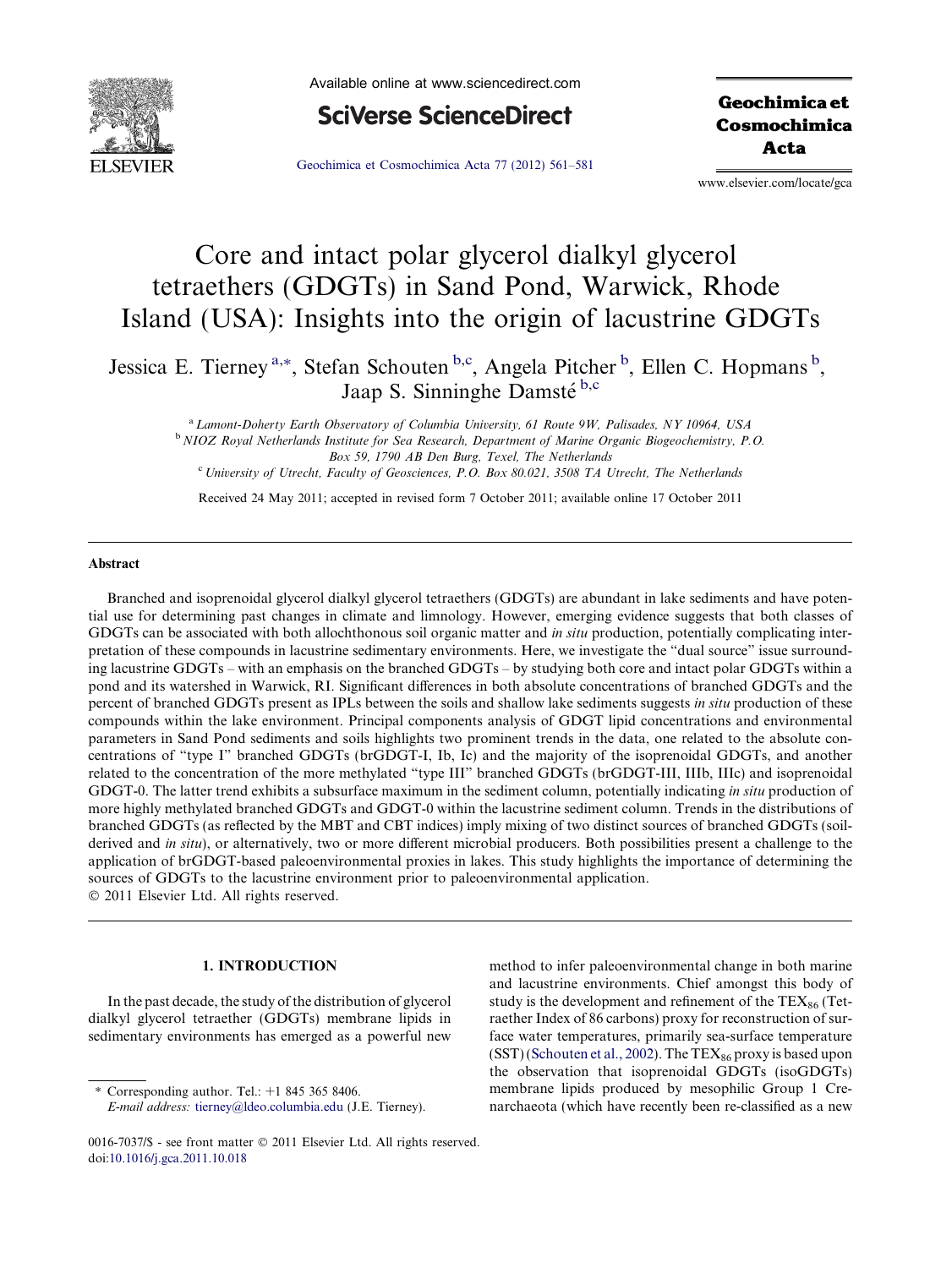phylum called "Thaumarchaeota;" [Brochier-Armanet et al.,](#page-18-0) [2008; Spang et al., 2010; Pitcher et al., 2011](#page-18-0)) adapt their membrane lipid structure to changes in water temperature in enrichment cultures ([Wuchter et al., 2004; Schouten et al.,](#page-20-0) [2007a](#page-20-0)) and that their fossil lipids in surface marine sediments show an empirical relationship to SST [\(Schouten et al., 2002;](#page-19-0) [Kim et al., 2008, 2010\)](#page-19-0). Thaumarchaeota are also present in some lacustrine environments, such as the Laurentian Great Lakes and the Great Rift Lakes of East Africa ([Keough et al.,](#page-18-0) 2003; Llirós et al., 2010), and in the latter, the  $\text{TEX}_{86}$  proxy has been used to reconstruct lake surface water temperatures ([Powers et al., 2005; Tierney et al., 2008, 2010a\)](#page-19-0). However, in smaller lakes concentrations of crenarchaeol – a diagnostic lipid for Thaumarchaeota (Sinninghe Damsté et al., 2002) – are low and the  $TEX_{86}$  index shows a weak relation to lake temperature, implying that Thaumarchaeota may not be very abundant in these environments [\(Blaga et al., 2009; Powers](#page-18-0) [et al., 2010\)](#page-18-0). This fundamentally limits the application of the  $TEX_{86}$  proxy to large and/or deep lakes ([Powers et al.,](#page-19-0) [2010; Tierney et al., 2010b\)](#page-19-0).

In contrast with the isoGDGTs, the non-isoprenoidal branched GDGTs (brGDGTs), are abundant in both small and large lakes [\(Powers et al., 2005; Tierney et al., 2008,](#page-19-0) 2010b; Blaga et al., 2009, 2010; Sinninghe Damsté et al., [2009; Tierney and Russell, 2009; Bechtel et al., 2010; Zink](#page-19-0) [et al., 2010; Sun et al., 2011; Pearson et al., 2011](#page-19-0)). Though they have archaeal traits, brGDGTs are thought – based on the stereoconfiguration of the glycerol backbone – to be bacterial in origin [\(Weijers et al., 2006\)](#page-19-0) with Acidobacteria as a potential biological source [\(Weijers et al., 2009; Peterse](#page-20-0) et al., 2010; Sinninghe Damsté et al., 2011). The relative degree of cyclization and number of methyl branches of brGDGTs (expressed as the methylation index of branched tetraethers/cyclization index of branched tetraethers – MBT/CBT – proxy) in both soils and lakes relates empirically to both environmental pH and temperature [\(Weijers et al.,](#page-20-0) [2007a; Tierney et al., 2010b; Sun et al., 2011\)](#page-20-0). On this basis, several studies have used brGDGTs to infer past changes in paleoclimate in both marine (e.g. [Weijers et al., 2007b; Don](#page-20-0)[ders et al., 2009\)](#page-20-0) and lacustrine [\(Fawcett et al., 2011](#page-18-0)) sedimentary environments under the assumption that branched GDGTs are predominantly derived from soil organic matter.

A growing body of literature – including preliminary applications of the MBT/CBT proxy, core-top studies and watershed studies – suggests that the assumption that brGDGTs are exclusively soil-derived in lakes is questionable. [Tierney and Russell \(2009\)](#page-19-0) demonstrated that the MBT/CBT signature of both lake and river sediments within a lacustrine system in Indonesia is distinctly lower than the MBT/CBT signature of the surrounding watershed soils, and on this basis suggested that brGDGTs could be produced in situ within freshwater environments. Simultaneously, in a study of GDGT fluxes in Lake Challa, East Africa [Sinninghe](#page-19-0) Damsté [et al., \(2009\)](#page-19-0) observed a similar difference between soil and lake MBT/CBT and concluded that, although in Challa most of the brGDGTs appeared to be derived from soil, an *in situ* source of brGDGTs could not be excluded. Subsequently, preliminary application of the MBT/CBT proxy to a sediment core from a lake in Scotland (using the global soil calibration of [Weijers et al., 2007a\)](#page-20-0) demonstrated

good agreement between CBT-inferred lake pH and diatominferred lake pH, but yielded MBT-inferred temperatures that were substantially cooler than average mean annual air temperatures ([Tyler et al., 2010\)](#page-19-0). Similarly, core-top transect studies in Africa [\(Tierney et al., 2010b\)](#page-19-0) and in New Zealand ([Zink et al., 2010](#page-20-0)) demonstrated that lake MBT/CBT consistently yields colder-than-predicted temperatures (ca.  $10^{\circ}$ C colder) when the global soil calibration ([Weijers et al.,](#page-20-0) [2007a](#page-20-0)) is applied. This "cold bias" is related to the typically lower MBT and CBT values – vis-à-vis watershed soils at the same altitude/air temperature – found in lake sediments. While application of lakes-based calibrations partially ameliorates the lacustrine "cold bias," [\(Tierney et al., 2010b;](#page-19-0) [Pearson et al., 2011\)](#page-19-0), the coefficient of determination and root mean square of error of the global lakes MBT/CBT calibration is  $0.62$  and  $5.2$  °C, respectively ([Sun et al.,](#page-19-0) [2011\)](#page-19-0), indicating that much of the variance within the distribution of brGDGTs in lakes remains unexplained. Given the distinction between soil and lake brGDGT distributions, relative changes in the proportion of allochthonous vs. in situ brGDGTs delivered to, and preserved in the lacustrine sedimentary environments may contribute to this uncertainty. Similarly, changes in the delivery or preservation of brGDGTs in time – which are not constrained by coretop studies – could severely hinder the application of a brGDGT-based paleoproxy to lacustrine sediment archives.

Here, we aim to better understand the sources of both branched and isoprenoidal GDGTs to lakes – and the paleoclimatic implications of potential multiple sources of these compounds – by studying the concentration and distribution of both core and intact polar GDGTs in sediments from a freshwater lake named Sand Pond in Warwick, Rhode Island, USA. Intact polar lipids (IPLs) are the building blocks of all cell membranes, and include a wide variety of both phospho- and glycolipids. Upon cell lysis, the polar headgroups of most IPLs are thought to be quickly degraded [\(White et al., 1979; Harvey et al., 1986\)](#page-20-0), thus the presence of IPLs in an environment can be used as an indication of active, living organisms (e.g. [Zink and](#page-20-0) [Mangelsdorf, 2004; Biddle et al., 2006; Van Mooy et al.,](#page-20-0) [2006; Lipp et al., 2008; Schubotz et al., 2009; Van Mooy](#page-20-0) [and Fredricks, 2010](#page-20-0)). Conversely, core lipids (CLs) represent the relatively apolar lipid backbone that remains after cleavage of the polar headgroup, and are the fossilized remnants of the cellular material. With this framework in mind, we analyzed the absolute concentrations of core GDGTs (C-GDGTs) and intact polar GDGTs (IP-GDGTs) in both soils from the lake watershed as well as downcore within the lacustrine sediment column to investigate whether patterns in IP-GDGT distribution belie the origin of GDGTs, and whether there are relationships between such patterns and environmental or sedimentological conditions.

#### 2. MATERIALS AND METHODS

#### 2.1. Study site

Sand Pond is a small  $(0.049 \text{ km}^2; \text{RIDEM}, 2007)$ , fresh (surface conductivity =  $0.3 \mu S/cm$ ), meso-eutrophic (average surface total phosphorus,  $1995-2004 = 24 \mu g/L$ ;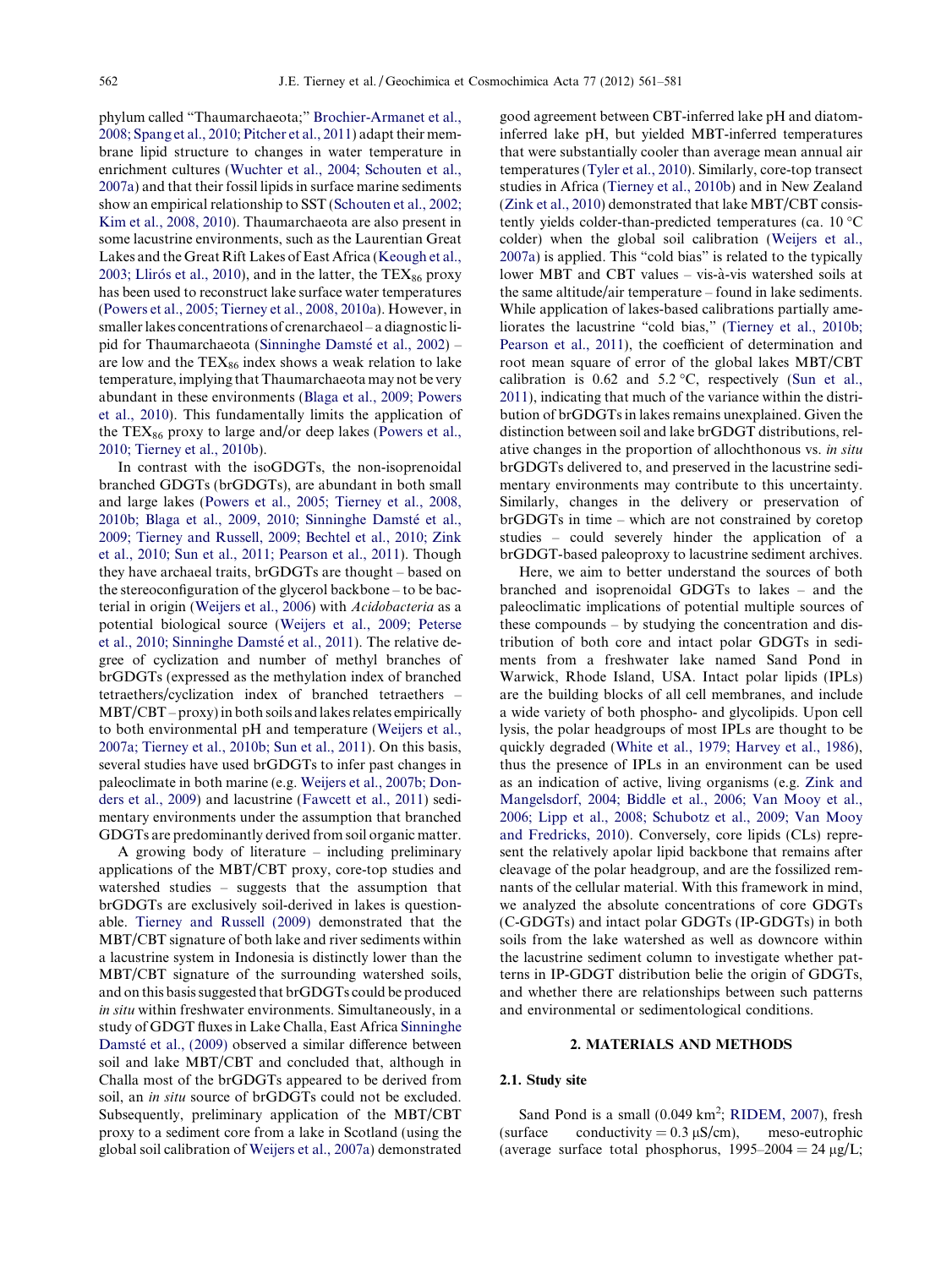<span id="page-2-0"></span>

Fig. 1. Sand Pond, our study site, is a small kettle hole pond in Warwick, RI USA. Inset shows the coring site and soil sample locations.

[RIDEM, 2007](#page-19-0)) kettle hole pond located in suburban Warwick, RI, USA (41°44.7'N; 71°25.5'W; Fig. 1). Inflow to the lake consists of groundwater, surface water runoff, stormwater drain input, and direct rainfall ([RIDEM, 2007](#page-19-0)). The watershed is small, approximately  $0.25 \text{ km}^2$ , and the lake itself comprises ca. 18% of the watershed [\(RIDEM,](#page-19-0) [2007](#page-19-0)). Sand Pond was chosen as a study site because it is one of the few naturally occurring kettle hole ponds in the state of Rhode Island, which are steep-sided, deep for their size (Sand Pond is 8 m deep), and typically contain sediments rich in both terrestrial and aquatic organic matter. Furthermore, Sand Pond's bottom waters are known to be anoxic or suboxic for at least part of the year [\(RIDEM,](#page-19-0) [2007](#page-19-0)), and based on previous inferences that organisms producing brGDGTs thrive in anoxic environments such as peatlands [\(Weijers et al., 2006](#page-19-0)), as well as the observation that isoGDGTs are more abundant in lakes with geochemically stratified water columns ([Tierney et al., 2010b\)](#page-19-0) we considered this lake an appropriate site to investigate distributions of lacustrine GDGTs.

#### 2.2. Sedimentary and limnological sampling

In September 2008, a small gravity core was collected from Sand Pond (SP2; Fig. 1) and extruded on-site at 0.5 cm resolution up to 5 cm, and then at 1 cm resolution up to 15 cm. Aliquots of each sample intended for lipid analysis were immediately frozen over dry ice and then stored in a  $-70$  °C freezer in the laboratory. In February of 2009, a 164 cm piston core (SP4) was collected from Sand Pond at the same location as the previous gravity cores in order to recover sediments from deeper within the stratigraphic column (Fig. 1). Upon returning to the

laboratory, five deeper sediment slices (at 15, 20, 40, 80 and 120 cm; thickness 1 cm) were subsampled from the split core and frozen at  $-70$  °C for lipid analyses. In addition, in March of 2009 three soil samples were collected from the Sand Pond watershed (Fig. 1) and were treated similarly as the lake sediment samples.

In both September of 2008 and February of 2009, water column profiles of temperature, pH, conductivity, dissolved oxygen were collected at the coring site with a YSI 6920 V2 sonde.

#### 2.3. Bulk sedimentary analyses

Aliquots of sediment samples from SP2 and SP4 were weighed wet, freeze-dried, then weighed again to calculate water content. A subsample of this aliquot was analyzed for total carbon and nitrogen via a Carlo Erba Elemental Analyzer. The remaining sediment was analyzed for elemental concentrations (S, Fe, Ti, and Pb) via use of an INNOVA-X handheld X-Ray Fluorescence (XRF) detector. Average reproducibility was 1% of the concentration (ppm) for Fe, 4% for Ti, 3% for Pb and 10% for S.

#### 2.4. Lipid extraction and purification

Sediment and soil samples stored at  $-70$  °C were thawed overnight then wet-extracted  $(3\times)$  using a modified Bligh-Dyer technique [\(Bligh and Dyer, 1959; Sturt et al., 2004](#page-18-0)). Ca. 1 g of wet sediment was placed in a centrifuge tube with a solvent mixture of methanol (MeOH), dichloromethane (DCM) and aqueous phase (2:1:0.8,  $v/v/v$ ) with the aqueous phase consisting of sedimentary porewater plus enough phosphate buffer at pH 7.4 to maintain the extraction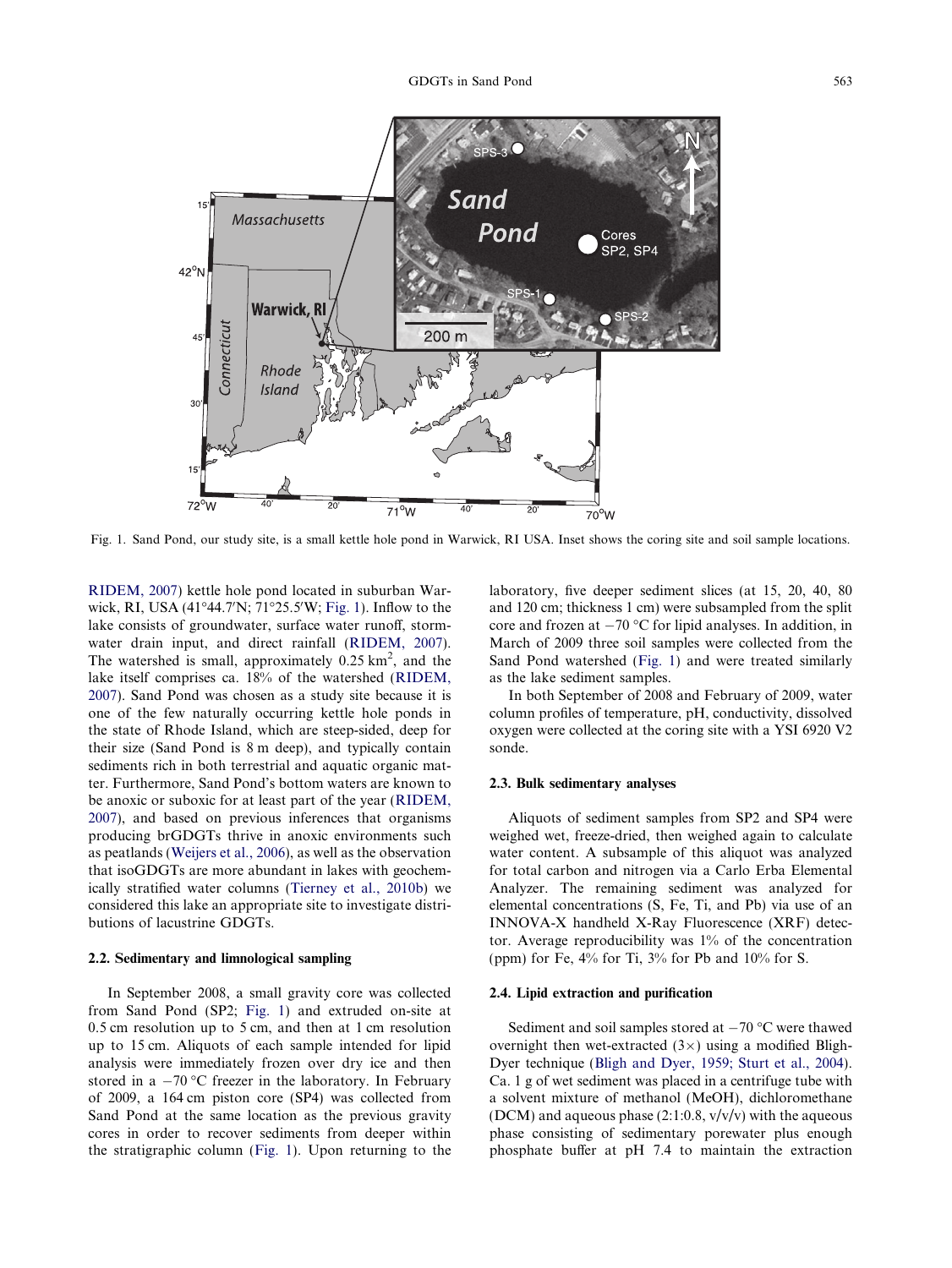mixture ratio. We elected to wet-extract our samples in this manner because test experiments comparing fresh and freeze-dried aliquots of Sand Pond sediment indicated that freeze-drying reduced GDGT yield for both core and IPL forms by ca. 25%, with losses varying between 5% and 40%. A previous study of GDGT extraction methods also found that freeze-drying reduced yields [\(Huguet et al.,](#page-18-0) [2010a](#page-18-0)). Samples were sonicated for 10 min, centrifuged and then the extract was collected and placed into a separate centrifuge tube. This process was repeated two additional times. DCM and phosphate buffer were added to the resulting extract to achieve a new volume ratio of 1:1:0.9 ( $v/v/v$ ) and phase separation. The DCM phase containing the extracted lipids and the MeOH/phosphate buffer phase were separated via centrifuge; separation after centrifugation was clean and no emulsion layers were observed. The DCM phase was collected into a roundbottomed flask. The residue was then rinsed with DCM and centrifuged two additional times, with all DCM phases collected into the flask. The DCM phase containing the total Bligh-Dyer Extract (BDE) was reduced using a rotary evaporator under near vacuum and then completely dried under  $N_2$ . BDEs were then further separated via silica gel chromatography using a slightly modified version of the separation procedure developed by [Oba et al. \(2006\) and](#page-18-0) [Pitcher et al. \(2009\)](#page-18-0) with 4 mL hexane:ethyl acetate (1:1) (core lipid fraction) and 8 mL methanol (intact polar lipid fraction) as the respective eluents. Elution scheme experiments revealed that the core branched GDGTs were not completely eluting in a hexane:ethyl acetate mixture of 3:1 ([Oba et al., 2006; Pitcher et al., 2009](#page-18-0)), thus the polarity of the first eluent was increased to hexane:ethyl acetate of 1:1 to achieve full separation. After separation,  $0.1 \mu g$  of a C46 synthetic GDGT standard ([Huguet et al., 2006](#page-18-0)) was added to each fraction, respectively. The CL fraction was evaporated under  $N_2$  gas to dryness, redissolved in hexane:isopropanol 99:1 (v/v), filtered with a 0.45  $\mu$ m PTFE filter and analyzed via HPLC/MS. The IPL fraction was subjected to acid-catalyzed hydrolysis to cleave polar headgroups by adding 2 mL of 5% HCl in MeOH and refluxing for 3 h. The solution was cooled to room temperature, adjusted to a pH of 5 via addition of 1N KOH in MeOH (96%), and then organics-free bidistilled water was added to give a ratio of  $H_2O$ :MeOH (1:1, v/v). The mixture was washed three times with DCM; DCM fractions were subsequently combined and dried over sodium sulfate. The fraction was then processed as described above for the CL fraction.

To compare the efficiency of acid vs. base-catalyzed hydrolysis on cleaving polar GDGT lipids, we analyzed identical 1 mg aliquots of the Bligh-Dyer extract from sample SP2 3-3.25, and in one case processed the aliquot as described above and in the other case, substituted 2 mL of 1 N KOH in MeOH (96%) for the 5% HCl in MeOH to perform base hydrolysis. The aliquot subject to base hydrolysis was refluxed for 1 h, then the solution was cooled to room temperature and adjusted to a pH of 3 with 5% HCl in MeOH. The mixture was then processed as described above.

The sediment residues from the Bligh-Dyer extraction from three representative samples (one from near the

sediment surface, one from deeper in the sediment column, and a soil sample) were subject to sequential base and then acid-catalyzed hydrolysis to extract GDGTs bound into the sediment matrix. First, 2 mL of 1 N KOH in MeOH (96%) were added to the residues and the mixture was refluxed for 1 h. The mixture was then cooled to room temperature, and adjusted to a pH of 3 with 5% HCl in MeOH and extracted as described above only washed six times with DCM. The remaining sediment residue was allowed to dry, then further subject to acid-catalyzed hydrolysis (as described above) to recover remaining bound GDGTs.

#### 2.5. HPLC/MS analysis

Prepared fractions were analyzed for both branched and isoprenoidal GDGTs ([Fig. 2\)](#page-4-0) via high performance liquid chromatography/positive ion atmospheric pressure chemical ionization mass spectrometry (HPLC/APCI-MS), using selected ion monitoring (SIM) of the  $(M+H)^+$  ions diagnostic of each GDGT [\(Fig. 2\)](#page-4-0), on an Agilent/Hewlett Packard 1100 series LC/MSD with an Alltech Prevail Cyano column  $(150 \times 2.1 \text{ mm}, 3 \mu \text{m})$ , following the methods outlined in [Schouten et al. \(2007b\).](#page-19-0) GDGTs were eluted isocratically for 5 min. with 90% A and 10% B followed by a linear gradient to 16% B for 45 min, where  $A =$  hexane and  $B =$  hexane:isopropanol 9:1 (v/v). Flow rate was  $0.2 \text{ mL min}^{-1}$ . Injection volume for all samples was  $20 \mu L$ . All samples were analyzed in duplicate. MBT and CBT indices were calculated according to the following formulae defined in [Weijers et al. \(2007a\):](#page-20-0)

$$
MBT = \frac{[brGDGT-I + brGDGT-II + brGDGT-III]}{\sum brGDGTs}
$$
 (1)  
OPT  
 
$$
[brGDGT-IIb + brGDGT-Ib]
$$
 (2)

$$
CBT = -\log \frac{[\text{brGDGT-II} + \text{brGDGT-Ib}]}{[\text{brGDGT-II} + \text{brGDGT-I}]}
$$
(2)

Average reproducibility was 0.003 for the MBT index, 0.006 for the CBT index, and 3% of the given value (in units of lg/g TOC) for concentrations. Low or undetectable concentrations of some of the isoGDGTs (in particular, iso-GDGT-3 and the crenarchaeol isomer) precluded calculation of the  $TEX_{86}$  index. The GDGT-0/crenarchaeol ratio was calculated to express the relative distribution of acyclic vs. cyclic isoGDGTs.

#### 2.6. Statistical treatment

All reported correlation coefficients  $(r)$  are based on linear ordinary least squares regression, and p-values were calculated using one-way analysis of variance (ANOVA). Statistical significance between groups of samples was assessed via use of the nonparametric Wilcoxon–Mann–Whitney test, given that samples within groups were generally not normally distributed. To identify the major trends in the dataset and infer possible environmental controls on GDGT distributions in Sand Pond sediments, we performed principal components analysis (PCA) on the lipid concentrations as well as the metal concentrations, total organic carbon content (TOC), and the atomic carbon:nitrogen ratio (C/N) using JMP software. PCA was calculated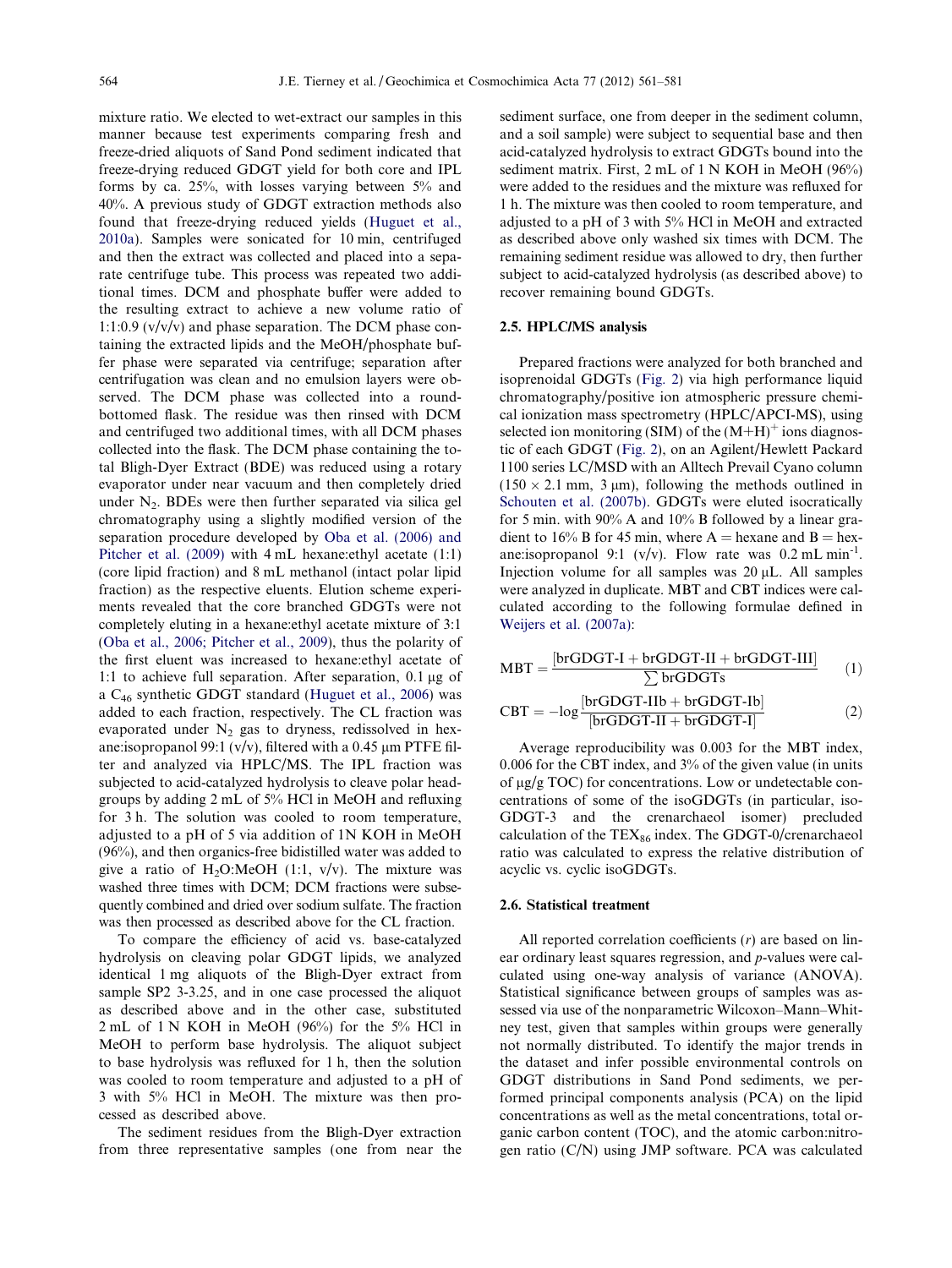<span id="page-4-0"></span>

Fig. 2. Structures of the glycerol dialkyl glycerol tetraethers (GDGTs) analyzed in this study, with corresponding [M+H<sup>+</sup>] ions and nomenclature. Crenarchaeol' refers to the isomer of crenarchaeol, whose stereochemistry is not precisely known.

on the correlation matrix and significant components were rotated via use of the varimax algorithm [\(Kaiser, 1958](#page-18-0)). Compounds not detected were treated as zeroes in the correlation matrix.

## 3. RESULTS

#### 3.1. Limnology

[Fig. 3](#page-5-0) presents a summary of the temperature, pH, conductivity, and dissolved oxygen (DO) data collected in September (late summer) and February (late winter). DO concentrations are at suboxic levels near the sediment/ water interface in both seasons [\(Fig. 3](#page-5-0)). Conductivity is  $0.3 \mu$ S/cm at the surface but increases slightly towards the bottom of the lake, likely reflecting the accumulation of total dissolved solids as a result of bacterial decomposition of organic matter ([Fig. 3\)](#page-5-0). Surface water pH is  $\sim 6.6$  in the summer and  $\sim 6.3$  in the winter, and is most acidic at 6 m, below which pH increases towards the sediment–water interface in both seasons ([Fig. 3\)](#page-5-0). Temperature profiles in summer and winter are typical of a mid-latitude, dimictic lake: strong thermal stratification dominates in summer (24 °C at the surface, 10 °C at depth; [Fig. 3](#page-5-0)), and in winter, the ice-cover caps an almost isothermal water column (4–  $5^{\circ}$ C, [Fig. 3](#page-5-0)).

#### 3.2. Bulk sedimentary data

[Appendix Table 1](#page-14-0) lists the bulk geochemical data. Sand Pond sediments are rich in organic carbon (17–24%) and

have intermediary atomic  $C/N$  ratios (11–16), suggesting that the organic matter in the lake is a roughly equal mixture of soil and algal-derived organic matter ([Meyers and](#page-18-0) [Teranes, 2001\)](#page-18-0). Soil C/N ratios are substantially higher (20–22) with the exception of soil sample SPS-3 (14.5). SPS-3 was collected from the north side of the lake [\(Fig. 1](#page-2-0)), closer to the shore than the other soil samples. It is possible that this area could have been underwater during a period of higher lake level, which could explain why the C/N ratio for sample SPS-3 is closer to a value typical of the lake sediments; alternatively, this may just be an expression of the heterogeneity of the watershed soils.

High concentrations of lead between ca. 5 and ca. 15 cm in the Sand Pond sediment cores ([Appendix Table 1](#page-14-0), [Fig. 4](#page-6-0)a) are associated with emissions from industrial production as well as the use of leaded gasoline, pervasive pollution sources in Rhode Island from AD 1850–1970 [\(Nixon, 1995\)](#page-18-0). The return to low concentrations at the top of both cores indicates sedimentation that occurred after the passage of the Clean Air Act Extension (The Muskie Act) in 1970, after which industrial lead emissions were federally regulated and leaded gasoline was phased out. The rise and fall in industrial lead in these sediments can be used to calculate a rough estimate of sedimentation rate in this lake (1.7 mm/yr). The lead profiles also allow us to compare stratigraphy between cores SP2 and SP4. The post-1970 interval is more extended in core SP2, typical of a gravity core, but the rise in industrial Pb appears to occur at similar depths in both cores [\(Fig. 4a](#page-6-0)). This indicates that the stratigraphies and sedimentation rates, core tops excluded, are nearly identical between cores, and that no adjustment in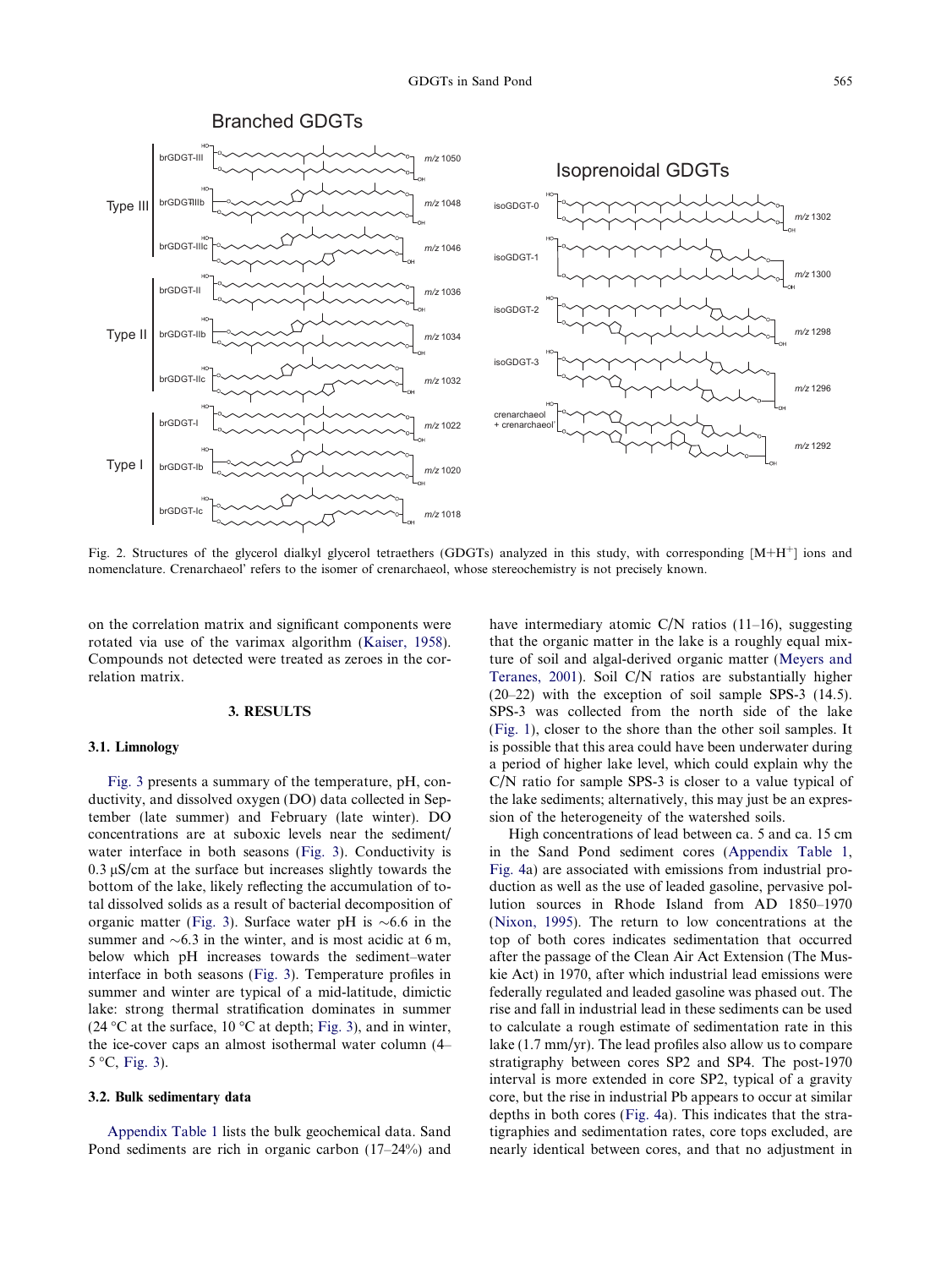<span id="page-5-0"></span>

Fig. 3. Temperature, dissolved oxygen (DO), pH and conductivity water column profiles from Sand Pond in late summer (September) and late winter (February).

depth is needed for comparison of the deeper sediments of SP4 with those of SP2.

The elemental ratio Fe/Ti, calculated from handheld XRF analyses, spans a range from ca. 7–25 [\(Appendix Ta](#page-14-0)[ble 1,](#page-14-0) [Fig. 4b](#page-6-0)). Fe and Ti are both terrigenous elements, but Fe alone is sensitive to the redox state of its depositional environment. Given reducing conditions in an organic-rich, slightly acidic lacustrine environment such as Sand Pond, iron is mobilized and excess  $Fe^{2+}$  may accumulate in sediments as a consequence of redox recycling ([Engstrom and](#page-18-0) [Wright, 1984](#page-18-0)). Normalization to titanium removes variation in iron supply due to enhanced run-off from the watershed, which seems to have occurred in the upper portion of the sediment column ([Fig. 4d](#page-6-0)). Fe/Ti values substantially higher than the watershed soil values (i.e., the oxygenated, background level elemental composition) thus likely represent excess reduced Fe in the sediments, and by association, a more reducing or anoxic depositional environment. In Sand Pond, Fe/Ti ratios are high in the surface sediments, but approach values similar to those of the soils in the deepest section of SP4 ([Fig. 4](#page-6-0)b). The shift from low to high Fe/Ti occurs between 30–18 cm ([Fig. 4](#page-6-0)b), and is immediately followed by a visible color transition in the sediments at 18 cm, from a brown facies below to a black facies above. Indeed, after exposure to air for approximately a week, the black facies in core SP4 (split in the laboratory for subsampling) oxidized to a bright red color, confirming the presence of high concentrations  $(3-5\%;$ [Appendix Table 1\)](#page-14-0) of reduced iron. In contrast, no visible change was observed in the lower, tan facies where Fe/Ti ratios are similar to that of the oxygenated soils ([Fig. 4b](#page-6-0)). In addition, concentrations of XRF-derived sulfur are high within the black facies, but are nearly undetectable in the lower section of the brown facies. Taken together, these data seem to indicate that in the past (brown facies), the depositional environment of Sand Pond was more oxygenated than it is present presently, and that the bottom waters of Sand Pond became increasingly more anoxic over time, promoting the accumulation of reduced iron and sulfur seen in recent times (black facies). Based on the sedimentation rate estimated from the sedimentary Pb profile (see above), the onset of sub-oxic to anoxic conditions in the lake bottom waters probably occurred towards the end of the 19th century or beginning of the 20th century and is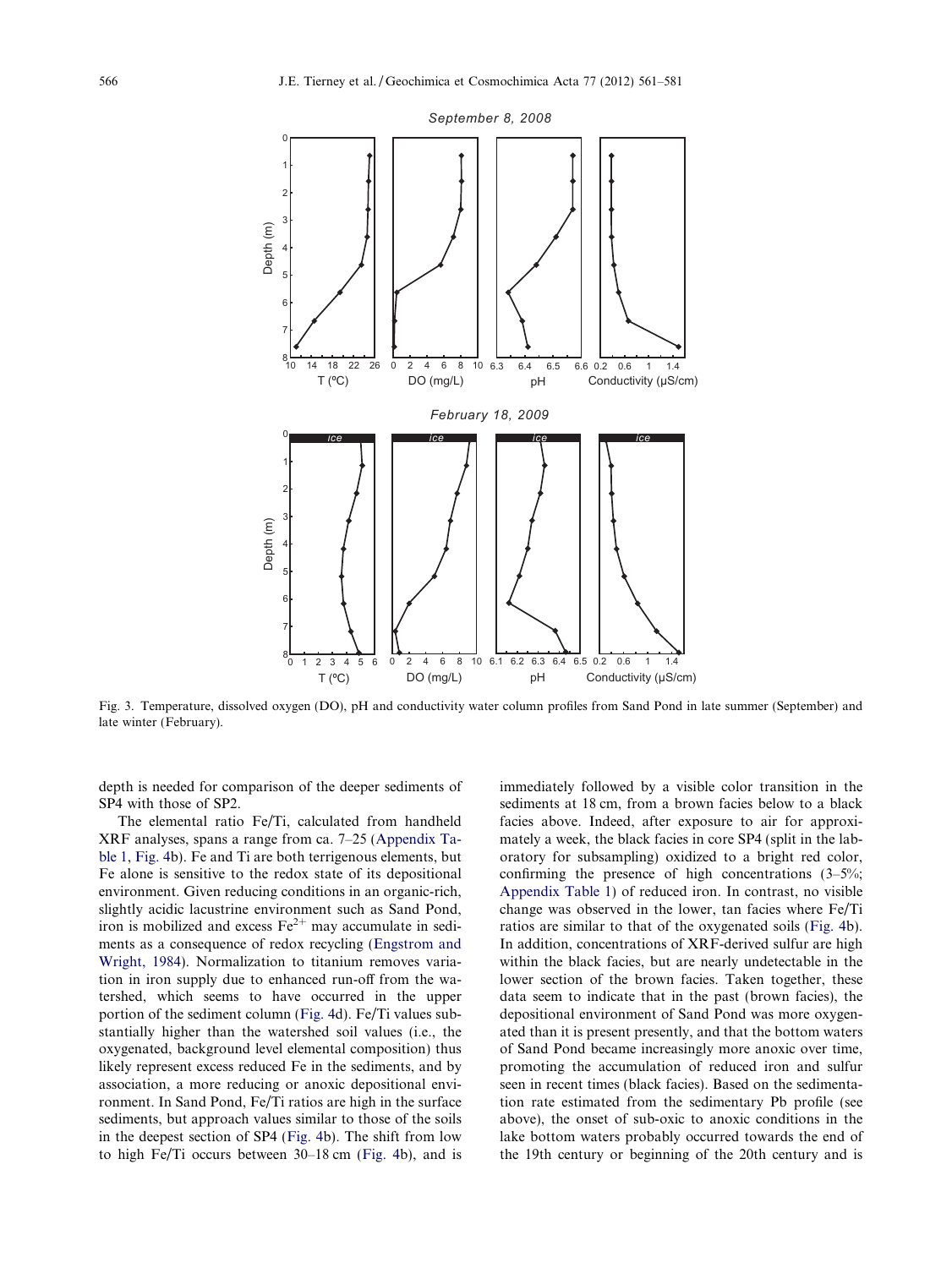<span id="page-6-0"></span>

Fig. 4. Lead (Pb) concentrations (a), iron/titanium (Fe/Ti) ratios (b), sulfur (S) concentrations (c) and titanium (Ti) concentrations (d) in sediment cores SP2 and SP4. High concentrations of Pb reflect environmental pollution between AD 1850–1970. The industrial Pb profiles in these sediments allow us to calculate an approximate sedimentation rate (1.7 mm/yr). Close agreement between SP2 and SP4 Pb profiles, with the exception of the coretop of SP2, suggests that the stratigraphy between SP2 and SP4 can be assumed to be identical below 15 cm. Increasing Fe/Ti ratios (b) towards the top of the sediment column reflect increasing bottom water anoxia in the lake, which is also indicated by the rise in sulfur concentrations (c) and a visual facies color transition (dotted line) from brown, typical of the deep sediment column, to black, a facies that characterizes the upper 18 cm of the core. Increased deposition of Ti in the upper sediment profile indicates increased lithogenic run-off, likely also a result of settlement and development in the lake watershed. Black squares at the bottom of the plots represent average soil concentrations; n.d. = not detected. (For interpretation of the references to color in this figure legend, the reader is referred to the web version of this article.)

most likely a result of anthropogenic activity – residential development and increased loading of nutrients into this lake increased lake aquatic productivity, resulting in a drawdown of dissolved oxygen [\(RIDEM, 2007\)](#page-19-0).

#### 3.3. GDGT lipid analyses

#### 3.3.1. Absolute and relative concentrations of GDGT lipids in the core and intact polar lipid fractions

[Appendix Table 2](#page-14-0) lists the results from the GDGT analyses of the core lipid (CL) and intact polar lipid (IPL) fractions of the BDEs; the numbering system refers to the GDGT structures in [Fig. 2](#page-4-0). Downcore trends in GDGT concentrations as well as ratios reflecting their distribution (MBT, CBT and GDGT-0/Crenarchaeol) are summarized in [Fig. 5.](#page-7-0) The dotted line in [Fig. 5](#page-7-0) indicates the transition described in Section [3.2](#page-4-0), above which the sediments were deposited in a low-oxygen lake environment and below which sediments were likely deposited in a more oxygenated lake environment. Both the concentrations of GDGTs and their distribution in the Sand Pond sediment column change notably across this transition. Abundances of type III brGDGTs (brGDGT-III, IIIb and IIIc; [Fig. 5](#page-7-0)a) are relatively high in the surface sediments, reach a local maximum near 4–5 cm in both the CL and IPL fractions, and then decrease downcore. In contrast, concentrations of type I brGDGTs (brGDGTs I, Ib and Ic) are low in the surface sediments within both CL and IPL fractions and then increase substantially in the lower section of the lacustrine sediment column ([Fig. 5c](#page-7-0)). Type II brGDGTs (brGDGTs II, Ib and IIc) show a trend intermediary between that of type III and type I ([Fig. 5b](#page-7-0)). Most of the isoGDGTs increase in concentration within the deeper sediments [\(Fig. 5](#page-7-0)d and e) except for GDGT-0, which decreases in concentration downcore ([Fig. 5f](#page-7-0)). For isoGDGTs 1–3 and GDGT-0, absolute concentrations are higher in the IPL fractions than the CL fractions in both lake sediments and soils. In contrast, concentrations of crenarchaeol and its isomer are lower in the IPL fractions than in the CL fractions in all cases. Generally, the concentrations of iso-GDGTs in the IPL fraction (IP-isoGDGTs) are correlated with their corresponding core isoGDGTs (C-isoGDGTs), with the exception of C-crenarchaeol and IP-crenarchaeol concentrations, which are not strongly correlated in the shallow lacustrine sediments ( $r = 0.27$ ,  $p = 0.36$ ,  $n = 13$ ; [Fig. 5](#page-7-0)e).

MBT and CBT indices are relatively low in the shallow sediments, but increase and appear to be stable in the deeper sediments [\(Fig. 5](#page-7-0)g and h). The MBT index in the IPL fraction (IP-brGDGTs) trends towards much lower values than the C-brGDGT MBT in the upper  $(0-4 \text{ cm})$  sediments due to higher relative abundances of type III GDGTs in the IPL fraction ([Fig. 5g](#page-7-0)), which results in only a moderate correlation between the values of MBT for C-brGDGT and IP-brGDGT in the surface sediment core SP2 ( $r = 0.65$ ,  $p = 0.02$ ,  $n = 13$ ). The CBT index exhibits a local minimum at about 5 cm in the shallow sediments as a result of locally high concentrations of brGDGTs IIb, IIc and Ib. The GDGT-0/crenarchaeol ratio is high in the surface lacustrine sediments, particularly within in the IPL fraction (ca. 1500), and then drops by nearly an order of magnitude (ca. 200) within the lower sediment column [\(Fig. 5i](#page-7-0)).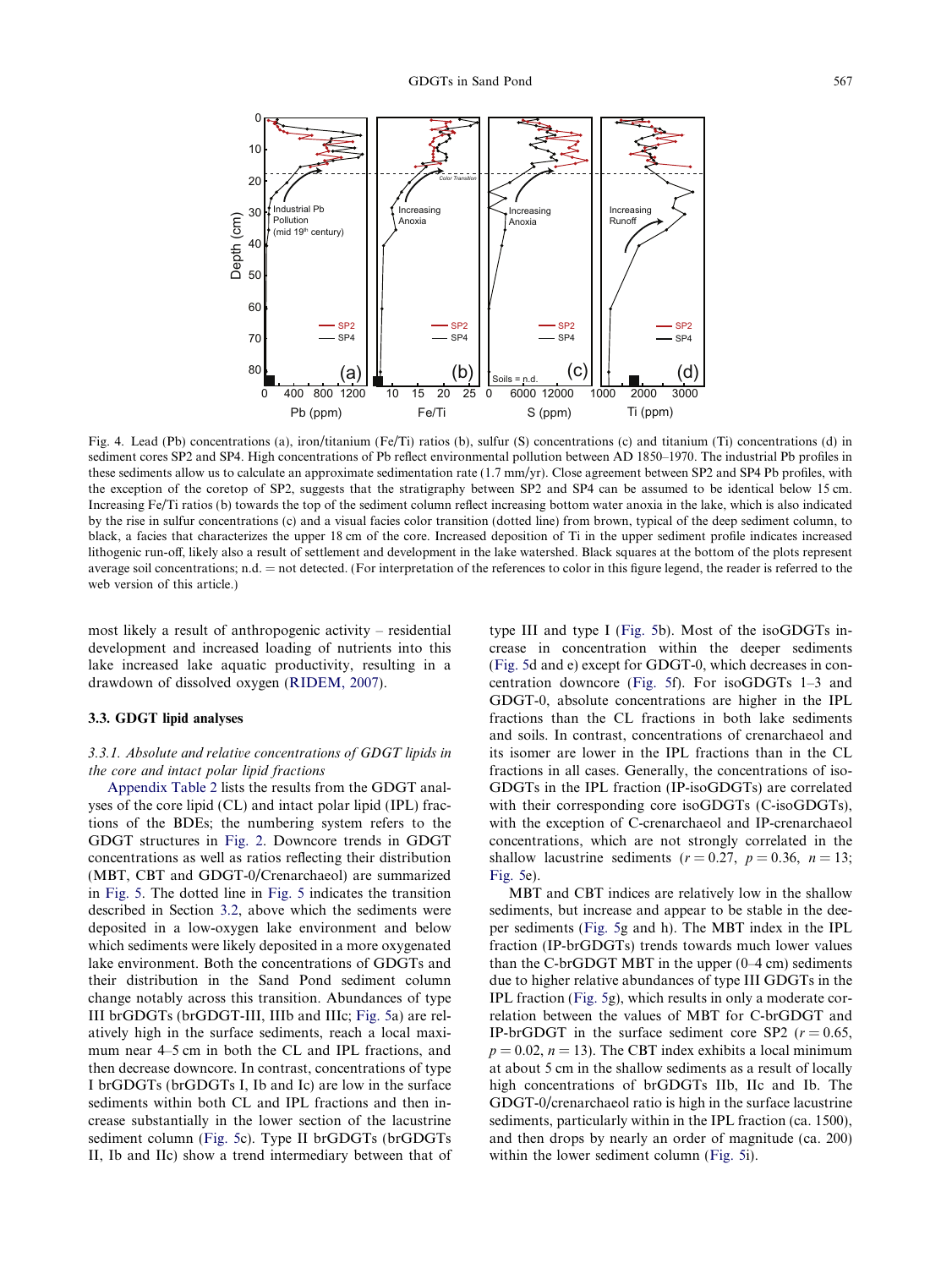<span id="page-7-0"></span>

Fig. 5. Downcore profiles of absolute concentrations and relative abundance indices (MBT, CBT, and GDGT-0/crenarchaeol) for intact polar (in red) and core (in black) GDGTs. The dotted line represents the facies transition shown in [Fig. 4](#page-6-0) and discussed in the main text. Soil mean values are shown for comparison as red (IP-GDGTs) and black (C-GDGTs) squares. (For interpretation of the references to color in this figure legend, the reader is referred to the web version of this article.)

Given the major changes that occur in GDGT concentration and distribution across the facies transition, we

separate the lake sediments from the shallow horizon (0– 15 cm; shallow sediments; SS) from those from the oxic, deep horizon (>20 cm; deep sediments; DS) in order to compare the GDGT concentrations and distributions of the lake sediments with those in soils from the watershed ([Fig. 6](#page-8-0)). Both shallow and deep lake sediments contain significantly more ( $p \le 0.05$ ) type III and type II brGDGTs than the soils [\(Fig. 6a](#page-8-0)). The deep lake sediments contain significantly more type I brGDGTs than soils as well, but the concentration of type I brGDGTs in the shallow sediments is not significantly different from that of the soils  $(p = 0.12,$  [Fig. 6a](#page-8-0)). For the isoprenoidal GDGTs, the concentrations of GDGT-0 in the lake sediments are ca. two orders of magnitude higher than the concentrations found in soils (note log scale in [Fig. 6](#page-8-0)a). Concentrations of GDGTs 1–3 are also much higher in the lake sediments, with the highest concentrations found in the deep lake sediments ([Fig. 6a](#page-8-0)), but concentrations of crenarchaeol and its isomer are not significantly different between the lake sediments and the soils (SS-cren vs. soil-cren:  $p = 0.36$ ; DS-cren vs. soil-cren:  $p = 0.23$ ; [Fig. 6](#page-8-0)a).

The fraction of brGDGTs that are present as IPLs (fraction IPL) is significantly higher in the shallow lake sediments than in the soils for all three types of brGDGTs  $(p < 0.05)$ , but not significantly higher in the deep sediments vs. the soils ([Fig. 6b](#page-8-0)). For the isoGDGTs, fraction IPL is not statistically different between surface sediments, deep sediments, and soils within a given group (GDGT-0; GDGTs 1–3; crenarchaeol and its isomer). For the surface and deep lake sediments, fraction IPL for crenarchaeol and its isomer is significantly lower than fraction IPL for GDGTs 0–3 ([Fig. 6b](#page-8-0)). For the soils, there is no significant difference between fraction IPL for any of the isoGDGTs.

The MBT and CBT values of the shallow lake sediments are significantly ( $p \le 0.05$ ) lower than soil MBT and CBT in both core and IPL fractions ([Fig. 6](#page-8-0)c) but deep sediment MBT and CBT are not significantly different from soil values. GDGT-0/crenarchaeol ratios vary widely (note log scale in [Fig. 6](#page-8-0)c) and are significantly different between all core and IPL fractions.

#### 3.3.2. Base and acid hydrolysis of the sediment residues

We conducted sequential base and acid hydrolysis of the sediment residues after BDE extraction to investigate the concentrations and distributions of GDGTs bound to the sedimentary matrix vis-à-vis the diversity and abundance of GDGTs in the core and IPL fractions. Our results are listed in [Appendix Table 2](#page-14-0) and visualized in [Fig. 7,](#page-9-0) which displays the relative apportionment of GDGTs between the different lipid fractions. The sequential hydrolysis experiments yielded substantial amounts of both brGDGTs and isoGDGTs, but on a relative basis, the majority of brGDGTs in both the lake sediments and soil are present as core lipids, whereas the majority of isoGDGTs in both lake sediments and soil are present as intact polar lipids or locked into a macromolecular matrix ([Fig. 7\)](#page-9-0). In addition, the soils have a much larger proportion of isoGDGTs bound to the matrix than lake sediments ([Fig. 7\)](#page-9-0); the amount of compound released by acid hydrolysis of soil in particular is substantial, accounting for ca. 40–90% of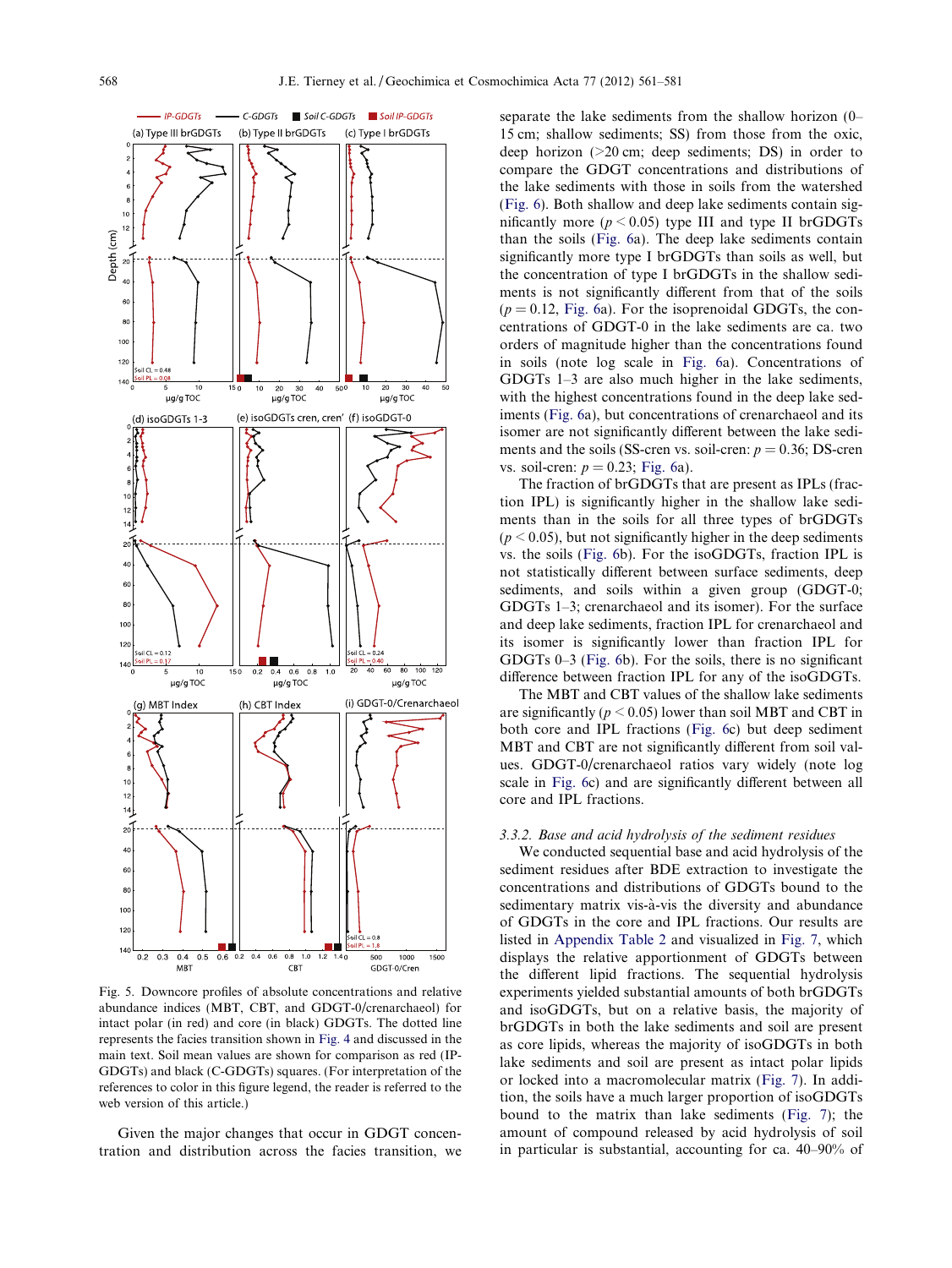<span id="page-8-0"></span>

## **(b) Fraction IPL**





## **(c) Relative concentration indices**



Fig. 6. Box plots revealing differences in (a) GDGT concentrations (normalized to total organic carbon content, in units of  $\mu g/g$  TOC) (b) the fraction of GDGT lipids present as IPLs and (c) relative GDGT concentrations expressed by the MBT, CBT and GDGT-0/crenarchaeol indices between surface lake sediments (0–15 cm; SS), deep lake sediments (15–120 cm; DS) and soils. Note log scales for isoprenoidal GDGT concentrations and the GDGT-0/crenarchaeol ratio.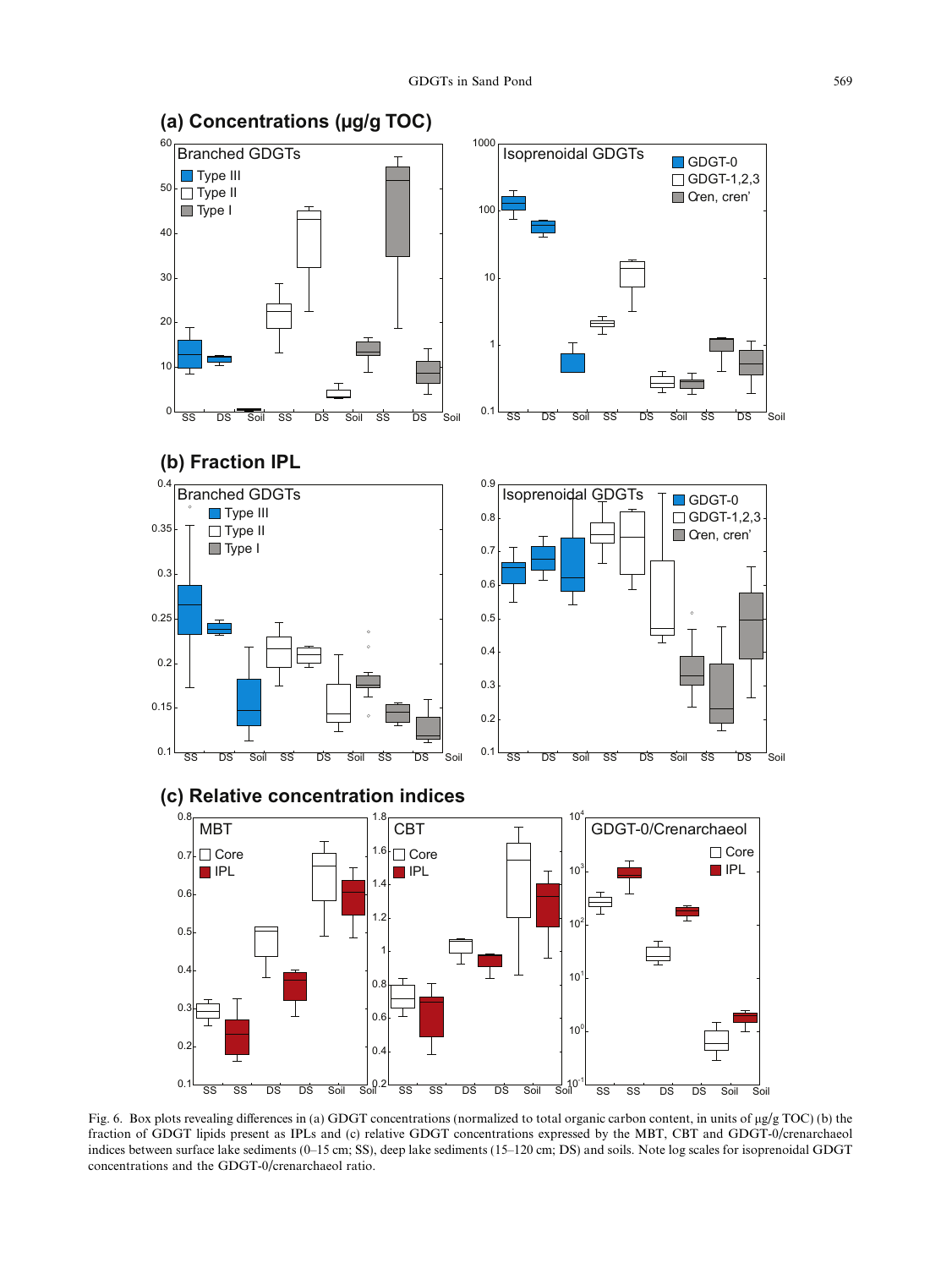<span id="page-9-0"></span>the total isoGDGTs (Fig. 7). In contrast, only 9% of the total brGDGTs in soils were released by acid hydrolysis. Particularly noteworthy is the large amount (almost an order of magnitude more than the amount found in the BDE) of the crenarchaeol isomer that was released after acid hydrolysis of the soil residue. Differences in the brGDGT distributions (represented by the MBT and CBT indices) between the weighted mean of the CL and PL fractions and the hydrolyzed fractions were generally small, with the exception of the CBT values of the shallow sediment sample, which was higher in the base hydrolysis fraction (by 0.14) and lower in the acid hydrolyzed fraction (by 0.06), as well as the MBT and CBT value of the acid hydrolyzed deep lake sediment sample, which were 0.12 and 0.3 index units lower than the BDE value, respectively. The GDGT-0/crenarchaeol ratio of the base hydrolysis fraction was comparable to the corresponding core lipid fraction values, and the GDGT-0/crenarchaeol ratio of the acid hydrolysis fraction was comparable to the corresponding IPL fractions with the exception of the surface sediment sample, where the acid hydrolysis GDGT-0/crenarchaeol value (114) is much lower than the IPL fraction value (710).

#### 3.3.3. Base and acid hydrolysis of the Bligh-Dyer extract

To assess the efficiency of acid vs. base hydrolysis on release of GDGTs in the IPL fraction, we analyzed identical aliquots of a single BDE and subjected them to each type of hydrolysis, respectively (see Section [2.4](#page-2-0)) We found that the amount of IP-brGDGTs released by base hydrolysis was moderately lower than the amount released by acid hydrolysis (78% of the amount released by acid hydrolysis). In contrast, for the IP-isoGDGTs the amount released by



Fig. 7. Cumulative bar plot illustrating the relative distributions of GDGTs between different lipid fractions (core lipids, black; intact polar lipids, blue; base-hydrolysis of the sediment residue, orange; acid hydrolysis of the sediment residue, red) for three representative samples from the shallow sediment horizon, deep sediment horizon, and watershed soils. Distribution of the crenarchaeol isomer in the surface lacustrine sediment is not shown because the isomer was only detectable within the acid hydrolysis fraction. (For interpretation of the references to color in this figure legend, the reader is referred to the web version of this article.)

base hydrolysis was substantially lower than acid hydrolysis (20% of the amount released by acid hydrolysis).

#### 3.4. PCA results

Principal components analysis of the GDGT lipid and bulk geochemical data from both the sediments and soils identified two prominent trends that explain a cumulative 79% of the variance. The first principal component (PC1) accounts for 46% of the variance, and the second component (PC2), 33%. With the exception of IP-brGDGT-Ib, all of the type I core and IP-brGDGTs load prominently on PC1, along with core and IP-brGDGT-II and core and IP-isoGDGTs 1, 2 and 3 (Fig. 8a). In contrast, the type III core and IP-brGDGTs load primarily onto PC2, along with core and IP GDGT-0, brGDGT-IIb, Fe, and TOC content (Fig. 8a). The C/N ratio loads opposite to these variables. Notably, C-crenarchaeol loads primarily along PC1, but its IPL counterpart load differently, with a nearequal expression on both axes. The downcore trends in PC1 and PC2 (Fig. 8b) show that deep sediments dominate



Fig. 8. (a) Principal components analysis (PCA) biplot showing loadings of different GDGTs and bulk sediment variables on the first two components, which comprise 46% (PC1) and 33% (PC2) of the total variance in the dataset, respectively. (b) Downcore trends in PC1 and PC2; soil loadings are noted at the bottom.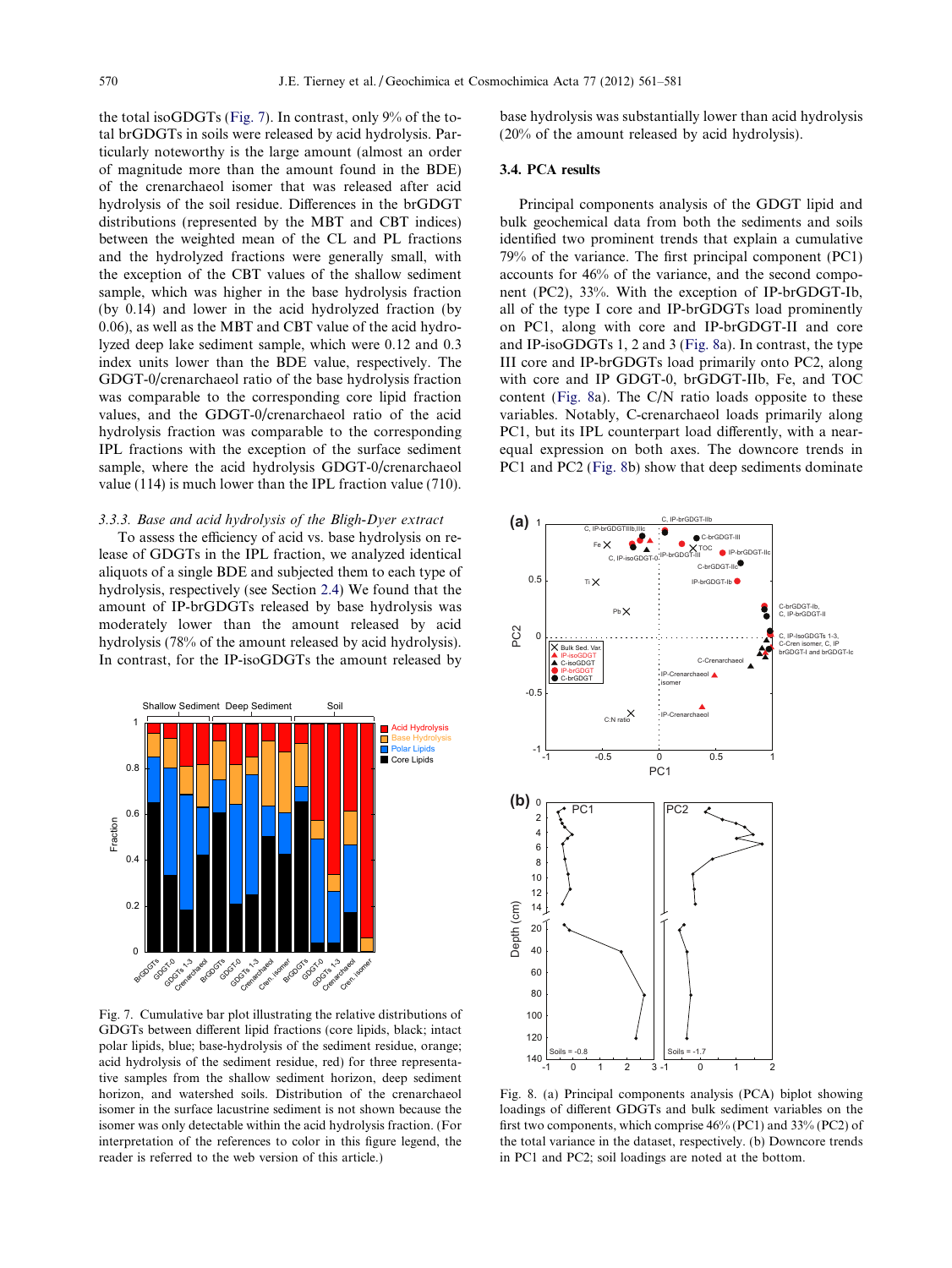<span id="page-10-0"></span>the positive loadings of PC1, whereas shallow, subsurface sediments dominate the positive loadings on PC2. Soil samples load negatively on both of the primary PCs.

#### 4. DISCUSSION

#### 4.1. Inferences on the structures of IP-GDGTs in Sand Pond

As we did not analyze the polar lipids directly in their intact form, we do not know the structure of the polar headgroups that were attached to the GDGTs from Sand Pond prior to hydrolysis. However, considering that base hydrolysis is sufficient for removing phospholipid headgroups, but acid hydrolysis is needed to remove glycolipid headgroups (e.g. [Pitcher et al., 2009\)](#page-19-0), results from our base vs. acid hydrolysis comparison (Section [3.3](#page-6-0)) allow us to indirectly infer the general type of polar headgroups that the IP-GDGTs from the lacustrine sediments may contain. The relatively low efficiency (20%) of base hydrolysis with respects to releasing IP-isoGDGTs is expected, as IP-iso-GDGT headgroups are known to include hexose moieties [\(Sturt et al., 2004; Lipp and Hinrichs, 2009; Schouten](#page-19-0) [et al., 2008; Pitcher et al., 2010, 2011](#page-19-0)) that are not cleaved by base hydrolysis. Thus, the relatively higher efficiency of base hydrolysis in extracting IP-brGDGTs (78%) could indicate that the majority, though possibly not all, of the IP-brGDGTs are phospholipids rather than glycolipids. This supports the hypothesis that bacteria and not archaea synthesize branched GDGTs ([Weijers et al., 2006\)](#page-19-0), because glycolipids are more typical of archaeal IPLs than bacterial IPLs [\(Sturt et al., 2004](#page-19-0)). Recent studies of IP-brGDGTs in peat bogs have detected both hexose [\(Liu et al., 2010\)](#page-18-0) as well as phospho- and phosphohexose headgroups [\(Peterse](#page-19-0) [et al., 2011\)](#page-19-0), and the latter, when subjected to base hydrolysis, yielded a substantial amount of core lipids confirming the presence of ester, rather than glycosidic, bonds [\(Peterse](#page-19-0) [et al., 2011\)](#page-19-0). Thus, we infer from our hydrolysis results that phospholipid brGDGTs may be the predominant – though not exclusive – form of IPL in Sand Pond.

Results from the residue hydrolysis experiment ([Appen](#page-14-0)[dix Table 2,](#page-14-0) [Fig. 7\)](#page-9-0) also provide indirect information on the nature of lacustrine and soil GDGTs, including insight into the early diagenesis of GDGTs and the relative apportionment of GDGTs between the IPL, CL and sediment-bound fractions. In general, we observe that the majority of the brGDGTs are present in the core lipid fraction in both the soils and lake sediments, whereas the majority of the isoGDGTs are present in the IPL and sediment-bound fractions [\(Fig. 7\)](#page-9-0). In particular, acid hydrolysis of the soil residue released a relatively large amount of isoGDGTs in comparison with the concentrations found in the other fractions. These results agree with a recent finding that acid hydrolysis treatment releases more isoprenoidal GDGT compounds than branched GDGTs (on a relative basis) in both tropical and temperate podzols [\(Huguet et al.,](#page-18-0) [2010b](#page-18-0)). The large release of isoGDGTs from the soil matrix by acid, but not base hydrolysis could reflect the more refractory nature of glycolipid IP-isoGDGTs vs. surmised phospholipid-type IP-brGDGT compounds ([Huguet](#page-18-0) [et al., 2010a,b; Schouten et al., 2010](#page-18-0), and inferences made above). However, this explanation requires that soil IP-iso-GDGTs are incorporated into the macromolecular matrix without first losing their polar headgroups. Though IPLs are typically used as markers for in situ production due to the rapid degradation of their polar headgroups – and that is the rationale in investigating them in this study – glycosidic ether lipids have been observed empirically to degrade far more slowly than phospholipids, even in oxygenated environments [\(Harvey et al., 1986; Logemann et al., 2011](#page-18-0)) and theoretical calculations also predict that a far larger proportion of glycosidic ether lipids than phospholipids should be preserved in sedimentary environments ([Scho](#page-19-0)[uten et al., 2010](#page-19-0)). Furthermore, isoGDGTs are known to be a significant component of parts of kerogen, with their preservation in macromolecular matrix favored by oxidative cross-linking [\(Pancost et al., 2008](#page-18-0)). While studies of IP-isoGDGTs in the marine environment suggest transfer to the core lipid pool on relatively short timescales from a geological perspective (millennial timescales or shorter; [Liu et al., 2011\)](#page-18-0), degradation rates of IP-isoGDGTs on the decadal to centennial timescales relevant to our study are not as well constrained. We speculate whether the IPisoGDGTs, with abundant hydroxyl groups, are sufficiently reactive to be rapidly incorporated into the macromolecular matrix within an oxygenated soil environment before lysis of their head groups.

Notably, we found that acid hydrolysis released a much larger quantity, relative to the concentrations in the other lipid fractions, of the crenarchaeol isomer from our soils in Sand Pond in comparison to the other isoGDGTs [\(Fig. 7\)](#page-9-0); the concentrations of crenarchaeol and the isomer released by acid hydrolysis were nearly equal  $(0.39 \mu g/g)$ TOC vs.  $0.33 \mu$ g/g TOC, respectively). The high concentrations of the isomer relative to crenarchaeol found in the matrix of the soils suggests a separate origin for this compound, as has been alluded to in marine environments [\(Shah et al., 2008\)](#page-19-0). One possibility is that the isomer is produced by an unknown type of Group I.1b Thaumarchaeota, whose thermophilic relatives are known produce relatively large amounts of the isomer along with crenarchaeol ([Pitcher et al., 2010](#page-19-0)). The sequestration of the isomer in a fraction of the sediment matrix where acid hydrolysis is needed to release the compound could also suggest a unique functional form for this compound that is easier to lock into the macromolecular matrix, perhaps a form that contains multiple hexose moieties similar to the dihexose isoGDGT IPLs that have been observed in both Thaumarchaeotal culture [\(Schouten et al., 2008\)](#page-19-0) and in deep-sea sediments [\(Sturt et al., 2004; Biddle et al., 2006](#page-19-0)).

#### 4.2. Sources of GDGTs in lakes

The fact that both the absolute concentrations of type III and type II brGDGTs in the lake sediments of Sand Pond and the amount of all types of brGDGTs present as IPLs are significantly higher in the shallow lake sediments than in the soils [\(Fig. 6;](#page-8-0) Section [3.3.1](#page-6-0)) is strong circumstantial evidence for in situ production of brGDGTs within lakes; even if IP-brGDGTs survive transport from the watershed soils, it is unlikely that they would preferentially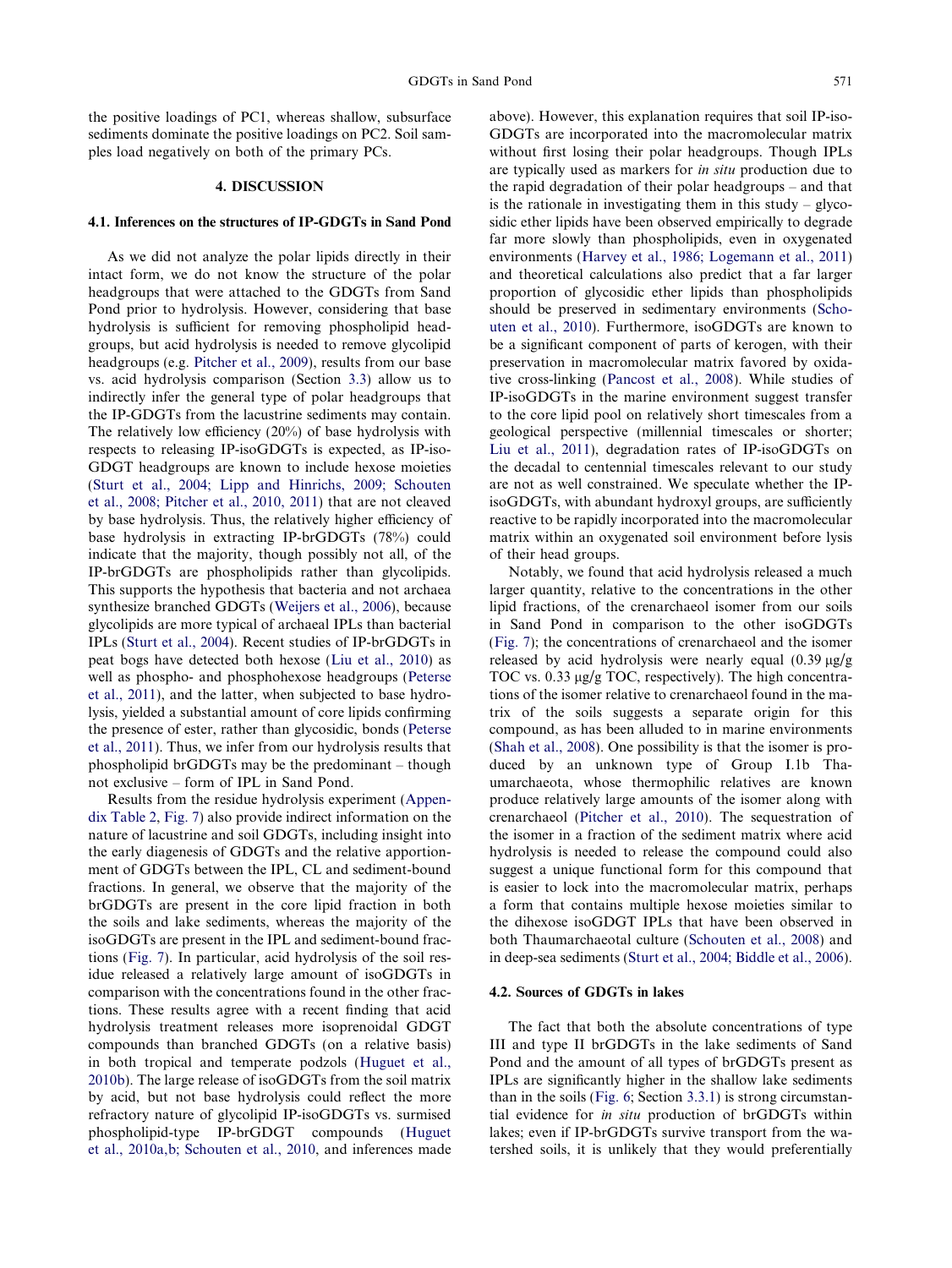accumulate in the lake sediments over the core lipids so as to raise the fraction IPL. The relative distribution of the IPbrGDGTs and accompanying core lipids is also distinct from those of soil brGDGTs and thus suggestive of a different origin. Since the amount of type III brGDGTs present as IPLs is, compared to the soils, the most substantially different (ca. 27% vs. ca. 14%; [Fig. 6a](#page-8-0)), this results in a lower MBT index in the surface lake sediments in the IPL fraction (ca. 0.25; [Fig. 6c](#page-8-0)). Higher relative concentrations of brGDGTs-Ib and IIb also result in low CBT indices in the surface lake sediments (ca. 0.6–0.8, [Fig. 6](#page-8-0)c). Our finding that MBT and CBT values in Sand Pond sediments are lower than the watershed soil is in agreement with several previous studies comparing soil and anoxic lake sediments (Sinninghe Damsté [et al., 2009; Tierney and Russell,](#page-19-0) [2009; Bechtel et al., 2010](#page-19-0)) and the reported reduction in reconstructed mean annual air temperature (MAAT) using brGDGTs in lake sediments [\(Blaga et al., 2010; Tierney](#page-18-0) [et al., 2010a,b; Zink et al., 2010](#page-18-0)).

Concentrations of brGDGTs in the deep sediment column are ca. 8–10 times higher than in the watershed soils ([Fig. 6a](#page-8-0)), but the MBT/CBT signature of the deep lake sediments is intermediary between the soil and surface lake values [\(Fig. 6c](#page-8-0)). This may indicate a contribution from allochthonous soil-derived brGDGTs in the paleo-lacustrine environment, in particular type I brGDGTs, which have a low fraction IPL in the deep sediments [\(Fig. 6b](#page-8-0)) but, of the three types of brGDGTs, have the highest absolute concentrations ([Fig. 6a](#page-8-0)). Given the low absolute concentrations of type I brGDGTs in the soils today, if allochthonous brGDGTs are responsible for the high type I concentrations and intermediary MBT/CBT values of the deep lake sediments, it would require that the brGDGT content of paleosols be much higher than at present. While this is plausible – development and land clearance around the lake may have stripped much of the organic matter out of the soils within the past 200 years – we cannot confidently establish whether this is the case.

The concentrations, relative distributions, and IPL representations of the isoGDGTs in Sand Pond suggest primarily autochthonous, but possibly also allochthonous sources for these compounds in Sand Pond. Concentrations of isoGDGT-0, 1, 2 and 3 are 1–2 orders-of-magnitude higher in the lake sediments [\(Fig. 6a](#page-8-0)) and most of the compounds present (60–80%) are IPLs ([Fig. 6](#page-8-0)b), suggesting either excellent preservation of soil-derived IPL isoGDGTs – some of which might be transported as bound lipids to the sedimentary matrix (see Section [4.1](#page-10-0) above) – and/or that these isoGDGTs are produced predominantly in situ. Given the overwhelming dominance of isoGDGT-0 in the lake sediment isoGDGT composition (the GDGT-0/crenarchaeol ratio is ca. 1000 in the IPL fraction of the lake surface sediments; [Fig. 6](#page-8-0)c) we infer that the predominant source of in situ-produced isoGDGTs in Sand Pond is likely methanogenic archaea living in the anoxic deep water or sediment column, which produce primarily isoGDGT-0 and minor amounts of isoGDGTs 1–3 [\(Koga et al., 1993](#page-18-0)). This observation is in agreement with a previous study that concluded a high GDGT-0/crenarchaeol ratio in lake environments was diagnostic of a methanogenic source [\(Blaga](#page-18-0) [et al., 2009\)](#page-18-0). However, downcore concentrations of iso-GDGTs 1–3 do not show the same downcore trend as iso-GDGT-0 ([Fig. 5d](#page-7-0) and f), suggesting a partially separate origin for these cyclic isoGDGTs. A Thaumarchaeotal source for these seems unlikely because concentrations of crenarchaeol and its isomer (which are diagnostic lipids for Thaumarchaeota; Sinninghe Damsté et al., 2002; [Pitcher et al., 2011](#page-19-0)) are an order-of-magnitude lower than isoGDGTs 1–3 ([Fig. 6a](#page-8-0)) and only ca. 20–30% of them are IPLs in the lake sediments as opposed to 60–80% for iso-GDGTs 1–3 ([Fig. 6](#page-8-0)b). Rather, the producer of isoGDGTs 1–3 in this lake environment is more likely another group of archaea – possibly Euryarchaeota.

Concentrations of crenarchaeol are similar between the lake sediments and soils, and the fraction of crenarchaeol present as IPLs is higher in the soils, which promotes the possibility that some of the crenarchaeol in the lake is soil-derived. Indeed, the fact that core and IPL concentrations of crenarchaeol are not correlated in the surface lacustrine sediments (see Section [3.3.1](#page-6-0)) suggests that there are likely two sources of these compounds  $-$  a small *in situ* source and a relatively larger allochthonous source.

In general, the fraction of isoGDGTs present as IPLs is very high in both the lake sediments and the soils compared with the brGDGTs ([Fig. 6](#page-8-0)b). This could reflect more active production of these compounds in both environments, but also may reflect the more refractory nature of IP-iso-GDGTs. As discussed in Section [4.1,](#page-10-0) the lacustrine brGDGTs may be predominantly phospholipids (and cf. [Peterse et al., 2011\)](#page-19-0) and thus may degrade quickly, hence the relatively lower fraction IPL. In contrast, the iso-GDGTs may be predominantly composed of glycolipids which are known to be more refractory than phospholipids; thus the higher observed fraction IPL.

The PCA analysis ([Fig. 8\)](#page-9-0) provides an additional perspective on the sources of GDGTs in the lake environment in that it clearly identifies two trends in our dataset, implying at least two controls on, or sources of, sedimentary GDGT composition. The first principal component describes the trends in concentration of type I brGDGTs as well as most of the isoGDGTs (apart from GDGT-0) and captures the large increase in GDGT concentration in the deep sediment horizon that is seen in the majority of the branched and isoprenoidal GDGT downcore data ([Fig. 5\)](#page-7-0). The soils load negatively on PC1 [\(Fig. 8](#page-9-0)b) due to the low absolute concentrations of both branched and isoprenoidal GDGTs, and geochemical indicators of terrestrial input to the lake  $(\frac{6}{T}T, C/N)$  ratio) also do not load positively on PC1. Thus, while PC1 could be tentatively interpreted to represent variance associated with the delivery of allochthonous GDGT compounds, it does not trend with our geochemical indicators of terrigenous run-off.

PC2 represents variance associated with type III brGDGTs and isoGDGT-0 and exhibits a distinctive subsurface maximum in the sediment column ([Fig. 8](#page-9-0)b). Iron concentrations, which primarily reflect the accumulation of reduced iron during anoxic deposition, also load prominently on PC2. Given the high concentrations of isoGDGT-0 in the lake sediments compared with the soils, and the high concentrations and high IPL representation of type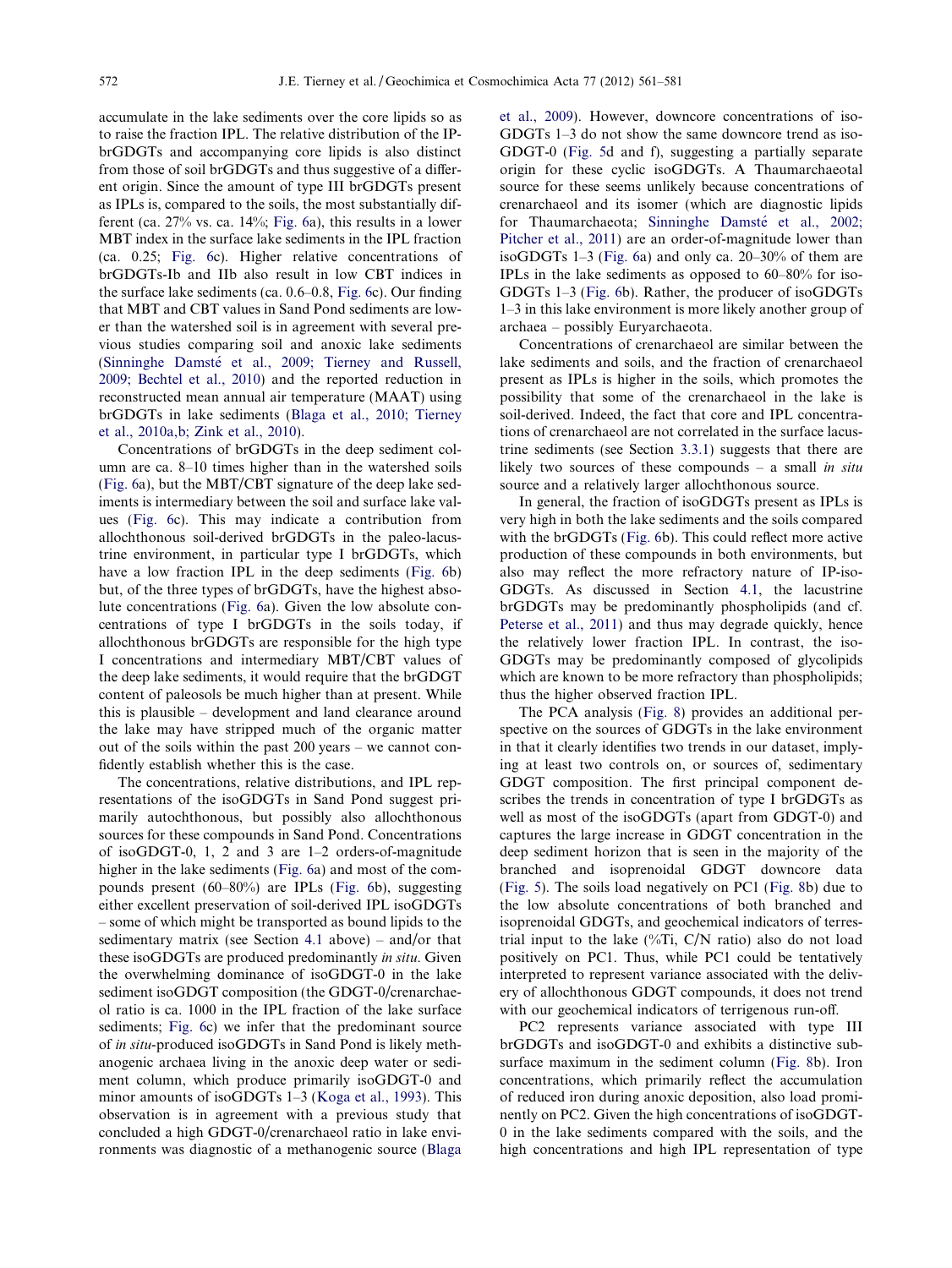III brGDGTs, we interpret the variance in PC2 to possibly reflect in situ production of GDGT compounds with a relationship to anoxia. Under this interpretation, the sub-surface peak of PC2 downcore ([Fig. 8b](#page-9-0)) could indicate locally high amounts of in situ production of GDGTs in the lacustrine sediment column at a depth near 5 cm, a depth that may represent the transition to anoxic conditions below the suboxic bottom waters of Sand Pond and/or a suitable redox gradient for the organisms producing these compounds. Alternatively, the sub-surface peak could represent an unknown paleo-event (for example, protracted anoxic conditions due to eutrophication).

Beyond the downcore trends, the PCA biplot ([Fig. 8a](#page-9-0)) indicates that brGDGTs with a larger number of methyl groups load progressively more onto PC2, which promotes several possibilities. One is that the brGDGTs with more methyl groups are more labile, and thus preferentially degraded in allochthonous soil organic matter as well as within oxygenated environments. However, in studies of petroleum degradation, branched alkanes tend to degrade at a slower rate than straight-chain alkanes (e.g. [Kennicutt,](#page-18-0) [1988](#page-18-0)) which by analogy would suggest that the type III brGDGTs should be more resistant to degradation than the type I brGDGTs rather than the other way around.

Alternatively – and perhaps more likely – an *in situ* producer of brGDGTs in the lake sediments may produce more of the highly methylated brGDGTs than the soil organisms, and thus the relationship between methylation and oxygen observed in Sand Pond indirectly represents the mixing of two different microbial sources for these compounds. The recent observation that Acidobacteria produce only type I GDGTs (Sinninghe Damsté et al., 2011) supports the possibility that there are likely multiple microbial sources of brGDGTs.

Given that the crenarchaeol isomer was not detected in all samples [\(Appendix Table 2](#page-14-0)), its location on the PCA diagram cannot be reliably interpreted, but the behavior of crenarchaeol (present in all samples; [Appendix Table 2](#page-14-0)), is clearly unique in comparison with the other isoGDGTs. The distinct loading of crenarchaeol – in particular, the IPL form – could indicate a different origin of/environmental affect on this compound; namely, given that C-crenarchaeol and IP-crenarchaeol load opposite to Fe and GDGT-0 (indicators of low-oxygen conditions), their variance could be feasibly attributed to some minor in situ production by lacustrine Thaumarchaeota when the lake is well-oxygenated and by association, less eutrophic. As discussed above, the low concentrations of crenarchaeol and its isomer in the lake sediments suggest that Thaumarchaeota likely do not predominate in Sand Pond. Given that marine ammonium-oxidizing Thaumarchaeota flourish in oligotrophic conditions where ammonium-oxidizing bacteria cannot effectively compete ([Martens-Habb](#page-18-0)[ena et al., 2009](#page-18-0)), and that lacustrine Thaumarchaeota appear to prefer deep lakes with a stratified water column with a stable, well-developed chemocline ([Tierney et al.,](#page-19-0) [2010b](#page-19-0)), the size, mixing regime, and/or meso-eutrophic status of Sand Pond might limit the ability of lacustrine Thaumarchaeota to thrive at present.

We note that all three of the distribution indices in this study are strongly correlated with one another (MBT vs. CBT:  $r = 0.91$ ,  $p \le 0.0001$ ,  $n = 48$ ; MBT vs. log(GDGT-0/ crenarchaeol):  $r = 0.93$ ,  $p < 0.0001$ ,  $n = 48$ ; CBT vs. log(GDGT-0/crenarchaeol):  $r = 0.84$   $p < 0.0001$ ,  $n = 48$ ). This may reflect a single, primary control on GDGT distribution in this particular lake environment, which could feasibly be either (1) the mixing of two distinctive sources of GDGTs, e.g. those derived from soil organic matter and those derived from in situ production or (2) a dominant environmental parameter acting on all three indices. As for the latter, oxygen concentration could explain the trend in MBT and CBT by affecting either the production or preservation of these compounds (as discussed above), and also could explain the trend in the GDGT-0/crenarchaeol ratio which is mostly a function of production of GDGT-0 by methanogenic archaea. In some respects, a mixing scenario seems less likely because the soils around Sand Pond presently contain low concentrations of GDGTs in comparison with the lake sediments, hence the negative loading of soils on both principal components in the PCA analysis. We surmise that in all likelihood both of these mechanisms (soil/ in situ mixing; oxygenation) control the abundance and diversity of lacustrine GDGTs.

#### 4.3. Impact on the paleoenvironmental utility of GDGTs in lakes

Our core and IPL GDGT lipid data from Sand Pond suggest a sensitivity of the distribution of GDGTs to environmental conditions (e.g. anoxia) and different sources (soil and lacustrine). However, the distribution of brGDGTs in particular (as reflected by MBT and CBT) is known to respond to environmental pH and temperature ([Weijers](#page-20-0) [et al., 2007a\)](#page-20-0), hence the application of brGDGTs towards paleoclimatic reconstruction. Do the brGDGTs in Sand Pond show any relation to these environmental parameters? The range in lake-sediment CBT-inferred pH values, based on the global soil calibration of [Weijers et al. \(2007a,b\)](#page-20-0), is 5.9–7.7, a large range given that the actual pH of Sand Pond lies within a fairly stable range of 6.1–6.6, although these values are technically within the calibration error (1 pH unit; 1 sigma). The soils near Sand Pond yield MBT/CBT temperatures (12 °C) identical within calibration error to actual mean annual air temperatures in the Warwick, RI area (11 °C; Global Historical Climatology Network, WMO station 72507.6 [Providence, RI], available at <http://www.climexp.knmi.nl>), and core brGDGTs from the deepest analyzed section of the lacustrine sediment column predict a temperature of 10  $\degree$ C, identical to present-day MAAT as well. The surface lake sediments, however, predict temperatures as low as  $-5$  °C in the IPL fraction and 0 °C in the core lipid fraction because the high relative concentrations of primarily type III brGDGTs act to lower the MBT values. This ca. 10  $\degree$ C difference between surface sediment MBT/CBT-T and MAAT is the same magnitude as the typical "cold bias" observed in other lake systems ([Tierney and Russell, 2009; Bechtel et al.,](#page-19-0) [2010; Blaga et al., 2010; Tierney et al., 2010a,b; Tyler et al.,](#page-19-0) [2010](#page-19-0)). If we assume that the majority of the brGDGTs in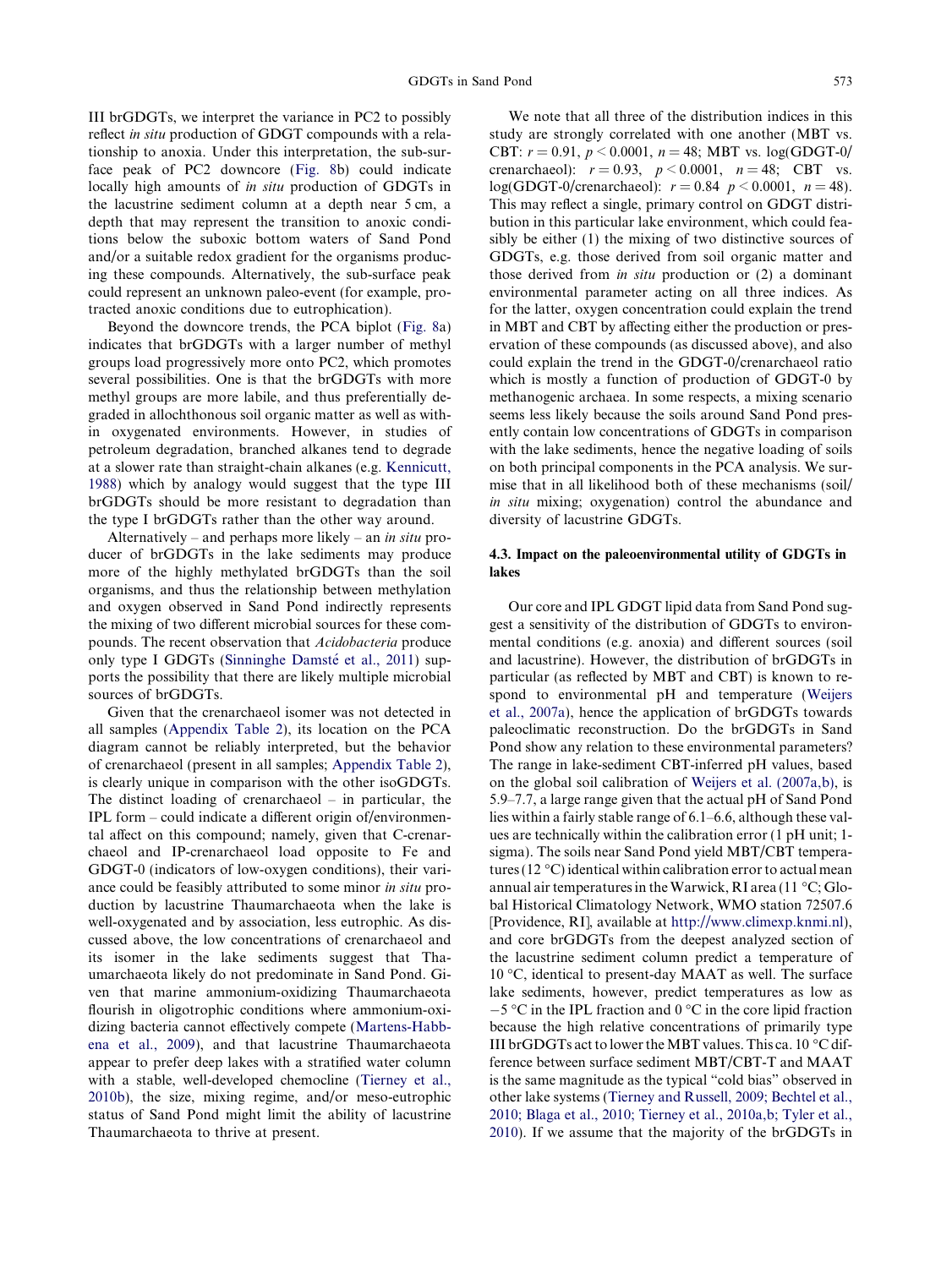the surface sediments are produced in situ, then is possible that the lipids are genuinely reflecting environmental temperature in the sediment column. However, in the case of Sand Pond, basal water temperatures in the lake are  $4^{\circ}$ C in the winter and  $11 \degree C$  in the summer ([Fig. 3\)](#page-5-0), so the predicted MBT/CBT temperature of the presumed in situ lipids (brGDGTs in the IPL fraction) is still at a minimum 10 degrees lower than sediment-column temperature from the per-spective of the [Weijers et al. \(2007a,b\)](#page-20-0) soil calibration. It seems that the more parsimonious explanation is that any possible paleoenvironmental information encoded within the distribution of the Sand Pond brGDGTs is obscured by the fact that these compounds derive from two sources (soil and in situ) and may also be sensitive, perhaps due to changes in producer communities, to the degree of oxygenation within the environment. The implication of this result is that brGDGT-based paleoproxies may not be suitable for application in small lake environments that either happen to receive a varying amount of soil and aquatic organic matter through time or dramatically change their stratification/oxygenation regime.

We note that while the regional and global core-top calibration studies ([Tierney et al., 2010b; Zink et al., 2010;](#page-19-0) [Pearson et al., 2011; Sun et al., 2011](#page-19-0)) demonstrate that lacustrine brGDGTs respond to environmental temperature across a large spatial temperature gradient, in focusing on surface sediment samples these calibration studies likely capture in situ surface production of the more methylated brGDGTs. Our results from Sand Pond, however, suggest that these in situ brGDGTs can be localized and potentially do not persist downcore. Thus it remains to be seen whether variations in brGDGT composition in one location through time can consistently reflect fluctuations in local temperature, or more often than not are overwhelmed by the changing contribution or preservation of soil and in situ, oxic lake and anoxic lake sources of GDGTs as is the case in Sand Pond. In some situations, these factors may work together. For example, application of the MBT/CBT proxy to a paleolake environment in the southwestern United States (Valles Caldera) demonstrated that the brGDGT-inferred temperatures followed glacial/interglacial variability, with peak interglacial periods  $7-8$  °C warmer than glacials ([Fawcett et al., 2011](#page-18-0)) – a promising result for use of brGDGT paleoproxy in lakes. However, lake levels in Valles Caldera were very low during the interglacials, and in some cases the lake may have been desiccated, as it is today ([Fawcett et al., 2011\)](#page-18-0). This raises the issue of whether the observed change in brGDGT-temperature in Valles Caldera is due to local temperature change, or alternatively, represents the difference between production or preservation of brGDGTs in a deep-lake, lower-oxygen environment during glacials (leading to lower MBT) vs. production or preservation of brGDGTs in a shallow or sub-aerial, higher-oxygen environment during interglacials (leading to higher MBT). Indeed, our MBT and CBT downcore data from Sand Pond show that a shift from an oxic lake environment to an anoxic lake environment translates into a lowering of MBT/CBT-derived temperature (using the calibration of [Weijers et al.,](#page-20-0) [2007a](#page-20-0)) of ca. 9 °C, a value comparable to the soil/lake temperature offset observed in previous studies [\(Tierney and](#page-19-0) [Russell, 2009; Bechtel et al., 2010; Tierney et al., 2010a,b\)](#page-19-0).

A brGDGT-based paleoproxy may be applicable to lakes where the depositional environment has not changed dramatically. For example, [Zink et al. \(2010\)](#page-20-0) demonstrate that MBT-based temperature inferences in New Zealand lakes agree with independent chironomid-based estimates of temperature change during the last glacial maximum. Similarly, [Tyler et al. \(2010\)](#page-19-0) demonstrated that the MBT/ CBT paleoproxy captures the trends in acidification and temperature in a lake in Scotland; although the absolute temperature values are too cold and the magnitude of warming is too large, the trends in the data correspond to instrumental records of local temperature as well as diatom-inferred changes in pH. Both studies suggest that brGDGTs in lakes do have value as paleoenvironmental indicators. Furthermore, within the deep sediment column of Sand Pond brGDGT distributions appear to stabilize at certain MBT and CBT values [\(Fig. 5g](#page-7-0) and h) that, at least in the core lipid fraction, predict a reasonable MAAT. This could indicate that the more methylated brGDGTs produced in situ in the shallow lake sediments preferentially do not survive diagenesis, and so in older sedimentary units the "cold bias" may not be as severe as an issue.

It could be argued that the GDGT distributional characteristics in Sand Pond are not representative of most small lakes, as they reflect the transformation of this lake's chemistry and biology by anthropogenic pollution and development. Yet as discussed above, the observed in situ production of the more highly methylated brGDGTs in Sand Pond seems to provide a viable explanation for the "cold bias" seen in the brGDGT distributions in most modern lake environments investigated thus far. Furthermore, in a study of particulate and sedimentary GDGTs in Lake Challa, East Africa – a remote lake not impacted by anthropogenic development – Sinninghe Damsté et al. (2009) show that MBT and CBT values of particulate organic matter (POM) appear to decrease as one moves down the water column from oxic to anoxic waters. The MBT values in particulate matter decrease from ca. 0.3–0.4 in the upper water column to ca. 0.2 in the lower water column (though the sediment MBT value is closer to the surface POM MBT values). In addition, a recent study of two lakes with different trophic status in Switzerland found that the brGDGT distributions in a oligotrophic, well-oxygenated lake predicted regional air temperatures reasonably well, whereas the brGDGTs in the eutrophic lake with anoxic bottom waters – with low sedimentary MBT and CBT indices – yielded temperatures that were far too cold [\(Bechtel et al.,](#page-18-0) [2010\)](#page-18-0). These observations support the inference made here on the basis of the Sand Pond data that in situ production of more methylated brGDGTs in low-oxygen environments leads to lower sedimentary MBT.

## 5. CONCLUSIONS

Our investigation of core and intact polar GDGTs from Sand Pond demonstrates that there are multiple sources of both branched and isoprenoidal GDGTs to small lakes, including soil organic matter, in situ produc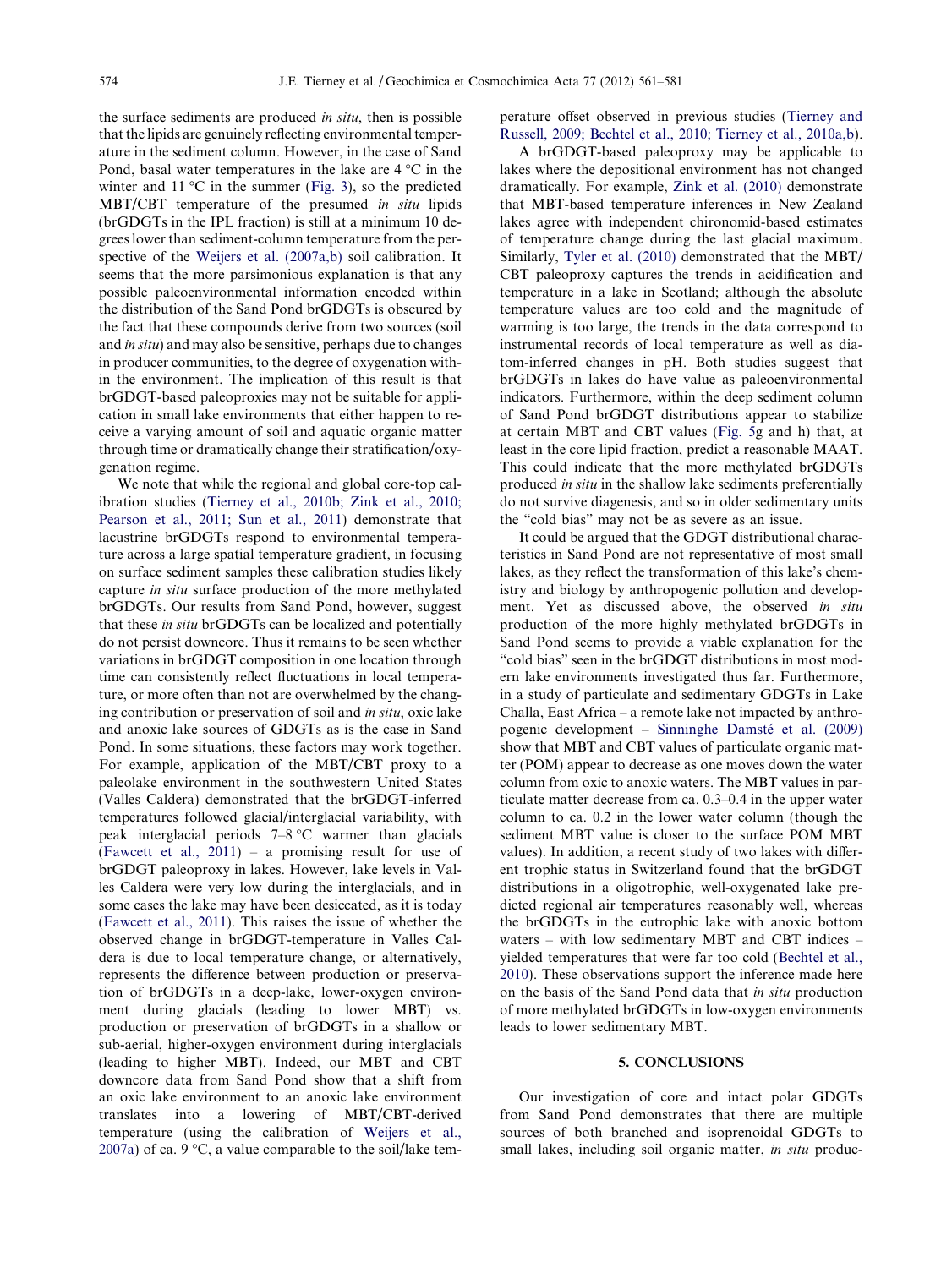<span id="page-14-0"></span>tion, and a possible difference between low-oxygen and well-oxygenated lake environments. Of particular note is the evidence for preferential in situ production of the more methylated brGDGTs within the lake sediment column, demonstrated by both the large proportional representation of type III IP-brGDGTs as well as – potentially – the distinct subsurface peak in the absolute downcore concentrations of type III brGDGTs ([Fig. 5a](#page-7-0)). The impact of in situ production of type III brGDGTs is to lower the MBT and CBT indices in surface lake sediments, and this may explain the "cold bias" observed in translation of MBT/CBT values of lacustrine brGDGTs into temperature estimates.

The concentrations and distributions of isoGDGTs in Sand Pond sediments point towards predominantly in situ sources with the exception of crenarchaeol, which may be partially soil-derived. Both the downcore trends and distribution of isoGDGTs in Sand Pond sediments suggest that Thaumarchaeotal presence in the lake is minimal, and that there must be at least two other major producers of iso-GDGTs to explain the disparate trends in isoGDGT-0 and isoGDGTs 1–3. Notably, the consistently high representation of IP-isoGDGTs in both lake sediments and soils along with the observation that a large proportion of sedimentary isoGDGTs are locked into the macromolecular matrix of soils suggests that IP-isoGDGTs are relatively refractory.

The apparent preferential production of some brGDGTs in the lacustrine sediment column complicates application of the MBT/CBT paleoproxy in lakes. The Sand Pond sedimentary data show that changes in the relative abundance of allochthonous vs. autochthonous GDGTs and/or a change in the oxygenation of the lake environment through time influences the MBT and CBT indices. Thus, for paleoclimate application of theMBT/CBT proxy it may be best to target lake environments where the watershed and lake characteristics are

not thought to change significantly through time. For brGDGT proxies in particular, calibrations-in-time to local instrumental records of temperature or pH are ideal, as calibrations-in-space based on surface lake sediments may be biased by near-surface production of the highly methylated brGDGTs.

Placing further constraints on the source organisms responsible for synthesizing GDGT lipids in lakes (especially the brGDGTs) would also be prudent prior to paleoclimatic use. Study of the stable or radiogenic carbon isotopic composition of lacustrine GDGT lipids may aid in producer identification by suggesting the metabolic preferences of the producers, as has been done in marine sediments [\(Shah et al., 2008\)](#page-19-0) and soils ([Opperman et al.,](#page-18-0) [2010; Weijers et al., 2010](#page-18-0)). While lacustrine brGDGTs in particular hold great promise as paleoenvironmental indicators, our study highlights the fact that more groundwork needs to be conducted prior to widespread use of brGDGTbased proxies in lakes.

#### ACKNOWLEDGEMENTS

We thank three anonymous reviewers for constructive comments. We thank J. Ossebaar, J. Brandsma, M. Kienhuis and D. Murray for assistance with laboratory analyses and C. Chazen, D. MacDonald and J. Rodysill for assistance in the field. The research leading to these results has received partial funding from the European Research Council under the European Union's Seventh Framework Programme (FP7/2007- 2013)/ERC grant agreement no. 226600. J. Tierney acknowledges the NOAA/UCAR Climate and Global Change Postdoctoral Fellowship for support.

#### APPENDIX

See [Tables 1 and 2.](#page-15-0)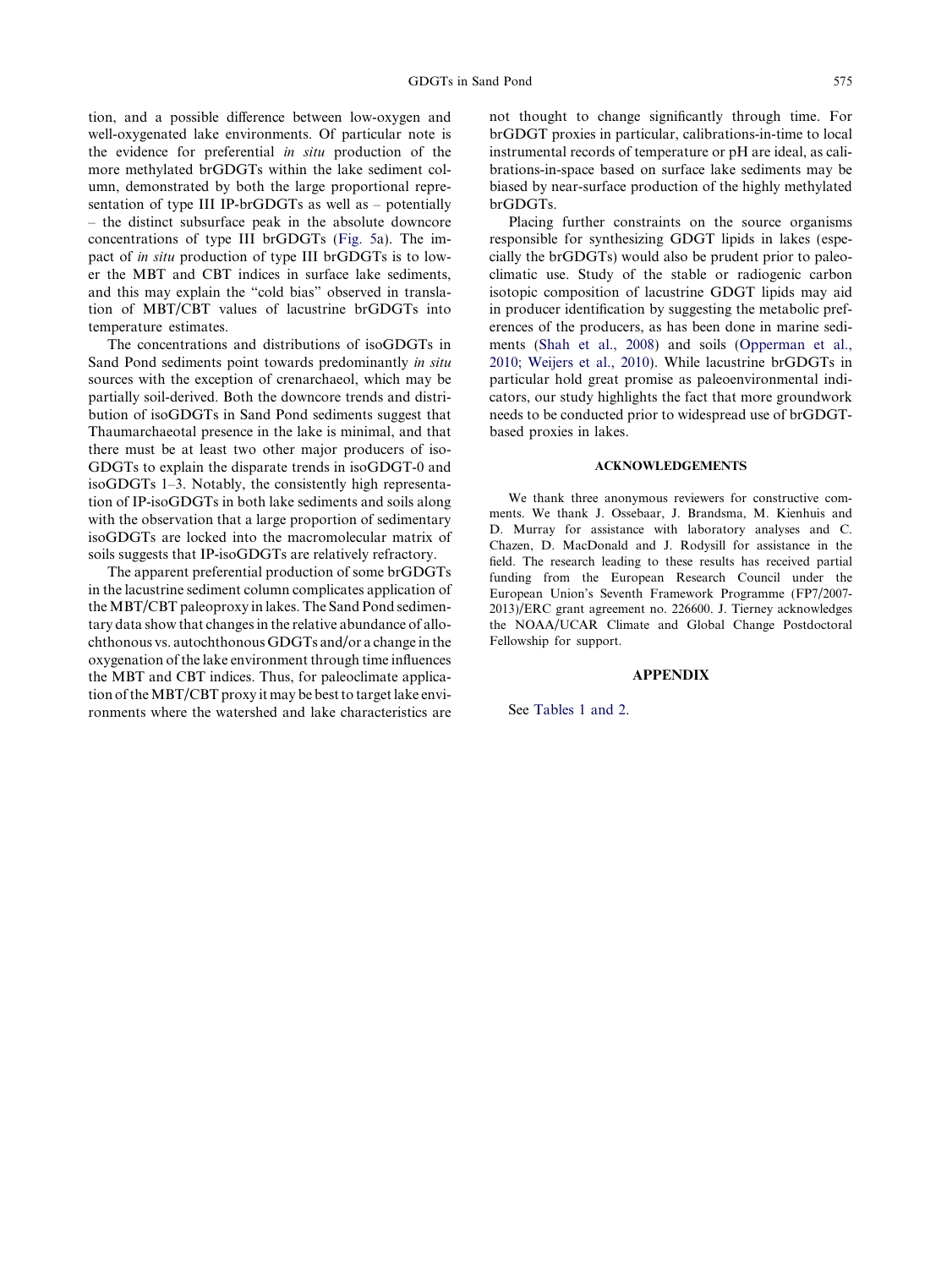<span id="page-15-0"></span>Table 1

Bulk sedimentary data for the cores and soils collected from Sand Pond system. C/N = carbon/nitrogen atomic ratio. n.m. = not measured.

| Core SP2<br>0.25<br>97.4<br>2.2<br>23.9<br>12.5<br>n.m.<br>n.m.<br>n.m.<br>n.m.<br>95.8<br>1480<br>5970<br>0.75<br>2.3<br>23.2<br>11.9<br>52<br>26,000<br>2.2<br>1.25<br>94.7<br>23.8<br>12.6<br>2160<br>46,000<br>6790<br>149<br>95.1<br>2.2<br>24.0<br>1.75<br>12.9<br>1760<br>8843<br>132<br>35,900<br>22.9<br>2.25<br>94.6<br>2.1<br>12.9<br>n.m.<br>n.m.<br>n.m.<br>n.m.<br>2.75<br>94.6<br>1.8<br>20.6<br>13.1<br>2220<br>45600<br>10600<br>179<br>22.9<br>3.25<br>94.8<br>2.3<br>11.5<br>n.m.<br>n.m.<br>n.m<br>n.m.<br>22.2<br>2300<br>3.75<br>95.4<br>2.2<br>11.9<br>40,800<br>8755<br>207<br>1.9<br>4.25<br>93.7<br>20.8<br>13.0<br>2310<br>50,100<br>11,900<br>261<br>4.75<br>93.0<br>1.7<br>20.0<br>13.6<br>2450<br>311<br>54,000<br>14,400<br>92.4<br>20.2<br>2950<br>643<br>5.5<br>1.9<br>12.5<br>58,200<br>16,000<br>479<br>6.5<br>91.1<br>1.6<br>19.1<br>13.8<br>2360<br>42,700<br>10,200<br>$7.5\,$<br>89.6<br>18.1<br>2800<br>1.9<br>11.2<br>50,000<br>15,600<br>1200<br>89.1<br>19.8<br>2380<br>819<br>8.5<br>1.8<br>13.1<br>41,200<br>15,200<br>9.5<br>88.7<br>18.7<br>2060<br>14,000<br>848<br>1.6<br>14.0<br>37,400<br>88.3<br>873<br>10.5<br>1.5<br>18.7<br>2060<br>37,000<br>15,500<br>14.8<br>88.5<br>18.2<br>1710<br>11.5<br>2.0<br>10.9<br>30,600<br>12,700<br>717<br>87.3<br>18.4<br>12.5<br>1.6<br>2300<br>14,600<br>1040<br>13.8<br>41,300<br>13.5<br>86.8<br>1.7<br>17.6<br>12.4<br>2120<br>38,000<br>17,100<br>818<br>87.4<br>1.6<br>2310<br>855<br>14.5<br>17.8<br>13.0<br>44,900<br>15,100<br>624<br>15.5<br>3160<br>45,700<br>11,700<br>Core SP4<br>0.5<br>1990<br>90.5<br>1.8<br>23.2<br>14.9<br>46,000<br>8500<br>173<br>22.8<br>1.5<br>92.0<br>1.8<br>15.1<br>1380<br>36,500<br>5190<br>164<br>2.5<br>91.5<br>20.0<br>1930<br>48,600<br>8250<br>256<br>1.6<br>14.7<br>3.5<br>90.2<br>19.2<br>580<br>1.5<br>14.9<br>2420<br>10,800<br>50,400<br>4.5<br>89.4<br>18.3<br>2540<br>1.4<br>15.6<br>49,000<br>10,200<br>1070<br>88.5<br>5.5<br>1.4<br>17.8<br>2260<br>47,700<br>1300<br>15.2<br>11,600<br>88.3<br>18.0<br>1990<br>6.5<br>1.4<br>15.4<br>42,200<br>8280<br>911<br>88.3<br>894<br>7.5<br>1.5<br>19.4<br>15.6<br>1830<br>37,600<br>9910<br>8.5<br>88.6<br>809<br>1.5<br>19.4<br>15.0<br>1910<br>7260<br>36,500<br>9.5<br>87.6<br>18.8<br>2320<br>8250<br>1.4<br>16.3<br>43,400<br>1230<br>87.8<br>10.5<br>18.2<br>15.7<br>2000<br>37,700<br>10,300<br>931<br>1.4<br>87.6<br>11.5<br>18.3<br>2180<br>1.4<br>15.2<br>44,600<br>11,500<br>1330<br>12.5<br>86.6<br>1.4<br>17.0<br>14.2<br>2210<br>45,300<br>10,900<br>1275<br>13.5<br>87.2<br>1.4<br>17.5<br>14.3<br>2270<br>46,200<br>11,900<br>933<br>84.6<br>16.6<br>14.5<br>1.2<br>15.6<br>2340<br>37,300<br>7530<br>734<br>87.2<br>15.5<br>1.3<br>17.1<br>14.9<br>2080<br>34,600<br>7880<br>487<br>20.5<br>86.6<br>17.5<br>1.1<br>19.1<br>2610<br>3640<br>304<br>34,600<br>23.5<br>3220<br>38,100<br>$\boldsymbol{0}$<br>163<br>n.m.<br>n.m.<br>n.m.<br>n.m.<br>25.5<br>2800<br>31,100<br>2900<br>90<br>n.m.<br>n.m.<br>n.m.<br>n.m.<br>28.5<br>2740<br>27,100<br>$\boldsymbol{0}$<br>61<br>n.m.<br>n.m.<br>n.m.<br>n.m.<br>30,600<br>2940<br>58<br>30.5<br>3020<br>n.m.<br>n.m.<br>n.m.<br>n.m.<br>35.5<br>2580<br>27,600<br>2800<br>56<br>n.m.<br>n.m.<br>n.m.<br>n.m.<br>40.5<br>88.1<br>12.7<br>1910<br>2260<br>1.6<br>17.0<br>15,900<br>28<br>88.9<br>24.0<br>13.0<br>1220<br>9770<br>60.5<br>2.2<br>$\boldsymbol{0}$<br>21<br>88.9<br>1.9<br>80.5<br>20.8<br>13.0<br>1180<br>9080<br>$\boldsymbol{0}$<br>21<br>100.5<br>88.4<br>$2.0\,$<br>21.9<br>12.9<br>1210<br>9500<br>$\boldsymbol{0}$<br>24<br>1010<br>120.5<br>87.8<br>1.9<br>21.9<br>13.2<br>7550<br>$\boldsymbol{0}$<br>26<br>140.5<br>87.3<br>2.0<br>21.9<br>12.7<br>920<br>6920<br>$\boldsymbol{0}$<br>26<br>Soils<br>$SPS-1$<br>5.6<br>20.1<br>1890<br>$47\,$<br>0.33<br>12,900<br>n.d.<br>n.m.<br>SPS-2<br>0.39<br>7.3<br>22.0<br>1550<br>10,600<br>90<br>n.d.<br>n.m.<br>$SPS-3$<br>0.72<br>9.0<br>14.5<br>2020<br>13,400<br>n.d.<br>146<br>n.m. | Depth (cm) | Water content $(\% )$ | Nitrogen $(\% )$ | Organic Carbon (%) | $C/N$ (atomic) | Ti (ppm) | Fe (ppm) | S (ppm) | Pb (ppm) |
|-------------------------------------------------------------------------------------------------------------------------------------------------------------------------------------------------------------------------------------------------------------------------------------------------------------------------------------------------------------------------------------------------------------------------------------------------------------------------------------------------------------------------------------------------------------------------------------------------------------------------------------------------------------------------------------------------------------------------------------------------------------------------------------------------------------------------------------------------------------------------------------------------------------------------------------------------------------------------------------------------------------------------------------------------------------------------------------------------------------------------------------------------------------------------------------------------------------------------------------------------------------------------------------------------------------------------------------------------------------------------------------------------------------------------------------------------------------------------------------------------------------------------------------------------------------------------------------------------------------------------------------------------------------------------------------------------------------------------------------------------------------------------------------------------------------------------------------------------------------------------------------------------------------------------------------------------------------------------------------------------------------------------------------------------------------------------------------------------------------------------------------------------------------------------------------------------------------------------------------------------------------------------------------------------------------------------------------------------------------------------------------------------------------------------------------------------------------------------------------------------------------------------------------------------------------------------------------------------------------------------------------------------------------------------------------------------------------------------------------------------------------------------------------------------------------------------------------------------------------------------------------------------------------------------------------------------------------------------------------------------------------------------------------------------------------------------------------------------------------------------------------------------------------------------------------------------------------------------------------------------------------------------------------------------------------------------------------------------------------------------------------------------------------------------------------------------------------------------------------------------------------------------------------------------------------------------------------------------------------------------------------------------------------------------------------------------------------------------------------------------------------------------------------------------------------------------------------------------------------------------------------------------------------------------------------------------------------------------------------------------------------------|------------|-----------------------|------------------|--------------------|----------------|----------|----------|---------|----------|
|                                                                                                                                                                                                                                                                                                                                                                                                                                                                                                                                                                                                                                                                                                                                                                                                                                                                                                                                                                                                                                                                                                                                                                                                                                                                                                                                                                                                                                                                                                                                                                                                                                                                                                                                                                                                                                                                                                                                                                                                                                                                                                                                                                                                                                                                                                                                                                                                                                                                                                                                                                                                                                                                                                                                                                                                                                                                                                                                                                                                                                                                                                                                                                                                                                                                                                                                                                                                                                                                                                                                                                                                                                                                                                                                                                                                                                                                                                                                                                                                                   |            |                       |                  |                    |                |          |          |         |          |
|                                                                                                                                                                                                                                                                                                                                                                                                                                                                                                                                                                                                                                                                                                                                                                                                                                                                                                                                                                                                                                                                                                                                                                                                                                                                                                                                                                                                                                                                                                                                                                                                                                                                                                                                                                                                                                                                                                                                                                                                                                                                                                                                                                                                                                                                                                                                                                                                                                                                                                                                                                                                                                                                                                                                                                                                                                                                                                                                                                                                                                                                                                                                                                                                                                                                                                                                                                                                                                                                                                                                                                                                                                                                                                                                                                                                                                                                                                                                                                                                                   |            |                       |                  |                    |                |          |          |         |          |
|                                                                                                                                                                                                                                                                                                                                                                                                                                                                                                                                                                                                                                                                                                                                                                                                                                                                                                                                                                                                                                                                                                                                                                                                                                                                                                                                                                                                                                                                                                                                                                                                                                                                                                                                                                                                                                                                                                                                                                                                                                                                                                                                                                                                                                                                                                                                                                                                                                                                                                                                                                                                                                                                                                                                                                                                                                                                                                                                                                                                                                                                                                                                                                                                                                                                                                                                                                                                                                                                                                                                                                                                                                                                                                                                                                                                                                                                                                                                                                                                                   |            |                       |                  |                    |                |          |          |         |          |
|                                                                                                                                                                                                                                                                                                                                                                                                                                                                                                                                                                                                                                                                                                                                                                                                                                                                                                                                                                                                                                                                                                                                                                                                                                                                                                                                                                                                                                                                                                                                                                                                                                                                                                                                                                                                                                                                                                                                                                                                                                                                                                                                                                                                                                                                                                                                                                                                                                                                                                                                                                                                                                                                                                                                                                                                                                                                                                                                                                                                                                                                                                                                                                                                                                                                                                                                                                                                                                                                                                                                                                                                                                                                                                                                                                                                                                                                                                                                                                                                                   |            |                       |                  |                    |                |          |          |         |          |
|                                                                                                                                                                                                                                                                                                                                                                                                                                                                                                                                                                                                                                                                                                                                                                                                                                                                                                                                                                                                                                                                                                                                                                                                                                                                                                                                                                                                                                                                                                                                                                                                                                                                                                                                                                                                                                                                                                                                                                                                                                                                                                                                                                                                                                                                                                                                                                                                                                                                                                                                                                                                                                                                                                                                                                                                                                                                                                                                                                                                                                                                                                                                                                                                                                                                                                                                                                                                                                                                                                                                                                                                                                                                                                                                                                                                                                                                                                                                                                                                                   |            |                       |                  |                    |                |          |          |         |          |
|                                                                                                                                                                                                                                                                                                                                                                                                                                                                                                                                                                                                                                                                                                                                                                                                                                                                                                                                                                                                                                                                                                                                                                                                                                                                                                                                                                                                                                                                                                                                                                                                                                                                                                                                                                                                                                                                                                                                                                                                                                                                                                                                                                                                                                                                                                                                                                                                                                                                                                                                                                                                                                                                                                                                                                                                                                                                                                                                                                                                                                                                                                                                                                                                                                                                                                                                                                                                                                                                                                                                                                                                                                                                                                                                                                                                                                                                                                                                                                                                                   |            |                       |                  |                    |                |          |          |         |          |
|                                                                                                                                                                                                                                                                                                                                                                                                                                                                                                                                                                                                                                                                                                                                                                                                                                                                                                                                                                                                                                                                                                                                                                                                                                                                                                                                                                                                                                                                                                                                                                                                                                                                                                                                                                                                                                                                                                                                                                                                                                                                                                                                                                                                                                                                                                                                                                                                                                                                                                                                                                                                                                                                                                                                                                                                                                                                                                                                                                                                                                                                                                                                                                                                                                                                                                                                                                                                                                                                                                                                                                                                                                                                                                                                                                                                                                                                                                                                                                                                                   |            |                       |                  |                    |                |          |          |         |          |
|                                                                                                                                                                                                                                                                                                                                                                                                                                                                                                                                                                                                                                                                                                                                                                                                                                                                                                                                                                                                                                                                                                                                                                                                                                                                                                                                                                                                                                                                                                                                                                                                                                                                                                                                                                                                                                                                                                                                                                                                                                                                                                                                                                                                                                                                                                                                                                                                                                                                                                                                                                                                                                                                                                                                                                                                                                                                                                                                                                                                                                                                                                                                                                                                                                                                                                                                                                                                                                                                                                                                                                                                                                                                                                                                                                                                                                                                                                                                                                                                                   |            |                       |                  |                    |                |          |          |         |          |
|                                                                                                                                                                                                                                                                                                                                                                                                                                                                                                                                                                                                                                                                                                                                                                                                                                                                                                                                                                                                                                                                                                                                                                                                                                                                                                                                                                                                                                                                                                                                                                                                                                                                                                                                                                                                                                                                                                                                                                                                                                                                                                                                                                                                                                                                                                                                                                                                                                                                                                                                                                                                                                                                                                                                                                                                                                                                                                                                                                                                                                                                                                                                                                                                                                                                                                                                                                                                                                                                                                                                                                                                                                                                                                                                                                                                                                                                                                                                                                                                                   |            |                       |                  |                    |                |          |          |         |          |
|                                                                                                                                                                                                                                                                                                                                                                                                                                                                                                                                                                                                                                                                                                                                                                                                                                                                                                                                                                                                                                                                                                                                                                                                                                                                                                                                                                                                                                                                                                                                                                                                                                                                                                                                                                                                                                                                                                                                                                                                                                                                                                                                                                                                                                                                                                                                                                                                                                                                                                                                                                                                                                                                                                                                                                                                                                                                                                                                                                                                                                                                                                                                                                                                                                                                                                                                                                                                                                                                                                                                                                                                                                                                                                                                                                                                                                                                                                                                                                                                                   |            |                       |                  |                    |                |          |          |         |          |
|                                                                                                                                                                                                                                                                                                                                                                                                                                                                                                                                                                                                                                                                                                                                                                                                                                                                                                                                                                                                                                                                                                                                                                                                                                                                                                                                                                                                                                                                                                                                                                                                                                                                                                                                                                                                                                                                                                                                                                                                                                                                                                                                                                                                                                                                                                                                                                                                                                                                                                                                                                                                                                                                                                                                                                                                                                                                                                                                                                                                                                                                                                                                                                                                                                                                                                                                                                                                                                                                                                                                                                                                                                                                                                                                                                                                                                                                                                                                                                                                                   |            |                       |                  |                    |                |          |          |         |          |
|                                                                                                                                                                                                                                                                                                                                                                                                                                                                                                                                                                                                                                                                                                                                                                                                                                                                                                                                                                                                                                                                                                                                                                                                                                                                                                                                                                                                                                                                                                                                                                                                                                                                                                                                                                                                                                                                                                                                                                                                                                                                                                                                                                                                                                                                                                                                                                                                                                                                                                                                                                                                                                                                                                                                                                                                                                                                                                                                                                                                                                                                                                                                                                                                                                                                                                                                                                                                                                                                                                                                                                                                                                                                                                                                                                                                                                                                                                                                                                                                                   |            |                       |                  |                    |                |          |          |         |          |
|                                                                                                                                                                                                                                                                                                                                                                                                                                                                                                                                                                                                                                                                                                                                                                                                                                                                                                                                                                                                                                                                                                                                                                                                                                                                                                                                                                                                                                                                                                                                                                                                                                                                                                                                                                                                                                                                                                                                                                                                                                                                                                                                                                                                                                                                                                                                                                                                                                                                                                                                                                                                                                                                                                                                                                                                                                                                                                                                                                                                                                                                                                                                                                                                                                                                                                                                                                                                                                                                                                                                                                                                                                                                                                                                                                                                                                                                                                                                                                                                                   |            |                       |                  |                    |                |          |          |         |          |
|                                                                                                                                                                                                                                                                                                                                                                                                                                                                                                                                                                                                                                                                                                                                                                                                                                                                                                                                                                                                                                                                                                                                                                                                                                                                                                                                                                                                                                                                                                                                                                                                                                                                                                                                                                                                                                                                                                                                                                                                                                                                                                                                                                                                                                                                                                                                                                                                                                                                                                                                                                                                                                                                                                                                                                                                                                                                                                                                                                                                                                                                                                                                                                                                                                                                                                                                                                                                                                                                                                                                                                                                                                                                                                                                                                                                                                                                                                                                                                                                                   |            |                       |                  |                    |                |          |          |         |          |
|                                                                                                                                                                                                                                                                                                                                                                                                                                                                                                                                                                                                                                                                                                                                                                                                                                                                                                                                                                                                                                                                                                                                                                                                                                                                                                                                                                                                                                                                                                                                                                                                                                                                                                                                                                                                                                                                                                                                                                                                                                                                                                                                                                                                                                                                                                                                                                                                                                                                                                                                                                                                                                                                                                                                                                                                                                                                                                                                                                                                                                                                                                                                                                                                                                                                                                                                                                                                                                                                                                                                                                                                                                                                                                                                                                                                                                                                                                                                                                                                                   |            |                       |                  |                    |                |          |          |         |          |
|                                                                                                                                                                                                                                                                                                                                                                                                                                                                                                                                                                                                                                                                                                                                                                                                                                                                                                                                                                                                                                                                                                                                                                                                                                                                                                                                                                                                                                                                                                                                                                                                                                                                                                                                                                                                                                                                                                                                                                                                                                                                                                                                                                                                                                                                                                                                                                                                                                                                                                                                                                                                                                                                                                                                                                                                                                                                                                                                                                                                                                                                                                                                                                                                                                                                                                                                                                                                                                                                                                                                                                                                                                                                                                                                                                                                                                                                                                                                                                                                                   |            |                       |                  |                    |                |          |          |         |          |
|                                                                                                                                                                                                                                                                                                                                                                                                                                                                                                                                                                                                                                                                                                                                                                                                                                                                                                                                                                                                                                                                                                                                                                                                                                                                                                                                                                                                                                                                                                                                                                                                                                                                                                                                                                                                                                                                                                                                                                                                                                                                                                                                                                                                                                                                                                                                                                                                                                                                                                                                                                                                                                                                                                                                                                                                                                                                                                                                                                                                                                                                                                                                                                                                                                                                                                                                                                                                                                                                                                                                                                                                                                                                                                                                                                                                                                                                                                                                                                                                                   |            |                       |                  |                    |                |          |          |         |          |
|                                                                                                                                                                                                                                                                                                                                                                                                                                                                                                                                                                                                                                                                                                                                                                                                                                                                                                                                                                                                                                                                                                                                                                                                                                                                                                                                                                                                                                                                                                                                                                                                                                                                                                                                                                                                                                                                                                                                                                                                                                                                                                                                                                                                                                                                                                                                                                                                                                                                                                                                                                                                                                                                                                                                                                                                                                                                                                                                                                                                                                                                                                                                                                                                                                                                                                                                                                                                                                                                                                                                                                                                                                                                                                                                                                                                                                                                                                                                                                                                                   |            |                       |                  |                    |                |          |          |         |          |
|                                                                                                                                                                                                                                                                                                                                                                                                                                                                                                                                                                                                                                                                                                                                                                                                                                                                                                                                                                                                                                                                                                                                                                                                                                                                                                                                                                                                                                                                                                                                                                                                                                                                                                                                                                                                                                                                                                                                                                                                                                                                                                                                                                                                                                                                                                                                                                                                                                                                                                                                                                                                                                                                                                                                                                                                                                                                                                                                                                                                                                                                                                                                                                                                                                                                                                                                                                                                                                                                                                                                                                                                                                                                                                                                                                                                                                                                                                                                                                                                                   |            |                       |                  |                    |                |          |          |         |          |
|                                                                                                                                                                                                                                                                                                                                                                                                                                                                                                                                                                                                                                                                                                                                                                                                                                                                                                                                                                                                                                                                                                                                                                                                                                                                                                                                                                                                                                                                                                                                                                                                                                                                                                                                                                                                                                                                                                                                                                                                                                                                                                                                                                                                                                                                                                                                                                                                                                                                                                                                                                                                                                                                                                                                                                                                                                                                                                                                                                                                                                                                                                                                                                                                                                                                                                                                                                                                                                                                                                                                                                                                                                                                                                                                                                                                                                                                                                                                                                                                                   |            |                       |                  |                    |                |          |          |         |          |
|                                                                                                                                                                                                                                                                                                                                                                                                                                                                                                                                                                                                                                                                                                                                                                                                                                                                                                                                                                                                                                                                                                                                                                                                                                                                                                                                                                                                                                                                                                                                                                                                                                                                                                                                                                                                                                                                                                                                                                                                                                                                                                                                                                                                                                                                                                                                                                                                                                                                                                                                                                                                                                                                                                                                                                                                                                                                                                                                                                                                                                                                                                                                                                                                                                                                                                                                                                                                                                                                                                                                                                                                                                                                                                                                                                                                                                                                                                                                                                                                                   |            |                       |                  |                    |                |          |          |         |          |
|                                                                                                                                                                                                                                                                                                                                                                                                                                                                                                                                                                                                                                                                                                                                                                                                                                                                                                                                                                                                                                                                                                                                                                                                                                                                                                                                                                                                                                                                                                                                                                                                                                                                                                                                                                                                                                                                                                                                                                                                                                                                                                                                                                                                                                                                                                                                                                                                                                                                                                                                                                                                                                                                                                                                                                                                                                                                                                                                                                                                                                                                                                                                                                                                                                                                                                                                                                                                                                                                                                                                                                                                                                                                                                                                                                                                                                                                                                                                                                                                                   |            |                       |                  |                    |                |          |          |         |          |
|                                                                                                                                                                                                                                                                                                                                                                                                                                                                                                                                                                                                                                                                                                                                                                                                                                                                                                                                                                                                                                                                                                                                                                                                                                                                                                                                                                                                                                                                                                                                                                                                                                                                                                                                                                                                                                                                                                                                                                                                                                                                                                                                                                                                                                                                                                                                                                                                                                                                                                                                                                                                                                                                                                                                                                                                                                                                                                                                                                                                                                                                                                                                                                                                                                                                                                                                                                                                                                                                                                                                                                                                                                                                                                                                                                                                                                                                                                                                                                                                                   |            |                       |                  |                    |                |          |          |         |          |
|                                                                                                                                                                                                                                                                                                                                                                                                                                                                                                                                                                                                                                                                                                                                                                                                                                                                                                                                                                                                                                                                                                                                                                                                                                                                                                                                                                                                                                                                                                                                                                                                                                                                                                                                                                                                                                                                                                                                                                                                                                                                                                                                                                                                                                                                                                                                                                                                                                                                                                                                                                                                                                                                                                                                                                                                                                                                                                                                                                                                                                                                                                                                                                                                                                                                                                                                                                                                                                                                                                                                                                                                                                                                                                                                                                                                                                                                                                                                                                                                                   |            |                       |                  |                    |                |          |          |         |          |
|                                                                                                                                                                                                                                                                                                                                                                                                                                                                                                                                                                                                                                                                                                                                                                                                                                                                                                                                                                                                                                                                                                                                                                                                                                                                                                                                                                                                                                                                                                                                                                                                                                                                                                                                                                                                                                                                                                                                                                                                                                                                                                                                                                                                                                                                                                                                                                                                                                                                                                                                                                                                                                                                                                                                                                                                                                                                                                                                                                                                                                                                                                                                                                                                                                                                                                                                                                                                                                                                                                                                                                                                                                                                                                                                                                                                                                                                                                                                                                                                                   |            |                       |                  |                    |                |          |          |         |          |
|                                                                                                                                                                                                                                                                                                                                                                                                                                                                                                                                                                                                                                                                                                                                                                                                                                                                                                                                                                                                                                                                                                                                                                                                                                                                                                                                                                                                                                                                                                                                                                                                                                                                                                                                                                                                                                                                                                                                                                                                                                                                                                                                                                                                                                                                                                                                                                                                                                                                                                                                                                                                                                                                                                                                                                                                                                                                                                                                                                                                                                                                                                                                                                                                                                                                                                                                                                                                                                                                                                                                                                                                                                                                                                                                                                                                                                                                                                                                                                                                                   |            |                       |                  |                    |                |          |          |         |          |
|                                                                                                                                                                                                                                                                                                                                                                                                                                                                                                                                                                                                                                                                                                                                                                                                                                                                                                                                                                                                                                                                                                                                                                                                                                                                                                                                                                                                                                                                                                                                                                                                                                                                                                                                                                                                                                                                                                                                                                                                                                                                                                                                                                                                                                                                                                                                                                                                                                                                                                                                                                                                                                                                                                                                                                                                                                                                                                                                                                                                                                                                                                                                                                                                                                                                                                                                                                                                                                                                                                                                                                                                                                                                                                                                                                                                                                                                                                                                                                                                                   |            |                       |                  |                    |                |          |          |         |          |
|                                                                                                                                                                                                                                                                                                                                                                                                                                                                                                                                                                                                                                                                                                                                                                                                                                                                                                                                                                                                                                                                                                                                                                                                                                                                                                                                                                                                                                                                                                                                                                                                                                                                                                                                                                                                                                                                                                                                                                                                                                                                                                                                                                                                                                                                                                                                                                                                                                                                                                                                                                                                                                                                                                                                                                                                                                                                                                                                                                                                                                                                                                                                                                                                                                                                                                                                                                                                                                                                                                                                                                                                                                                                                                                                                                                                                                                                                                                                                                                                                   |            |                       |                  |                    |                |          |          |         |          |
|                                                                                                                                                                                                                                                                                                                                                                                                                                                                                                                                                                                                                                                                                                                                                                                                                                                                                                                                                                                                                                                                                                                                                                                                                                                                                                                                                                                                                                                                                                                                                                                                                                                                                                                                                                                                                                                                                                                                                                                                                                                                                                                                                                                                                                                                                                                                                                                                                                                                                                                                                                                                                                                                                                                                                                                                                                                                                                                                                                                                                                                                                                                                                                                                                                                                                                                                                                                                                                                                                                                                                                                                                                                                                                                                                                                                                                                                                                                                                                                                                   |            |                       |                  |                    |                |          |          |         |          |
|                                                                                                                                                                                                                                                                                                                                                                                                                                                                                                                                                                                                                                                                                                                                                                                                                                                                                                                                                                                                                                                                                                                                                                                                                                                                                                                                                                                                                                                                                                                                                                                                                                                                                                                                                                                                                                                                                                                                                                                                                                                                                                                                                                                                                                                                                                                                                                                                                                                                                                                                                                                                                                                                                                                                                                                                                                                                                                                                                                                                                                                                                                                                                                                                                                                                                                                                                                                                                                                                                                                                                                                                                                                                                                                                                                                                                                                                                                                                                                                                                   |            |                       |                  |                    |                |          |          |         |          |
|                                                                                                                                                                                                                                                                                                                                                                                                                                                                                                                                                                                                                                                                                                                                                                                                                                                                                                                                                                                                                                                                                                                                                                                                                                                                                                                                                                                                                                                                                                                                                                                                                                                                                                                                                                                                                                                                                                                                                                                                                                                                                                                                                                                                                                                                                                                                                                                                                                                                                                                                                                                                                                                                                                                                                                                                                                                                                                                                                                                                                                                                                                                                                                                                                                                                                                                                                                                                                                                                                                                                                                                                                                                                                                                                                                                                                                                                                                                                                                                                                   |            |                       |                  |                    |                |          |          |         |          |
|                                                                                                                                                                                                                                                                                                                                                                                                                                                                                                                                                                                                                                                                                                                                                                                                                                                                                                                                                                                                                                                                                                                                                                                                                                                                                                                                                                                                                                                                                                                                                                                                                                                                                                                                                                                                                                                                                                                                                                                                                                                                                                                                                                                                                                                                                                                                                                                                                                                                                                                                                                                                                                                                                                                                                                                                                                                                                                                                                                                                                                                                                                                                                                                                                                                                                                                                                                                                                                                                                                                                                                                                                                                                                                                                                                                                                                                                                                                                                                                                                   |            |                       |                  |                    |                |          |          |         |          |
|                                                                                                                                                                                                                                                                                                                                                                                                                                                                                                                                                                                                                                                                                                                                                                                                                                                                                                                                                                                                                                                                                                                                                                                                                                                                                                                                                                                                                                                                                                                                                                                                                                                                                                                                                                                                                                                                                                                                                                                                                                                                                                                                                                                                                                                                                                                                                                                                                                                                                                                                                                                                                                                                                                                                                                                                                                                                                                                                                                                                                                                                                                                                                                                                                                                                                                                                                                                                                                                                                                                                                                                                                                                                                                                                                                                                                                                                                                                                                                                                                   |            |                       |                  |                    |                |          |          |         |          |
|                                                                                                                                                                                                                                                                                                                                                                                                                                                                                                                                                                                                                                                                                                                                                                                                                                                                                                                                                                                                                                                                                                                                                                                                                                                                                                                                                                                                                                                                                                                                                                                                                                                                                                                                                                                                                                                                                                                                                                                                                                                                                                                                                                                                                                                                                                                                                                                                                                                                                                                                                                                                                                                                                                                                                                                                                                                                                                                                                                                                                                                                                                                                                                                                                                                                                                                                                                                                                                                                                                                                                                                                                                                                                                                                                                                                                                                                                                                                                                                                                   |            |                       |                  |                    |                |          |          |         |          |
|                                                                                                                                                                                                                                                                                                                                                                                                                                                                                                                                                                                                                                                                                                                                                                                                                                                                                                                                                                                                                                                                                                                                                                                                                                                                                                                                                                                                                                                                                                                                                                                                                                                                                                                                                                                                                                                                                                                                                                                                                                                                                                                                                                                                                                                                                                                                                                                                                                                                                                                                                                                                                                                                                                                                                                                                                                                                                                                                                                                                                                                                                                                                                                                                                                                                                                                                                                                                                                                                                                                                                                                                                                                                                                                                                                                                                                                                                                                                                                                                                   |            |                       |                  |                    |                |          |          |         |          |
|                                                                                                                                                                                                                                                                                                                                                                                                                                                                                                                                                                                                                                                                                                                                                                                                                                                                                                                                                                                                                                                                                                                                                                                                                                                                                                                                                                                                                                                                                                                                                                                                                                                                                                                                                                                                                                                                                                                                                                                                                                                                                                                                                                                                                                                                                                                                                                                                                                                                                                                                                                                                                                                                                                                                                                                                                                                                                                                                                                                                                                                                                                                                                                                                                                                                                                                                                                                                                                                                                                                                                                                                                                                                                                                                                                                                                                                                                                                                                                                                                   |            |                       |                  |                    |                |          |          |         |          |
|                                                                                                                                                                                                                                                                                                                                                                                                                                                                                                                                                                                                                                                                                                                                                                                                                                                                                                                                                                                                                                                                                                                                                                                                                                                                                                                                                                                                                                                                                                                                                                                                                                                                                                                                                                                                                                                                                                                                                                                                                                                                                                                                                                                                                                                                                                                                                                                                                                                                                                                                                                                                                                                                                                                                                                                                                                                                                                                                                                                                                                                                                                                                                                                                                                                                                                                                                                                                                                                                                                                                                                                                                                                                                                                                                                                                                                                                                                                                                                                                                   |            |                       |                  |                    |                |          |          |         |          |
|                                                                                                                                                                                                                                                                                                                                                                                                                                                                                                                                                                                                                                                                                                                                                                                                                                                                                                                                                                                                                                                                                                                                                                                                                                                                                                                                                                                                                                                                                                                                                                                                                                                                                                                                                                                                                                                                                                                                                                                                                                                                                                                                                                                                                                                                                                                                                                                                                                                                                                                                                                                                                                                                                                                                                                                                                                                                                                                                                                                                                                                                                                                                                                                                                                                                                                                                                                                                                                                                                                                                                                                                                                                                                                                                                                                                                                                                                                                                                                                                                   |            |                       |                  |                    |                |          |          |         |          |
|                                                                                                                                                                                                                                                                                                                                                                                                                                                                                                                                                                                                                                                                                                                                                                                                                                                                                                                                                                                                                                                                                                                                                                                                                                                                                                                                                                                                                                                                                                                                                                                                                                                                                                                                                                                                                                                                                                                                                                                                                                                                                                                                                                                                                                                                                                                                                                                                                                                                                                                                                                                                                                                                                                                                                                                                                                                                                                                                                                                                                                                                                                                                                                                                                                                                                                                                                                                                                                                                                                                                                                                                                                                                                                                                                                                                                                                                                                                                                                                                                   |            |                       |                  |                    |                |          |          |         |          |
|                                                                                                                                                                                                                                                                                                                                                                                                                                                                                                                                                                                                                                                                                                                                                                                                                                                                                                                                                                                                                                                                                                                                                                                                                                                                                                                                                                                                                                                                                                                                                                                                                                                                                                                                                                                                                                                                                                                                                                                                                                                                                                                                                                                                                                                                                                                                                                                                                                                                                                                                                                                                                                                                                                                                                                                                                                                                                                                                                                                                                                                                                                                                                                                                                                                                                                                                                                                                                                                                                                                                                                                                                                                                                                                                                                                                                                                                                                                                                                                                                   |            |                       |                  |                    |                |          |          |         |          |
|                                                                                                                                                                                                                                                                                                                                                                                                                                                                                                                                                                                                                                                                                                                                                                                                                                                                                                                                                                                                                                                                                                                                                                                                                                                                                                                                                                                                                                                                                                                                                                                                                                                                                                                                                                                                                                                                                                                                                                                                                                                                                                                                                                                                                                                                                                                                                                                                                                                                                                                                                                                                                                                                                                                                                                                                                                                                                                                                                                                                                                                                                                                                                                                                                                                                                                                                                                                                                                                                                                                                                                                                                                                                                                                                                                                                                                                                                                                                                                                                                   |            |                       |                  |                    |                |          |          |         |          |
|                                                                                                                                                                                                                                                                                                                                                                                                                                                                                                                                                                                                                                                                                                                                                                                                                                                                                                                                                                                                                                                                                                                                                                                                                                                                                                                                                                                                                                                                                                                                                                                                                                                                                                                                                                                                                                                                                                                                                                                                                                                                                                                                                                                                                                                                                                                                                                                                                                                                                                                                                                                                                                                                                                                                                                                                                                                                                                                                                                                                                                                                                                                                                                                                                                                                                                                                                                                                                                                                                                                                                                                                                                                                                                                                                                                                                                                                                                                                                                                                                   |            |                       |                  |                    |                |          |          |         |          |
|                                                                                                                                                                                                                                                                                                                                                                                                                                                                                                                                                                                                                                                                                                                                                                                                                                                                                                                                                                                                                                                                                                                                                                                                                                                                                                                                                                                                                                                                                                                                                                                                                                                                                                                                                                                                                                                                                                                                                                                                                                                                                                                                                                                                                                                                                                                                                                                                                                                                                                                                                                                                                                                                                                                                                                                                                                                                                                                                                                                                                                                                                                                                                                                                                                                                                                                                                                                                                                                                                                                                                                                                                                                                                                                                                                                                                                                                                                                                                                                                                   |            |                       |                  |                    |                |          |          |         |          |
|                                                                                                                                                                                                                                                                                                                                                                                                                                                                                                                                                                                                                                                                                                                                                                                                                                                                                                                                                                                                                                                                                                                                                                                                                                                                                                                                                                                                                                                                                                                                                                                                                                                                                                                                                                                                                                                                                                                                                                                                                                                                                                                                                                                                                                                                                                                                                                                                                                                                                                                                                                                                                                                                                                                                                                                                                                                                                                                                                                                                                                                                                                                                                                                                                                                                                                                                                                                                                                                                                                                                                                                                                                                                                                                                                                                                                                                                                                                                                                                                                   |            |                       |                  |                    |                |          |          |         |          |
|                                                                                                                                                                                                                                                                                                                                                                                                                                                                                                                                                                                                                                                                                                                                                                                                                                                                                                                                                                                                                                                                                                                                                                                                                                                                                                                                                                                                                                                                                                                                                                                                                                                                                                                                                                                                                                                                                                                                                                                                                                                                                                                                                                                                                                                                                                                                                                                                                                                                                                                                                                                                                                                                                                                                                                                                                                                                                                                                                                                                                                                                                                                                                                                                                                                                                                                                                                                                                                                                                                                                                                                                                                                                                                                                                                                                                                                                                                                                                                                                                   |            |                       |                  |                    |                |          |          |         |          |
|                                                                                                                                                                                                                                                                                                                                                                                                                                                                                                                                                                                                                                                                                                                                                                                                                                                                                                                                                                                                                                                                                                                                                                                                                                                                                                                                                                                                                                                                                                                                                                                                                                                                                                                                                                                                                                                                                                                                                                                                                                                                                                                                                                                                                                                                                                                                                                                                                                                                                                                                                                                                                                                                                                                                                                                                                                                                                                                                                                                                                                                                                                                                                                                                                                                                                                                                                                                                                                                                                                                                                                                                                                                                                                                                                                                                                                                                                                                                                                                                                   |            |                       |                  |                    |                |          |          |         |          |
|                                                                                                                                                                                                                                                                                                                                                                                                                                                                                                                                                                                                                                                                                                                                                                                                                                                                                                                                                                                                                                                                                                                                                                                                                                                                                                                                                                                                                                                                                                                                                                                                                                                                                                                                                                                                                                                                                                                                                                                                                                                                                                                                                                                                                                                                                                                                                                                                                                                                                                                                                                                                                                                                                                                                                                                                                                                                                                                                                                                                                                                                                                                                                                                                                                                                                                                                                                                                                                                                                                                                                                                                                                                                                                                                                                                                                                                                                                                                                                                                                   |            |                       |                  |                    |                |          |          |         |          |
|                                                                                                                                                                                                                                                                                                                                                                                                                                                                                                                                                                                                                                                                                                                                                                                                                                                                                                                                                                                                                                                                                                                                                                                                                                                                                                                                                                                                                                                                                                                                                                                                                                                                                                                                                                                                                                                                                                                                                                                                                                                                                                                                                                                                                                                                                                                                                                                                                                                                                                                                                                                                                                                                                                                                                                                                                                                                                                                                                                                                                                                                                                                                                                                                                                                                                                                                                                                                                                                                                                                                                                                                                                                                                                                                                                                                                                                                                                                                                                                                                   |            |                       |                  |                    |                |          |          |         |          |
|                                                                                                                                                                                                                                                                                                                                                                                                                                                                                                                                                                                                                                                                                                                                                                                                                                                                                                                                                                                                                                                                                                                                                                                                                                                                                                                                                                                                                                                                                                                                                                                                                                                                                                                                                                                                                                                                                                                                                                                                                                                                                                                                                                                                                                                                                                                                                                                                                                                                                                                                                                                                                                                                                                                                                                                                                                                                                                                                                                                                                                                                                                                                                                                                                                                                                                                                                                                                                                                                                                                                                                                                                                                                                                                                                                                                                                                                                                                                                                                                                   |            |                       |                  |                    |                |          |          |         |          |
|                                                                                                                                                                                                                                                                                                                                                                                                                                                                                                                                                                                                                                                                                                                                                                                                                                                                                                                                                                                                                                                                                                                                                                                                                                                                                                                                                                                                                                                                                                                                                                                                                                                                                                                                                                                                                                                                                                                                                                                                                                                                                                                                                                                                                                                                                                                                                                                                                                                                                                                                                                                                                                                                                                                                                                                                                                                                                                                                                                                                                                                                                                                                                                                                                                                                                                                                                                                                                                                                                                                                                                                                                                                                                                                                                                                                                                                                                                                                                                                                                   |            |                       |                  |                    |                |          |          |         |          |
|                                                                                                                                                                                                                                                                                                                                                                                                                                                                                                                                                                                                                                                                                                                                                                                                                                                                                                                                                                                                                                                                                                                                                                                                                                                                                                                                                                                                                                                                                                                                                                                                                                                                                                                                                                                                                                                                                                                                                                                                                                                                                                                                                                                                                                                                                                                                                                                                                                                                                                                                                                                                                                                                                                                                                                                                                                                                                                                                                                                                                                                                                                                                                                                                                                                                                                                                                                                                                                                                                                                                                                                                                                                                                                                                                                                                                                                                                                                                                                                                                   |            |                       |                  |                    |                |          |          |         |          |
|                                                                                                                                                                                                                                                                                                                                                                                                                                                                                                                                                                                                                                                                                                                                                                                                                                                                                                                                                                                                                                                                                                                                                                                                                                                                                                                                                                                                                                                                                                                                                                                                                                                                                                                                                                                                                                                                                                                                                                                                                                                                                                                                                                                                                                                                                                                                                                                                                                                                                                                                                                                                                                                                                                                                                                                                                                                                                                                                                                                                                                                                                                                                                                                                                                                                                                                                                                                                                                                                                                                                                                                                                                                                                                                                                                                                                                                                                                                                                                                                                   |            |                       |                  |                    |                |          |          |         |          |
|                                                                                                                                                                                                                                                                                                                                                                                                                                                                                                                                                                                                                                                                                                                                                                                                                                                                                                                                                                                                                                                                                                                                                                                                                                                                                                                                                                                                                                                                                                                                                                                                                                                                                                                                                                                                                                                                                                                                                                                                                                                                                                                                                                                                                                                                                                                                                                                                                                                                                                                                                                                                                                                                                                                                                                                                                                                                                                                                                                                                                                                                                                                                                                                                                                                                                                                                                                                                                                                                                                                                                                                                                                                                                                                                                                                                                                                                                                                                                                                                                   |            |                       |                  |                    |                |          |          |         |          |
|                                                                                                                                                                                                                                                                                                                                                                                                                                                                                                                                                                                                                                                                                                                                                                                                                                                                                                                                                                                                                                                                                                                                                                                                                                                                                                                                                                                                                                                                                                                                                                                                                                                                                                                                                                                                                                                                                                                                                                                                                                                                                                                                                                                                                                                                                                                                                                                                                                                                                                                                                                                                                                                                                                                                                                                                                                                                                                                                                                                                                                                                                                                                                                                                                                                                                                                                                                                                                                                                                                                                                                                                                                                                                                                                                                                                                                                                                                                                                                                                                   |            |                       |                  |                    |                |          |          |         |          |
|                                                                                                                                                                                                                                                                                                                                                                                                                                                                                                                                                                                                                                                                                                                                                                                                                                                                                                                                                                                                                                                                                                                                                                                                                                                                                                                                                                                                                                                                                                                                                                                                                                                                                                                                                                                                                                                                                                                                                                                                                                                                                                                                                                                                                                                                                                                                                                                                                                                                                                                                                                                                                                                                                                                                                                                                                                                                                                                                                                                                                                                                                                                                                                                                                                                                                                                                                                                                                                                                                                                                                                                                                                                                                                                                                                                                                                                                                                                                                                                                                   |            |                       |                  |                    |                |          |          |         |          |
|                                                                                                                                                                                                                                                                                                                                                                                                                                                                                                                                                                                                                                                                                                                                                                                                                                                                                                                                                                                                                                                                                                                                                                                                                                                                                                                                                                                                                                                                                                                                                                                                                                                                                                                                                                                                                                                                                                                                                                                                                                                                                                                                                                                                                                                                                                                                                                                                                                                                                                                                                                                                                                                                                                                                                                                                                                                                                                                                                                                                                                                                                                                                                                                                                                                                                                                                                                                                                                                                                                                                                                                                                                                                                                                                                                                                                                                                                                                                                                                                                   |            |                       |                  |                    |                |          |          |         |          |
|                                                                                                                                                                                                                                                                                                                                                                                                                                                                                                                                                                                                                                                                                                                                                                                                                                                                                                                                                                                                                                                                                                                                                                                                                                                                                                                                                                                                                                                                                                                                                                                                                                                                                                                                                                                                                                                                                                                                                                                                                                                                                                                                                                                                                                                                                                                                                                                                                                                                                                                                                                                                                                                                                                                                                                                                                                                                                                                                                                                                                                                                                                                                                                                                                                                                                                                                                                                                                                                                                                                                                                                                                                                                                                                                                                                                                                                                                                                                                                                                                   |            |                       |                  |                    |                |          |          |         |          |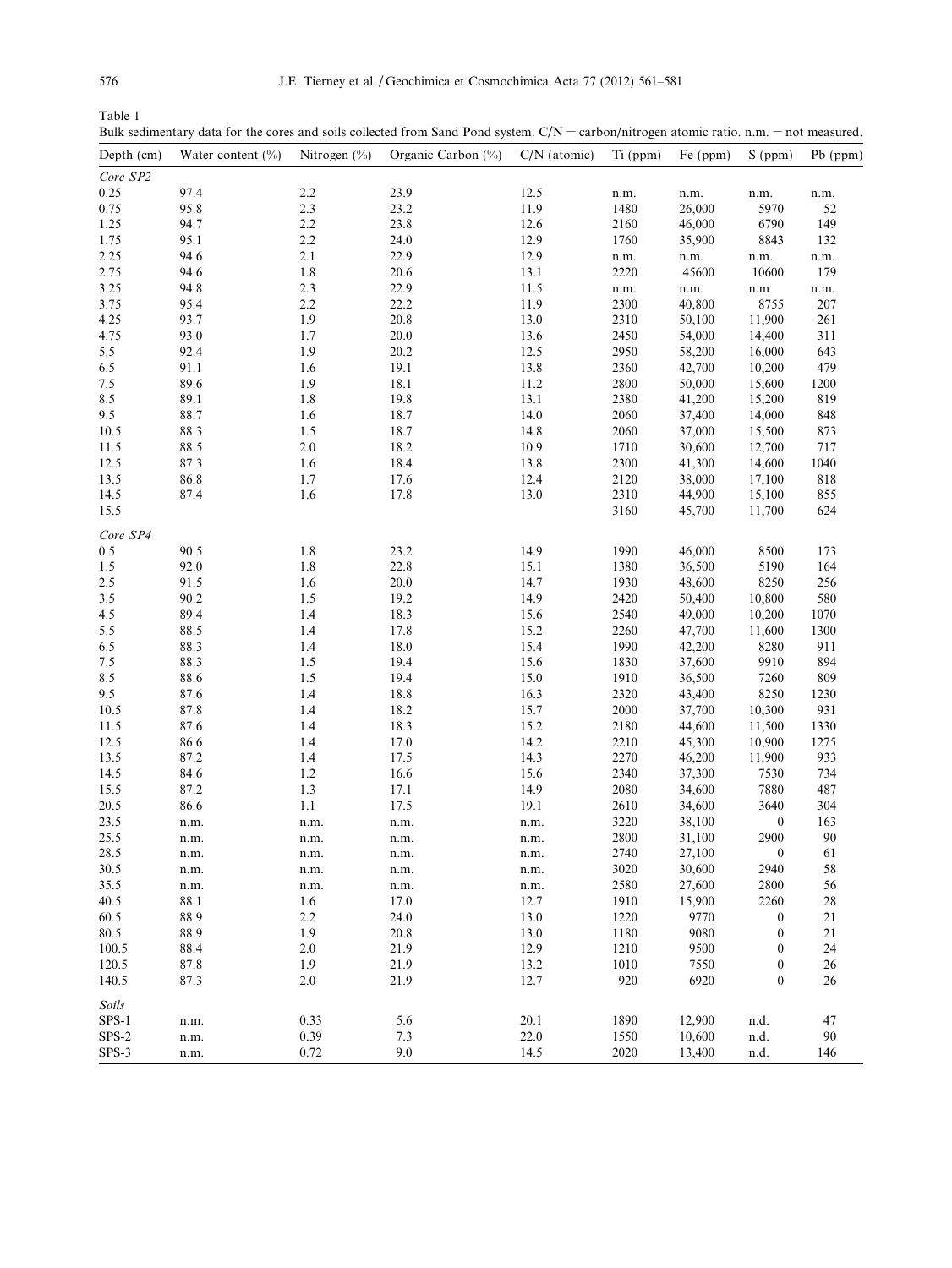#### Table 2

Concentrations (as µg/g TOC) and relative distribution data (MBT, CBT and the GDGT-0/crenarchaeol ratio) for GDGTs in the core and intact polar lipid fractions, and in select sedimentary residues subject to sequential base and then acid hydrolysis after Bligh-Dyer extraction. MBT = Methylation of Branched Tetraethers index ([Weijers](#page-20-0) et al., 2007a), CBT = Cyclization of Branched Tetraethers index ([Weijers](#page-20-0) et al., 2007a). n.d. <sup>=</sup> not detected.

|        |                             |                                     |                |     |      |            |            |              |                |           | Depth brGDGT- brGDGT- brGDGT- brGDGT- brGDGT- brGDGT- brGDGT- brGDGT- brGDGT- isoGDGT- isoGDGT- isoGDGT- isoGDGT- isoGDGT- Crenar- Crenar- MBT <sup>a</sup> CBT GDGT-0/ |       |       |                |        |                |                     |              |
|--------|-----------------------------|-------------------------------------|----------------|-----|------|------------|------------|--------------|----------------|-----------|-------------------------------------------------------------------------------------------------------------------------------------------------------------------------|-------|-------|----------------|--------|----------------|---------------------|--------------|
| (cm)   | Ш                           | IIIb                                | <b>IIIc</b>    | П   | Iib  | <b>Iic</b> | <b>I</b>   | Ib           | Ic             | $\theta$  | $\overline{1}$                                                                                                                                                          | 2     | 3     | chaeol         | chaeol |                |                     | crenarchaeol |
|        |                             |                                     |                |     |      |            |            |              |                |           |                                                                                                                                                                         |       |       |                | isomer |                |                     |              |
|        | $SP2$ – Core lipid fraction |                                     |                |     |      |            |            |              |                |           |                                                                                                                                                                         |       |       |                |        |                |                     |              |
| 0.25   | 7.8                         | 0.23                                | n.d.           | 8.6 | 1.4  | 0.079      | 6.4        | 0.87         | 0.18           | 58        | 0.41                                                                                                                                                                    | 0.15  | n.d.  | 0.15           | n.d.   | 0.291          | 0.824               | 395          |
| 0.75   | 11                          | 0.42                                | n.d.           | 13  | 2.1  | 0.11       | 9.6        | 1.2          | 0.20           | 88        | 0.50                                                                                                                                                                    | 0.23  | n.d.  | 0.21           | n.d.   | 0.292          | 0.841               | 411          |
| 1.25   | 7.9                         | 0.37                                | 0.019          | 9.8 | 1.7  | 0.094      | 6.9        | 0.86         | 0.12           | 45        | 0.26                                                                                                                                                                    | 0.11  | n.d.  | 0.15           | n.d.   | 0.283          | 0.816               | 289          |
| 2.25   | 8.8                         | 0.74                                | 0.075          | 12  | 2.5  | 0.19       | 8.9        | 1.2          | 0.18           | 60        | 0.38                                                                                                                                                                    | 0.19  | n.d.  | 0.18           | n.d.   | 0.297          | 0.747               | 340          |
| 2.75   | 9.9                         | 1.1                                 | 0.086          | 13  | 3.3  | 0.21       | 9.1        | 1.3          | 0.18           | 74        | 0.39                                                                                                                                                                    | 0.14  | n.d.  | 0.22           | n.d.   | 0.276          | 0.681               | 338          |
| 3.25   | 12                          | 1.2                                 | 0.082          | 14  | 3.8  | 0.23       | 9.4        | 1.4          | 0.18           | 64        | 0.43                                                                                                                                                                    | 0.16  | n.d.  | 0.26           | n.d.   | 0.256          | 0.664               | 250          |
| 4.25   | 13                          | 0.91                                | 0.080          | 17  | 4.5  | 0.25       | 10         | 2.2          | 0.18           | 60        | 0.47                                                                                                                                                                    | 0.11  | n.d.  | 0.19           | n.d.   | 0.263          | 0.615               | 319          |
| 4.75   | 9.3                         | 0.80                                | 0.068          | 15  | 3.7  | 0.22       | 9.9        | 2.0          | 0.20           | 47        | 0.46                                                                                                                                                                    | 0.12  | n.d.  | 0.20           | n.d.   | 0.296          | 0.628               | 230          |
| 5.5    | 10                          | 1.7                                 | 0.13           | 16  | 4.7  | 0.28       | 10         | 1.7          | 0.21           | 36        | 0.34                                                                                                                                                                    | 0.069 | n.d.  | 0.20           | n.d.   | 0.273          | 0.615               | 181          |
| 7.5    | 9.2                         | 0.52                                | n.d.           | 17  | 3.0  | 0.15       | 11         | 1.7          | 0.23           | 46        | 0.60                                                                                                                                                                    | 0.080 | n.d.  | 0.27           | n.d.   | 0.303          | 0.774               | 171          |
| 9.5    | 7.8                         | 0.26                                | n.d.           | 17  | 2.6  | 0.15       | 11         | 1.9          | 0.26           | 26        | 0.33                                                                                                                                                                    | 0.056 | n.d.  | 0.11           | n.d.   | 0.324          | 0.798               | 239          |
| 11.5   | 7.4                         | 0.30                                | n.d.           | 16  | 3.2  | 0.18       | 11         | 2.3          | 0.30           | 25        | 0.35                                                                                                                                                                    | 0.059 | n.d.  | 0.11           | n.d.   | 0.325          | 0.691               | 221          |
| 13.5   | 6.7                         | 0.30                                | n.d.           | 14  | 3.0  | 0.14       | 9.1        | 1.8          | 0.20           | 36        | 0.33                                                                                                                                                                    | 0.061 | n.d.  | 0.13           | n.d.   | 0.314 0.688    |                     | 284          |
| $SP4-$ | Core lipid fraction         |                                     |                |     |      |            |            |              |                |           |                                                                                                                                                                         |       |       |                |        |                |                     |              |
| 15.5   | 6.0                         | 0.19                                | n.d.           | 13  | 2.5  | 0.11       | 8.9        | 1.6          | 0.14           | 25        | 0.25                                                                                                                                                                    | 0.042 | n.d.  | 0.16           | n.d.   | 0.325          | 0.743               | 158          |
| 20.5   | 7.8                         | 0.23                                | n.d.           | 16  | 1.8  | 0.11       | 14         | 1.7          | 0.23           | 10        | 0.39                                                                                                                                                                    | 0.13  | 0.029 | 0.21           | n.d.   | 0.382          | 0.927               | 49.4         |
| 40.5   | 9.5                         | 0.25                                | n.d.           | 33  | 2.2  | 0.30       | 40         | 3.9          | 0.65           | 17        | 1.4                                                                                                                                                                     | 0.60  | 0.18  | 0.94           | 0.034  | 0.495          | 1.08                | 18.1         |
| 80.5   | 9.2                         | 0.24                                | n.d.           | 33  | 2.2  | 0.32       | 43         | 4.5          | 0.73           | 24        | 3.4                                                                                                                                                                     | 2.0   | 0.68  | 0.94           | 0.028  | 0.516          | 1.06                | 25.2         |
| 120.5  | 8.9                         | 0.23                                | n.d.           | 31  | 1.9  | 0.29       | 40         | 4.2          | 0.65           | 27        | 3.7                                                                                                                                                                     | 2.4   | 0.93  | 0.99           | 0.027  | 0.514          | 1.06                | 27.3         |
|        |                             |                                     |                |     |      |            |            |              |                |           |                                                                                                                                                                         |       |       |                |        |                |                     |              |
|        |                             | $SP2$ – Intact polar lipid fraction |                |     |      |            |            |              |                |           |                                                                                                                                                                         |       |       |                |        |                |                     |              |
| 0.25   | 4.7                         | 0.12                                | 0.0048         | 2.7 | 0.53 | 0.035      | 1.3        | 0.23         | 0.029          | 125       | 1.0                                                                                                                                                                     | 0.44  | 0.030 | 0.078          | n.d.   | 0.162          | 0.723 1602          |              |
| 0.75   | 4.4                         | 0.15                                | 0.011          | 3.0 | 0.64 | 0.044      | 1.6        | 0.23         | 0.023          | 116       | 0.98                                                                                                                                                                    | 0.45  | 0.039 | 0.075          | n.d.   | 0.180          | 0.725 1553          |              |
| 1.25   | 4.3                         | 0.19                                | 0.020          | 2.8 | 0.68 | 0.048      | 1.4        | 0.21         | 0.023          | 89        | 0.84                                                                                                                                                                    | 0.34  | n.d.  | 0.13           | n.d.   | 0.170          | 0.680               | 664          |
| 2.25   | 3.1                         | 0.34                                | 0.035          | 3.0 | 0.87 | 0.070      | 1.7        | 0.26         | 0.030          | 102       | 1.1                                                                                                                                                                     | 0.35  | n.d.  | 0.081          | n.d.   | 0.213          | 0.618 1261          |              |
| 2.75   | 3.9                         | 0.49                                | 0.044          | 3.4 | 1.29 | 0.10       | 1.8        | 0.33         | 0.029          | 91        | 1.0                                                                                                                                                                     | 0.37  | 0.043 | 0.088          | n.d.   | 0.192          | 0.510 1038          |              |
| 3.25   | 4.9                         | 0.55                                | 0.051          | 3.7 | 1.45 | 0.098      | 1.9        | 0.38         | 0.034          | 89        | 1.1                                                                                                                                                                     | 0.41  | 0.037 | 0.13           | n.d.   | 0.179          | 0.491 710           |              |
| 4.25   | 4.5                         | 0.44                                | 0.046          | 4.6 | 1.93 | 0.14       | 2.8        | 1.10         | 0.065          | 110<br>83 | 1.3                                                                                                                                                                     | 0.50  | 0.045 | 0.094          | n.d.   | 0.254          | 0.386 1174<br>0.395 | 905          |
| 4.75   | 3.1                         | 0.41<br>0.92                        | 0.044<br>0.088 | 3.8 | 1.58 | 0.13       | 2.4        | 0.93<br>0.58 | 0.056          |           | 1.2                                                                                                                                                                     | 0.35  | n.d.  | 0.092          | n.d.   | 0.271<br>0.222 | 0.423               |              |
| 5.5    | 3.3                         |                                     |                | 4.0 | 1.78 | 0.13       | 2.3        |              | 0.050          | 72        | 1.1                                                                                                                                                                     | 0.41  | n.d.  | 0.087          | n.d.   |                |                     | 835          |
| 7.5    | 2.7<br>1.9                  | 0.21                                | 0.0060         | 4.6 | 0.83 | 0.046      | 2.3        | 0.39         | 0.054          | 70        | 1.5                                                                                                                                                                     | 0.49  | 0.046 | 0.083          | n.d.   | 0.245<br>0.294 | 0.754               | 843<br>779   |
| 9.5    | 1.5                         | 0.068                               | n.d.           | 4.1 | 0.57 | 0.041      | 2.3<br>2.3 | 0.41         | 0.066<br>0.078 | 66<br>51  | 1.6                                                                                                                                                                     | 0.53  | 0.045 | 0.085          | 0.013  |                | 0.812<br>0.723      | 829          |
| 11.5   | 1.5                         | 0.070<br>0.065                      | n.d.           | 3.6 | 0.65 | 0.042      |            | 0.47<br>0.38 | 0.046          | 70        | 1.4<br>1.1                                                                                                                                                              | 0.51  | 0.030 | 0.062<br>0.080 | 0.010  | 0.328          |                     | 870          |
| 13.5   |                             |                                     | n.d.           | 3.1 | 0.56 | 0.038      | 2.0        |              |                |           |                                                                                                                                                                         | 0.28  | 0.029 |                | n.d.   | 0.319          | 0.735               |              |
| $SP4-$ |                             | Intact polar lipid fraction         |                |     |      |            |            |              |                |           |                                                                                                                                                                         |       |       |                |        |                |                     |              |
| 15.5   | 2.4                         | 0.055                               | n.d.           | 3.6 | 0.65 | 0.033      | 2.0        | 0.39         | 0.037          | 59        | 0.81                                                                                                                                                                    | 0.28  | 0.073 | 0.15           | 0.021  | 0.265          | 0.728               | 386          |
| 20.5   | 2.4                         | 0.087                               | n.d.           | 4.2 | 0.60 | 0.043      | 2.4        | 0.36         | 0.055          | 31        | 1.8                                                                                                                                                                     | 0.75  | 0.11  | 0.17           | 0.020  | 0.281          | 0.843               | 179          |
| 40.5   | 2.9                         | 0.075                               | n.d.           | 7.9 | 0.68 | 0.11       | 5.8        | 0.72         | 0.14           | 37        | 4.8                                                                                                                                                                     | 3.8   | 0.79  | 0.31           | 0.018  | 0.365          | 0.989               | 118          |
| 80.5   | 3.0                         | 0.086                               | n.d.           | 9.2 | 0.77 | 0.13       | 7.7        | 1.0          | 0.19           | 50        | 5.9                                                                                                                                                                     | 5.0   | 1.7   | 0.25           | 0.012  | 0.403          | 0.980               | 199          |
| 120.5  | 2.8                         | 0.073                               | n.d.           | 7.9 | 0.64 | 0.11       | 6.3        | 0.84         | 0.16           | 44        | 5.2                                                                                                                                                                     | 3.9   | 0.88  | 0.19           | 0.011  | 0.387          | 0.981               | 228          |

(continued on next page)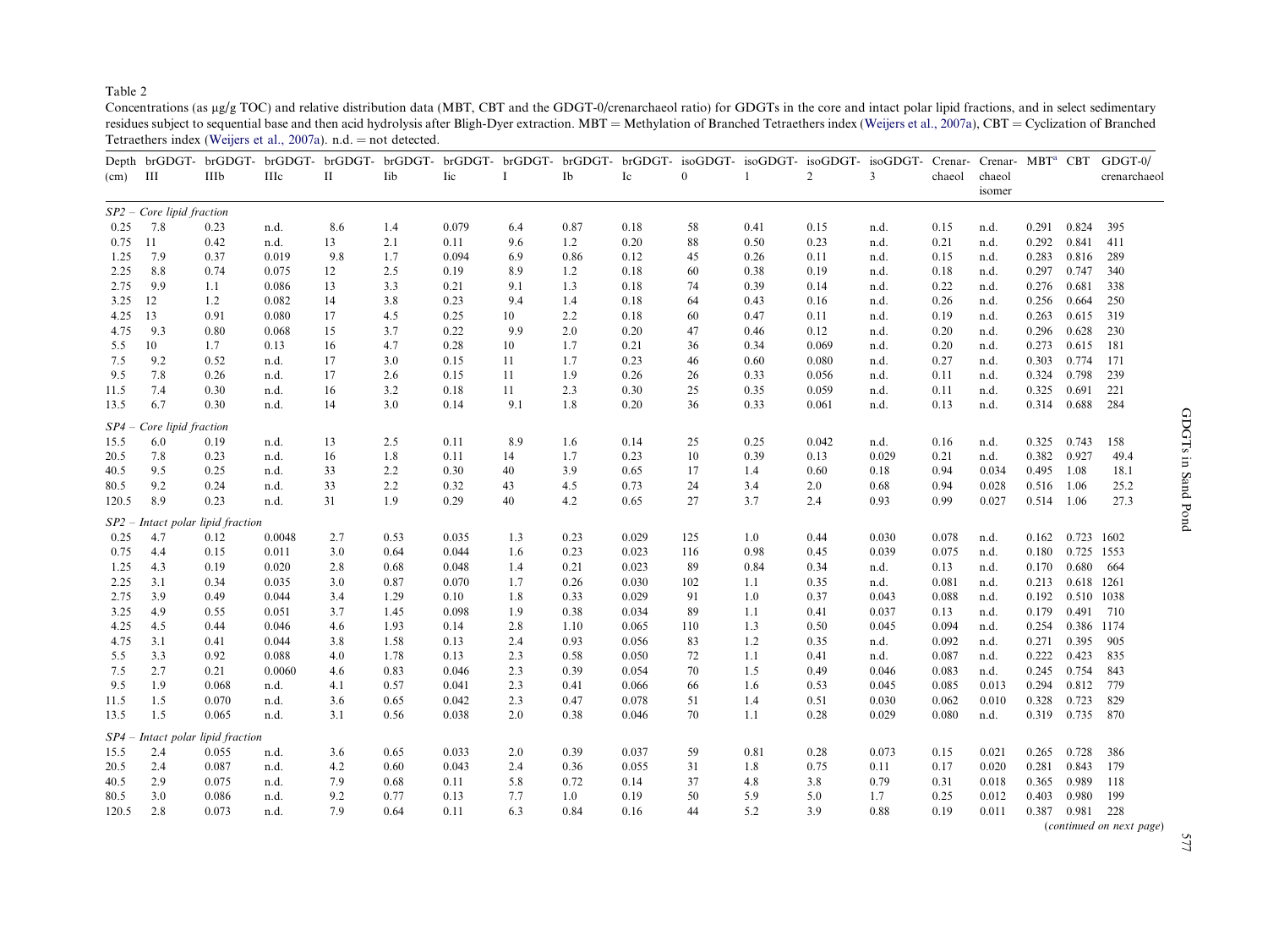<span id="page-17-0"></span>

| Table 2 (continued)     |                               |                                       |                        |              |                |            |                |               |               |          |       |       |                                          |                   |                                                  |       |       |                                   |
|-------------------------|-------------------------------|---------------------------------------|------------------------|--------------|----------------|------------|----------------|---------------|---------------|----------|-------|-------|------------------------------------------|-------------------|--------------------------------------------------|-------|-------|-----------------------------------|
| (cm)                    | Ш                             | Depth brGDGT- brGDGT-<br>IIIb         | brGDGT-<br><b>IIIc</b> | brGDGT-<br>П | brGDGT-<br>Iib | <b>Iic</b> | brGDGT-brGDGT- | brGDGT-<br>Ib | brGDGT-<br>Ic | $\Omega$ |       |       | isoGDGT- isoGDGT- isoGDGT- isoGDGT-<br>3 | Crenar-<br>chaeol | Crenar- MBT <sup>a</sup> CBT<br>chaeol<br>isomer |       |       | $G$ D $G$ T- $0/$<br>crenarchaeol |
|                         | $Soils$ – Core lipid fraction |                                       |                        |              |                |            |                |               |               |          |       |       |                                          |                   |                                                  |       |       |                                   |
| $SPS-1$                 | 0.59                          | n.d.                                  | n.d.                   | 5.4          | 0.076          | 0.0092     | 12             | 0.24          | 0.038         | 0.14     | 0.057 | 0.045 | 0.0087                                   | 0.097             | 0.00063 0.674                                    |       | 1.75  | 1.5                               |
| $SPS-2$                 | 0.19                          | n.d.                                  | n.d.                   | 2.3          | 0.038          | 0.012      | 7.0            | 0.22          | 0.053         | 0.057    | 0.014 | 0.016 | 0.0037                                   | 0.18              | 0.00025 0.740                                    |       | 1.55  | 0.3                               |
| $SPS-3$                 | 0.62                          | 0.033                                 | 0.0073                 | 2.7          | 0.35           | 0.026      | 3.1            | 0.45          | 0.046         | 0.51     | 0.10  | 0.081 | 0.030                                    | 0.84              | 0.0020                                           | 0.492 | 0.863 | 0.6                               |
|                         |                               | $Soils - Intact polar lipid fraction$ |                        |              |                |            |                |               |               |          |       |       |                                          |                   |                                                  |       |       |                                   |
| $SPS-1$                 | 0.10                          | n.d.                                  | n.d.                   | 0.89         | 0.029          | 0.0017     | 1.52           | 0.050         | 0.0064        | 0.24     | 0.045 | 0.030 | 0.0078                                   | 0.096             | 0.00055                                          | 0.606 | 1.48  | 2.5                               |
| $SPS-2$                 | 0.053                         | n.d.                                  | n.d.                   | 0.60         | 0.028          | 0.0062     | 1.31           | 0.060         | 0.021         | 0.35     | 0.14  | 0.079 | 0.020                                    | 0.34              | 0.0027                                           | 0.671 | 1.33  | 1.0                               |
| $SPS-3$                 | 0.085                         | n.d.                                  | n.d.                   | 0.39         | 0.039          | 0.0030     | 0.43           | 0.051         | 0.0057        | 0.60     | 0.091 | 0.076 | 0.025                                    | 0.30              | 0.0016                                           | 0.486 | 0.964 | 2.0                               |
|                         | Base hydrolysis of residues   |                                       |                        |              |                |            |                |               |               |          |       |       |                                          |                   |                                                  |       |       |                                   |
| SP <sub>2</sub><br>3.25 | 1.9                           | 0.15                                  | 0.0090                 | 2.7          | 0.50           | 0.023      | 1.4            | 0.20          | 0.017         | 25       | 0.28  | 0.073 | 0.040                                    | 0.11              | n.d.                                             | 0.235 | 0.764 | 221                               |
| SP <sub>4</sub>         | 3.5                           | 0.077                                 | n.d.                   | 10           | 0.71           | 0.11       | 10             | 1.2           | 0.200         | 20       | 0.76  | 0.83  | 0.26                                     | 0.53              | 0.018                                            | 0.450 | 1.04  | 37.1                              |
| 80.5                    |                               |                                       |                        |              |                |            |                |               |               |          |       |       |                                          |                   |                                                  |       |       |                                   |
| $SPS-2$                 | 0.068                         | n.d.                                  | n.d.                   | 0.71         | 0.012          | 0.0049     | 1.9            | 0.062         | 0.013         | 0.11     | 0.032 | 0.024 | 0.0085                                   | 0.15              | 0.020                                            | 0.718 | 1.55  | 0.7                               |
|                         | Acid hydrolysis of residues   |                                       |                        |              |                |            |                |               |               |          |       |       |                                          |                   |                                                  |       |       |                                   |
| SP <sub>2</sub>         | 0.75                          | 0.095                                 | 0.0086                 | 0.99         | 0.29           | 0.022      | 0.48           | 0.11          | 0.015         | 12       | 0.34  | 0.222 | 0.023                                    | 0.11              | 0.020                                            | 0.220 | 0.564 | 112                               |
| 3.25                    |                               |                                       |                        |              |                |            |                |               |               |          |       |       |                                          |                   |                                                  |       |       |                                   |
| SP <sub>4</sub>         | 1.8                           | 0.051                                 | 0.0036                 | 4.7          | 0.66           | 0.15       | 3.3            | 0.91          | 0.25          | 20       | 1.3   | 1.6   | 0.60                                     | 0.14              | 0.0082                                           | 0.378 | 0.708 | 143                               |
| 80.5                    |                               |                                       |                        |              |                |            |                |               |               |          |       |       |                                          |                   |                                                  |       |       |                                   |
| $SPS-2$                 | 0.033                         | n.d.                                  | n.d.                   | 0.33         | 0.011          | 0.0025     | 0.89           | 0.030         | 0.0062        | 0.56     | 0.20  | 0.29  | 0.077                                    | 0.39              | 0.33                                             | 0.710 | 1.48  | 1.4                               |

<sup>a</sup> In the case where one of the GDGTs needed to calculate this index was not detected, a value of 0 was substituted for that GDGT.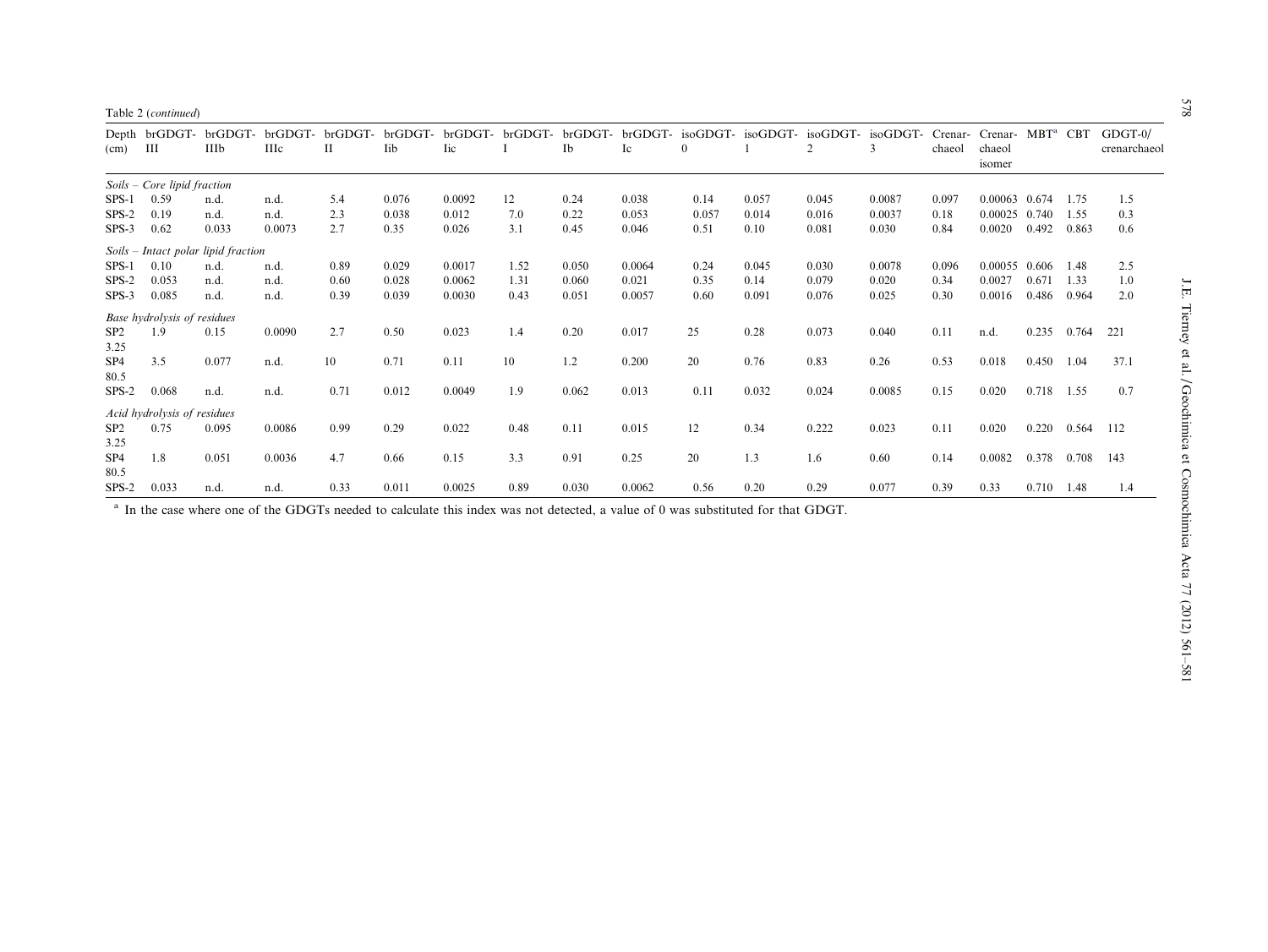#### **REFERENCES**

- <span id="page-18-0"></span>Bechtel A., Smittenberg R. H., Bernasconi S. M. and Schubert C. J. (2010) Distribution of branched and isoprenoid tetraether lipids in an oligotropic and a eutrophic Swiss lake: insights into sources and GDGT-based proxies. Org. Geochem. 41, 822-832.
- Biddle J. F., Lipp J. S., Lever M. A., Lloyd K. G., Sørensen K. B., Anderson R., Fredricks H. F., Elvert M., Kelly T. J., Schrag D. P., Sogin M. L., Brenchley J. E., Teske A., House C. H. and Hinrichs K. (2006) Heterotrophic archaea dominate sedimentary subsurface ecosystems off Peru. Proc. Natl. Acad. Sci. U.S.A. 103, 3846–3851.
- Blaga C. I., Reichart G.-J., Heiri O. and Sinninghe Damsté J. S. (2009) Tetraether membrane lipid distributions in watercolumn particulate matter and sediments: a study of 47 European lakes along a north-south transect. J. Paleolimnol. 41, 523–540.
- Blaga C. I., Reichart G.-J., Schouten S., Lotter A. F., Werne J. P., Kosten S., Mazzeo N., Lacerot G. and Sinninghe Damsté J. S. (2010) Branched glycerol dialkyl glycerol tetraethers in lake sediments: can they be used as temperature and pH proxies? Org. Geochem. 41, 1225–1234.
- Bligh E. G. and Dyer W. J. (1959) A rapid method of total lipid extraction and purification. Can. J. Biochem. Physiol. 37, 911– 917.
- Brochier-Armanet C., Boussau B., Gribaldo S. and Forterre P. (2008) Mesophilic crenarchaeota: proposal for a third archaeal phylum, the Thaumarchaeota. Nature Rev. Microbiol. 426, 245– 252.
- Donders T. H., Weijers J. W. H., Musterman M., Kloosterboervan Hoeve M. L., Buckles L. K., Pancost R. D., Schouten S., Sinninghe Damsté J. S. and Brinkhuis H. (2009) Strong climate coupling of terrestrial and marine environments in the Miocene of northwest Europe. Earth Planet. Sci. Lett. 281, 215–225.
- Engstrom D. R. and Wright, Jr., H. E. (1984) Chemical stratigraphy of lake sediments as a record of environmental change. In Lake Sediments and Environmental History (eds. E. Y. Haworth and J. W. G. Lund). Leicester University Press, Leicester, pp. 11–68.
- Fawcett P. J., Werne J. P., Anderson R. S., Heikoop J. M., Berke M. A., Smith S. J., Goff F., Donohoo-Hurley L., Cisneros-Dozal L. M., Schouten S., Sinninghe Damsté J. S., Huang Y., Toney J., Fessenden J., WoldeGabriel G., Atudorei V., Geissman J. W. and Allen C. D. (2011) Extended megadroughts in the southwestern United States during Pleistocene interglacials. Nature 470, 518–521.
- Harvey H. R., Fallon R. D. and Patton J. S. (1986) The effect of organic matter and oxygen on the degradation of bacterial membrane lipids in marine sediments. Geochim. Cosmochim. Acta 50, 795–804.
- Huguet C., Hopmans E. C., Febo-Ayala W., Thompson D. H., Sinninghe Damsté J. S. and Schouten S. (2006) An improved method to determine the absolute abundance of glycerol dibiphytanyl glycerol tetraether lipids. Org. Geochem. 37, 1036–1041.
- Huguet C., Martens-Habbena W., Urakawa H., Stahl D. A. and Ingalls A. E. (2010a) Comparison of extraction methods for quantitative analysis of core and intact polar glycerol dialkyl glycerol tetraethers (GDGTs) in environmental samples. Limnol. Oceanogr. Methods 8, 127–145.
- Huguet A., Fosse C., Metzger P., Fritsch E. and Derenne S. (2010b) Occurrence and distribution of non-extractable glycerol dialkyl glycerol tetraethers in temperate and tropical podzol profiles. Org. Geochem. 41, 833–844.
- Kaiser H. F. (1958) The varimax criterion for analytic rotation in factor analysis. Psychometrika 23, 187–200.
- Kennicutt M. C. (1988) The effect of biodegradation on crude oil bulk and molecular composition. Oil Chem. Pollut. 4, 89–112.
- Keough B. P., Schmidt T. M. and Hicks R. E. (2003) Archaeal nucleic acids in picoplankton from great lakes on three continents. Microb. Ecol. 46, 238–248.
- Kim J.-H., Schouten S., Hopmans E. C., Donner B. and Sinninghe Damsté J. S. (2008) Global sediment core-top calibration of the  $TEX<sub>86</sub>$  paleothermometer in the ocean. Geochim. Cosmochim. Acta 72, 1154–1173.
- Kim J.-H., van der Meer J., Schouten S., Helmke P., Wilmott V., Sangiorgi F., Koç N., Hopmans E. C. and Sinninghe Damsté J. S. (2010) New indices and calibrations derived from the distribution of crenarchaeal isoprenoid tetraether lipids: implications for past sea surface temperature reconstructions. Geochim. Cosmochim. Acta 74, 4639–4654.
- Koga Y., Akagawa-Matsusita M., Ohga M. and Nishihara M. (1993) Taxonomic significance of the distribution of component parts of polar ether lipids in methanogens. Syst. Appl. Microbiol. 16, 342–351.
- Lipp J. S., Morono Y., Inagaki F. and Hinrichs K.-U. (2008) Significant contribution of Archaea to extant biomass in marine subsurface sediments. Nature 454, 991–994.
- Lipp J. S. and Hinrichs K.-U. (2009) Structural diversity and fate of intact polar lipids in marine sediments. Geochim. Cosmochim. Acta 73, 6816–6833.
- Liu X., Leider A., Gillespie A., Gröger J., Versteegh G. J. M. and Hinrichs K.-U. (2010) Identification of polar lipid precursors of the ubiquitous branched GDGT orphan lipids in a peat bog in Northern Germany. Org. Geochem. 41, 653–660.
- Liu X., Lipp J. S. and Hinrichs K.-U. (2011) Distribution of intact and core GDGTs in marine sediments. Org. Geochem. 42, 368– 375.
- Llirós M., Gich F., Plasencia A., Auguet J.-C., Darchambeau F., Casamayor E. O., Descy J.-P. and Borrego C. (2010) Vertical distribution of ammonia-oxidizing crenarchaeota and methanogens in the epipelagic waters of Lake Kivu (Rwanda-Democratic Republic of the Congo). Appl. Environ. Microbiol. 76, 6853–6863.
- Logemann J., Graue J., Köster J., Engelen B., Rullkötter J. and Cypionka H. (2011) A laboratory experiment of intact polar lipid degradation in sandy sediments. Biogeosciences 8, 2547– 2560.
- Martens-Habbena W., Berube P. M., Urakawa H., de la Torre J. R. and Stahl D. A. (2009) Ammonia oxidation kinetics determine niche separation of nitrifying Archaea and Bacteria. Nature 461, 976–979.
- Meyers P. A. and Teranes J. L. (2001) Sediment organic matter. In Tracking Environmental Change Using Lake Sediments (eds. W. M. Last and J. P. Smol). Kluwer Academic Publishers, Dordrecht, The Netherlands, pp. 239–269.
- Nixon S. W. (1995) Metal Inputs to Narragansett Bay: A history and Assessment of Recent Conditions. Rhode Island Sea Grant, Narragansett, RI.
- Oba M., Sakata S. and Tsunogai U. (2006) Polar and neutral isopranyl glycerol ether lipids as biomarkers of archaea in nearsurface sediments from the Nankai Trough. Org. Geochem. 37, 1643–1654.
- Opperman B. I., Michaelis W., Blumenburg M., Frerichs J., Schulz H. M., Schippers A., Beaubien S. E. and Krüger M. (2010) Soil microbial community changes as a result of long-term exposure to a natural CO<sub>2</sub> vent. Geochim. Cosmochim. Acta 74, 2697-2716.
- Pancost R. D., Coleman J. M., Love G. D., Chatzi A., Bouloubassi I. and Snape C. E. (2008) Kerogen-bound glycerol dialkyl tetraether lipids released by hydropyrolysis of marine sedi-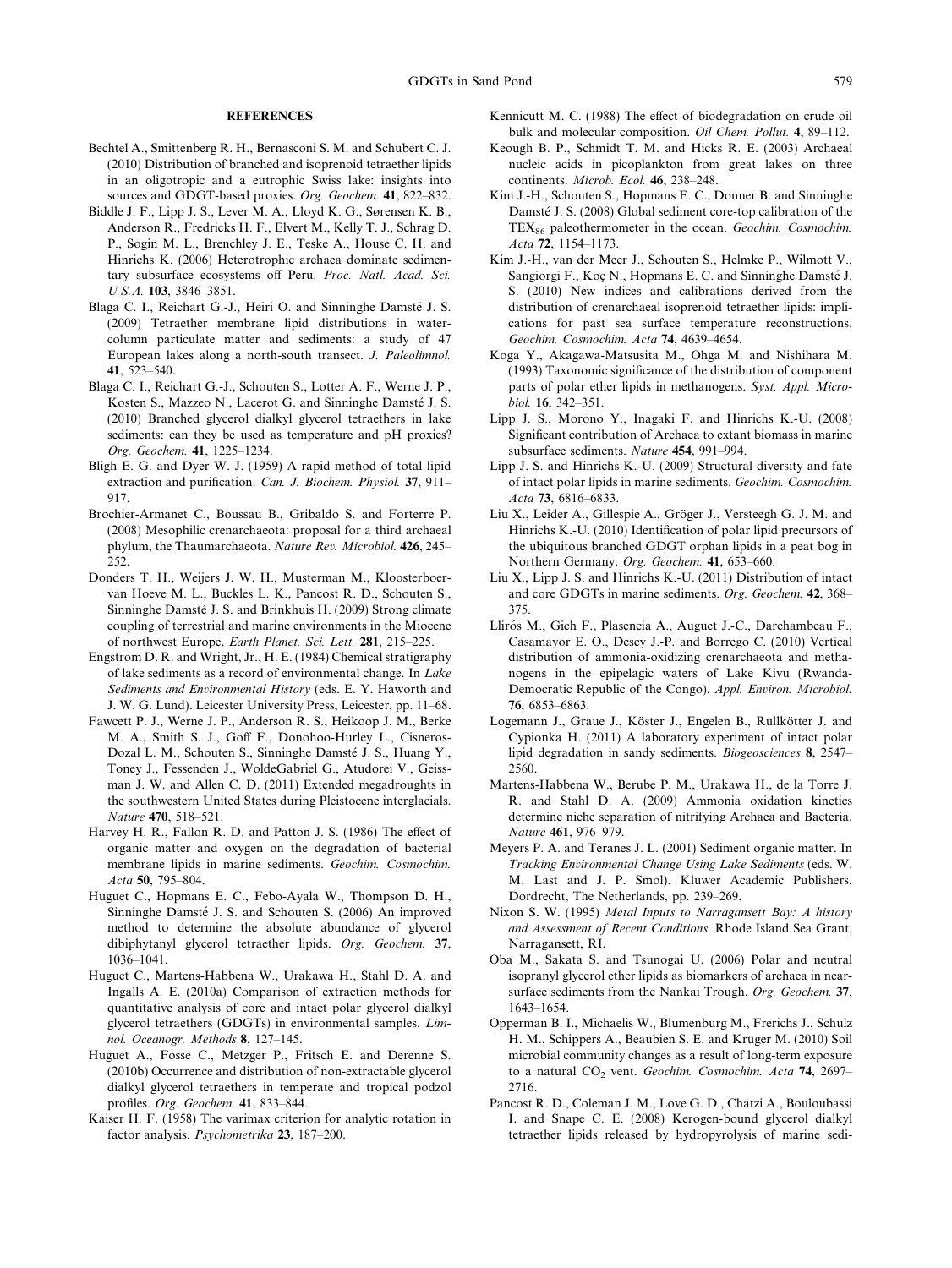<span id="page-19-0"></span>ments: a bias against incorporation of sedimentary organisms? Org. Geochem. 39, 1359–1371.

- Pearson E. J., Juggins S., Talbot H. M., Weckström J., Rosén P., Ryves D. B., Roberts S. J. and Schmidt R. (2011) A lacustrine GDGT-temperature calibration from the Scandinavian Arctic to Antarctic: renewed potential for the application of GDGTpaleothermometry in lakes. Geochim. Cosmochim. Acta 75, 6225–6238.
- Peterse F., Nichol G. W., Schouten S. and Sinninghe Damsté J. S. (2010) Influence of soil pH on the abundance and distribution of core and intact polar lipid-derived branched GDGTs in soil. Org. Geochem. 41, 1171–1175.
- Peterse F., Hopmans E. C., Schouten S., Mets A., Rijpstra W. I. C. and Sinninghe Damsté J. S. (2011) Identification and distribution of intact polar branched tetraether lipids in peat and soil. Org. Geochem. 42, 1007–1015.
- Pitcher A., Hopmans E. C., Schouten S. and Sinninghe Damsté J. S. (2009) Separation of core and intact polar archaeal tetraether lipids using silica columns: insights into living and fossil biomass contributions. Org. Geochem. 40, 12–19.
- Pitcher A., Hopmans E. C., Mosier A. C., Park S.-J., Rhee S.-K., Francis C. A., Schouten S. and Sinninghe Damsté J. S. (2011) Core and intact polar glycerol dibiphytanyl glycerol tetraether lipids of ammonia-oxidizing Archaea enriched from marine and estuarine sediments. Appl. Environ. Microbiol. 77, 3468–3477.
- Pitcher A., Rychlik N., Hopmans E. C., Spieck E., Rijpstra W. I. C., Ossebar J., Schouten S., Wagner M. and Sinninghe Damsté J. S. (2010) Crenarchaeol dominates the membrane lipids of Candidatus Nitrososphaera gargensis, a thermophilic Group I.1b archaeon. ISME J. 4, 542–552.
- Powers L. A., Johnson T. C., Werne J. P. and Castañeda I. S. (2005) Large temperature variability in the southern African tropics since the Last Glacial Maximum. Geophys. Res. Lett. 32, L08706. doi:[10.1029/2004GL002014.](http://dx.doi.org/10.1029/2004GL002014)
- Powers L., Werne J. P., Vanderwoude A. J., Sinninghe Damsté J. S., Hopmans E. C. and Schouten S. (2010) Applicability and calibration of the TEX $_{86}$  paleothermometer in lakes. Org. Geochem. 41, 404–413.
- Rhode Island Department of Environmental Management (RIDEM), Office of Water Resources (2007) Total maximum daily loads for phosphorus to address 9 eutrophic ponds in Rhode Island, Providence, RI.
- Schouten S., Forster A., Panoto F. E. and Sinninghe Damsté J. S. (2007a) Towards calibration of the TEX $_{86}$  palaeothermometer for tropical sea surface temperatures in ancient greenhouse worlds. Org. Geochem. 38, 1537–1546.
- Schouten S., Hopmans E. C., Schefuß E. and Sinninghe Damsté J. S. (2002) Distributional variations in marine crenarchaeotal membrane lipids: a new tool for reconstructing ancient sea water temperatures? Earth Planet. Sci. Lett. 204, 265–274.
- Schouten S., Huguet C., Hopmans E. C., Kienhuis M. V. M. and Sinninghe Damsté J. S. (2007b) Analytical methodology for  $TEX_{86}$  paleothermometry by high-performance liquid chromatography/atmospheric pressure chemical ionization-mass spectrometry. Anal. Chem. 79, 2940–2944.
- Schouten S., Hopmans E. C., Baas M., Boumann H., Standfest S., Könneke M., Stahl D. A. and Sinninghe Damsté J. S. (2008) Intact membrane lipids of "Candidatus Nitrosopumilus maritimus", cultivated representative of the cosmopolitan mesophilic Group I Crenarchaeota. Appl. Environ. Microbiol. 74, 2433– 2440.
- Schouten S., Middelburg J., Hopmans E. C. and Sinninghe Damsté J. S. (2010) Fossilization and degradation of intact polar lipids in deep subsurface sediments: a theoretical approach. Geochim. Cosmochim. Acta 74, 3806–3814.
- Schubotz F., Wakeham S. G., Lipp J. S., Fredricks H. F. and Hinrichs K.-U. (2009) Detection of microbial biomass by intact polar membrane lipid analysis in the water column and surface sediments of the Black Sea. Environ. Microbiol. 11, 2720–2734.
- Shah S. S., Mollenhauer G., Ohkouchi N., Eglinton T. I. and Pearson A. (2008) Origins of archaeal tetraether lipids in sediments: Insights from radiocarbon analysis. Geochim. Cosmochim. Acta 72, 4577–4594.
- Sinninghe Damsté J. S., Schouten S., Hopmans E. C., van Duin A. C. T. and Geenevasen J. A. J. (2002) Crenarchaeol: the characteristic core glycerol dibiphytanyl glycerol tetraether membrane lipid of cosmopolitan pelagic crenarchaeota. J. Lipid Res. 43, 1641–1651.
- Sinninghe Damsté J. S., Ossebaar J., Abbas B., Schouten S. and Verschuren D. (2009) Fluxes and distribution of tetraether lipids in an equatorial African lake: constraints on the application of the  $TEX_{86}$  paleothermometer and BIT index in lacustrine settings. Geochim. Cosmochim. Acta 73, 4232–4249.
- Sinninghe Damsté J. S., Rijpstra I. C., Hopmans E. C., Weijers J. W., Foesel B. U., Overmann J. and Dedysh S. N. (2011) 13,16- Dimethyl octacosanedioic acid (iso-diabolic acid): a common membrane-spanning lipid of Acidobacteria subdivisions 1 and 3. Appl. Environ. Microbiol. 77, 4147–4154.
- Spang A., Hatzenpichler R., Brochier-Armanet C., Rattei T., Tischler P., Spieck E., Streit W., Stahl D. A., Wagner M. and Schleper C. (2010) Distinct gene set in two different lineages of ammonia-oxidizing archaea supports the phylum Thaumarchaeota. Trends Microbiol. 541, 331–340.
- Sun Q., Chu G., Liu M., Xie M., Li S., Ling Y., Wang X., Shi L., Jia G. and Liu H. (2011) Distributions and temperature dependence of branched glycerol dialkyl glycerol tetraethers in recent lacustrine sediments from China and Nepal. J. Geophys. Res. 116, G01008. doi:[10.1029/2010JG001365.](http://dx.doi.org/10.1029/2010JG001365)
- Sturt H. F., Summons R. E., Smith K., Elvert M. and Hinrichs K.- U. (2004) Intact polar membrane lipids in prokaryotes and sediments deciphered by high-performance lipid chromatograpy/electrospray ionization multistage mass spectrometry – new biomarkers for biogeochemistry and microbial ecology. Rapid Commun. Mass Spectrum. 18, 617–628.
- Tierney J. E. and Russell J. M. (2009) Distributions of branched GDGTs in a tropical lake system: implications for lacustrine application of the MBT/CBT paleoproxy. Org. Geochem. 40, 1032–1036.
- Tierney J. E., Russell J. M., Huang Y., Sinninghe Damsté J. S., Hopmans E. C. and Cohen A. S. (2008) Northern hemisphere controls on tropical southeast African climate during the past 60,000 years. Science 322, 252–255.
- Tierney J. E., Mayes M. T., Meyer N., Johnson C., Swarzenski P. W., Cohen A. S. and Russell J. M. (2010a) Late-twentiethcentury warming in Lake Tanganyika unprecedented since AD 500. Nat. Geosci. 3, 422–425.
- Tierney J. E., Russell J. M., Eggermont H., Hopmans E. C., Verschuren D. and Sinninghe Damsté J. S. (2010b) Environmental controls on branched tetraether lipid distributions in tropical East African lake sediments. Geochim. Cosmochim. Acta 74, 4902–4918.
- Tyler J. J., Nederbragt A. J., Jones V. J. and Thurow J. W. (2010) Assessing past temperature and soil pH estimates from bacterial tetraether membrane lipids: Evidence from the recent lake sediments of Lochnagar, Scotland. J. Geophys. Res. - Biogeosci. 115, G01015. doi:[10.1029/2009JG001109.](http://dx.doi.org/10.1029/2009JG001109)
- Weijers J. W. H., Schouten S., Hopmans E. C., Geenevasen J. A. J., David O. R. P., Coleman J. M., Pancost R. D. and Sinninghe Damsté J. S. (2006) Membrane lipids of mesophilic anaerobic bacteria thriving in peats have typical archaeal traits. Environ. Microbiol. 8, 648–657.